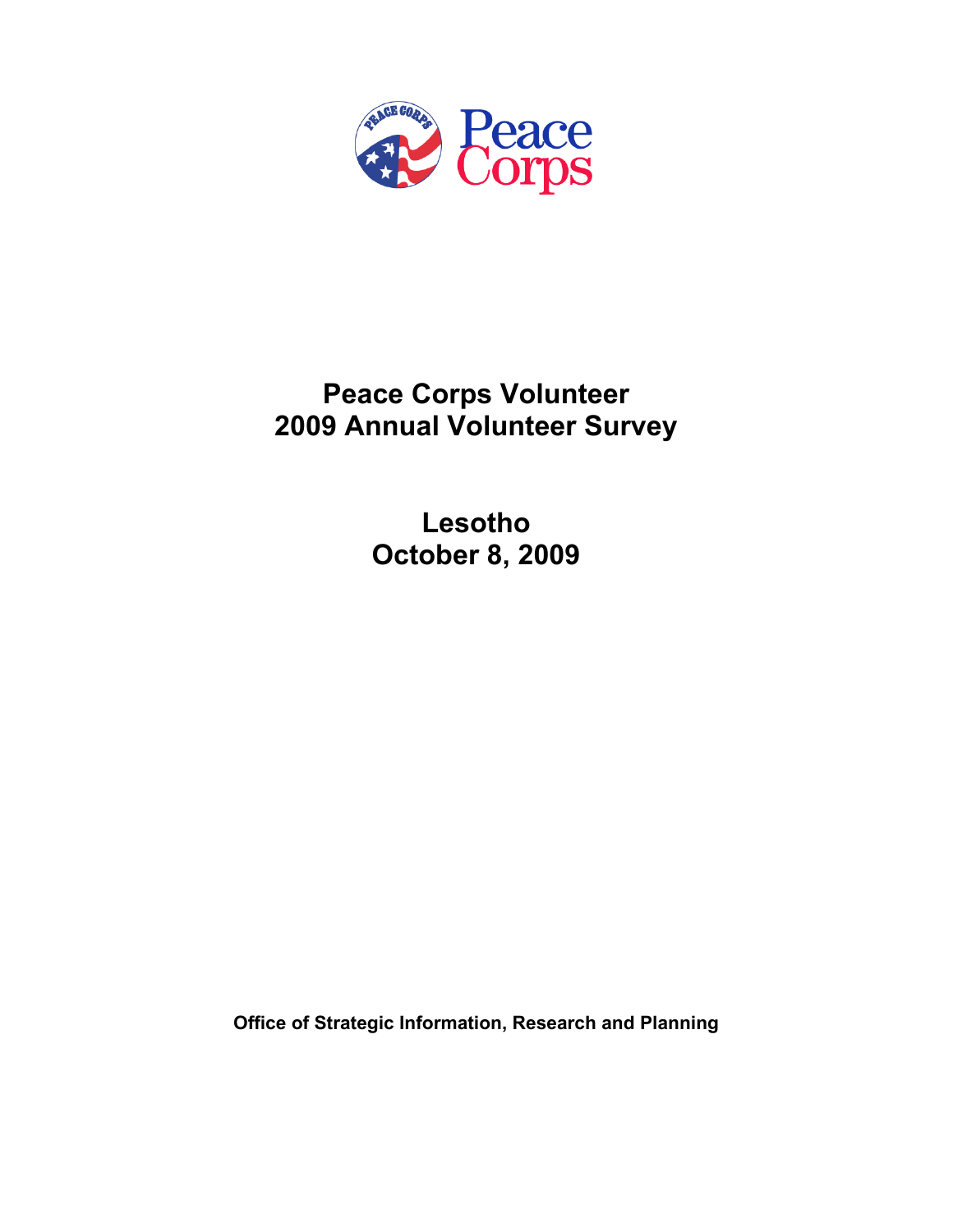## **Table of Contents**

| Introduction to the 2009 Annual Volunteer Survey Report 3 |     |
|-----------------------------------------------------------|-----|
| Overview of the Post's 2009 Volunteer Survey Respondents4 |     |
|                                                           |     |
|                                                           |     |
|                                                           |     |
|                                                           |     |
|                                                           |     |
|                                                           | .25 |
|                                                           |     |
|                                                           |     |
|                                                           |     |
| J. Overall Assessment of Peace Corps Service45            |     |
|                                                           | .54 |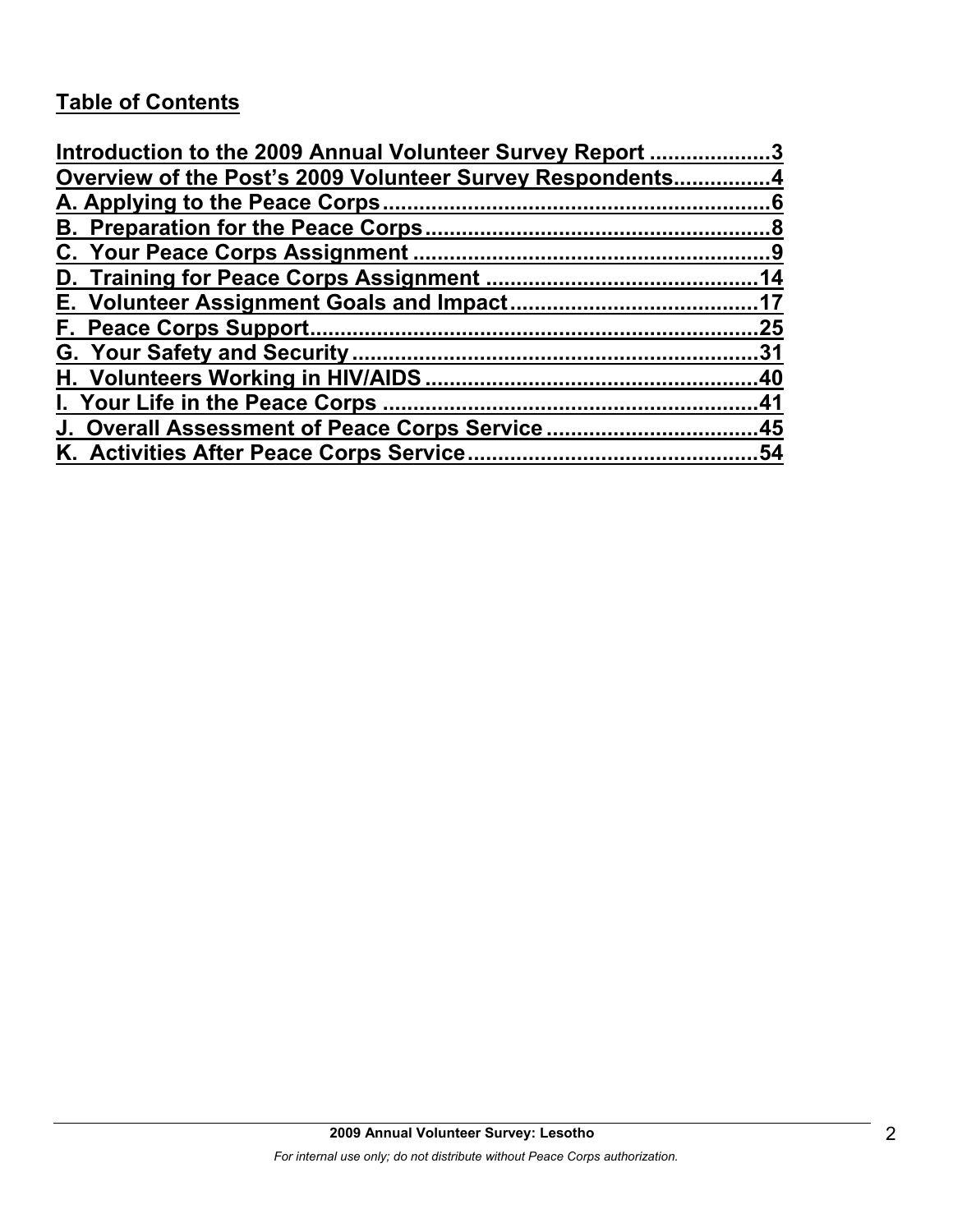## **Introduction to the 2009 Annual Volunteer Survey Report**

This country report contains the tables and charts from the Volunteers in your country who completed the 2009 Annual Volunteer Survey (AVS). The results provide a picture of the activities, experiences and views of Peace Corps Volunteers in 2009. The results show areas where Volunteers' needs are met and identify areas where improvements may be needed. The survey was fielded from May through August 2009.

A core set of questions was asked of all Volunteers. For the first time, Volunteers were also asked a series of questions relevant to their time in country:

- Volunteers in country 8 or less months were asked about applying to and preparing for the Peace Corps.
- Volunteers in country 18 or less months were asked about the effectiveness of their preservice training (PST).
- Volunteers in country 19 or more months were asked about their post-service plans, as well as the Peace Corps' resources for their post-service transition.

Tables and graphs are labeled by survey section and the survey question. The tables show the percent of post respondents that selected each choice and the total number of post respondents that answered the question. The number of responses for each question will vary, depending on:

- whether the question was asked of all Volunteers or only the Volunteers in-country a certain number of months and
- how many of the Volunteers who were "eligible" to answer the question did respond.

Most survey questions asked respondents to select only one from a set of choices. The percentages for the "select one" responses add up to 100 percent. Other questions asked Volunteers to "mark all that apply" in situations, for example, where it is likely that respondents are involved in more than one secondary activity. The percentages of the "mark all that apply" responses will total more than 100 percent; each percentage equals the number of respondents selecting that choice divided by the number of respondents who answered the question.

Posts are encouraged to compare these 2009 results with the 2006 and 2008 survey results to note trends and changes over time. Because questions are revised from one survey to the next, a crosswalk between the 2008 and 2009 questions is posted on the OSIRP intranet page under 2009 AVS Reports "Reference Documents." The earlier 2008 survey global, regional and post reports are also posted on the OSIRP Intranet page.

Volunteers' extensive narrative responses to the 29 open-ended questions on the survey are in the post's 2009 Annual Volunteer Survey Open Ended Reponses report. All Volunteers' narrative responses to key questions will be analyzed for global themes and presented in a later report.

The number of surveys for each post includes surveys submitted online by Volunteers and completed paper surveys sent to the Peace Corps headquarters for hand-entry into the online survey system. The final count may include mostly completed partial surveys added to the final dataset after the survey closed.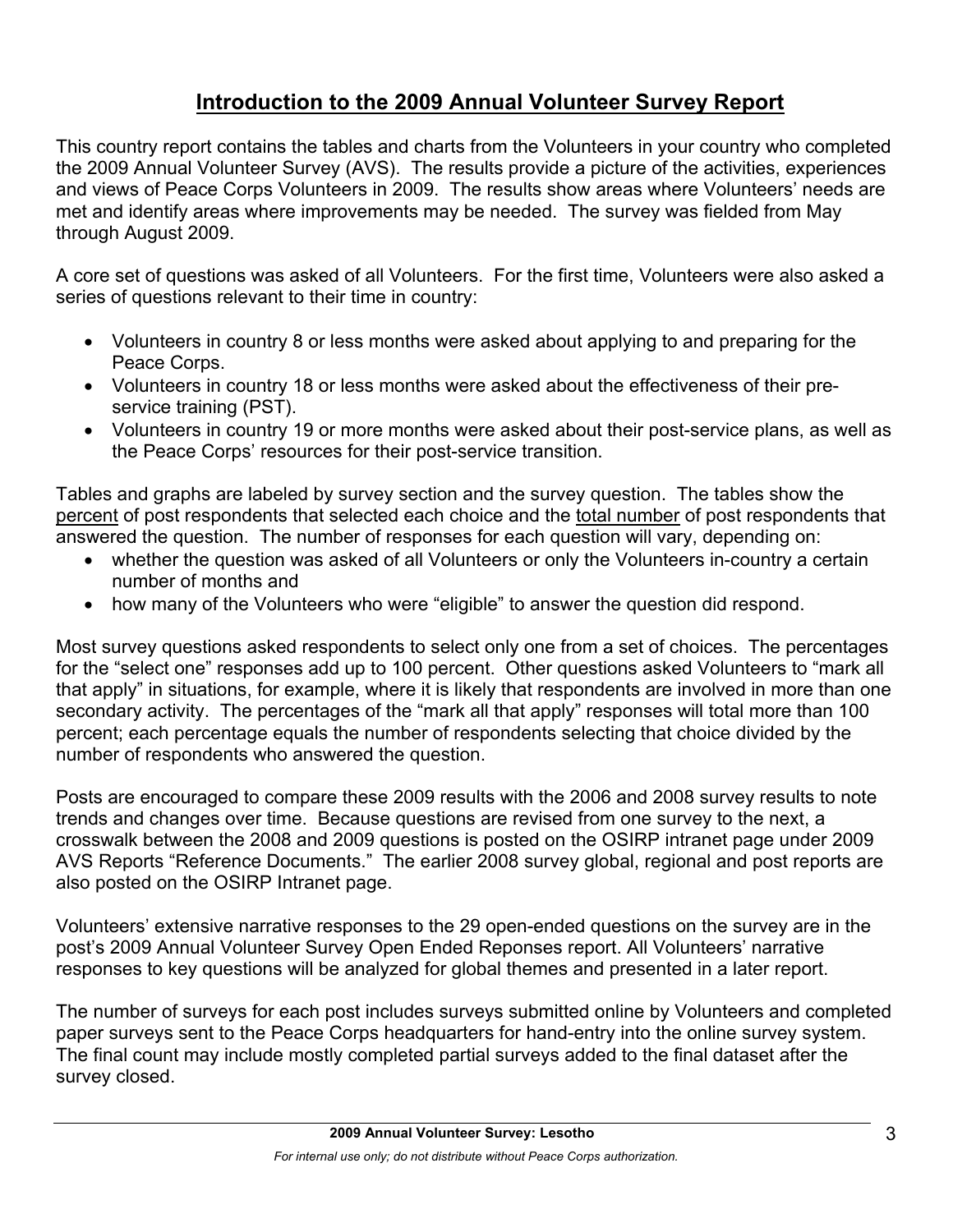## **Overview of the Post's 2009 Volunteer Survey Respondents**

This overview presents basic information about the characteristics of Volunteers who completed the 2009 Annual Volunteer Survey at post.

|            | 8 months or less |         |                 | 9 to 18 months |        | 19 months or more |        | Total   |  |
|------------|------------------|---------|-----------------|----------------|--------|-------------------|--------|---------|--|
|            | Number           | Percent | Number          | Percent        | Number | Percent           | Number | Percent |  |
| Months3grp |                  | 17%     | 12 <sub>1</sub> | 33%            | 18     | 50%               | 36     | 100%    |  |

#### **Completed Surveys by Months in Country**

#### **L1: What is your age?**

|         | $20 - 29$ | $30 - 49$ | -50 | Total |
|---------|-----------|-----------|-----|-------|
| AGE3grp | 68%       | 21%       | 12% |       |

#### **L2: What is your gender?**

|                | Male<br>Female |      | Total |  |
|----------------|----------------|------|-------|--|
| <b>IGENDER</b> | G70/           | 200/ |       |  |

#### **Completed surveys by project.**

|                                                      | Count | Column N % |
|------------------------------------------------------|-------|------------|
| Community Health and<br>Economic Development Project | 14    | 39%        |
| <b>Education Project</b>                             | 22    | 61%        |
| Other. Please specify                                |       |            |
| Total                                                | 36    |            |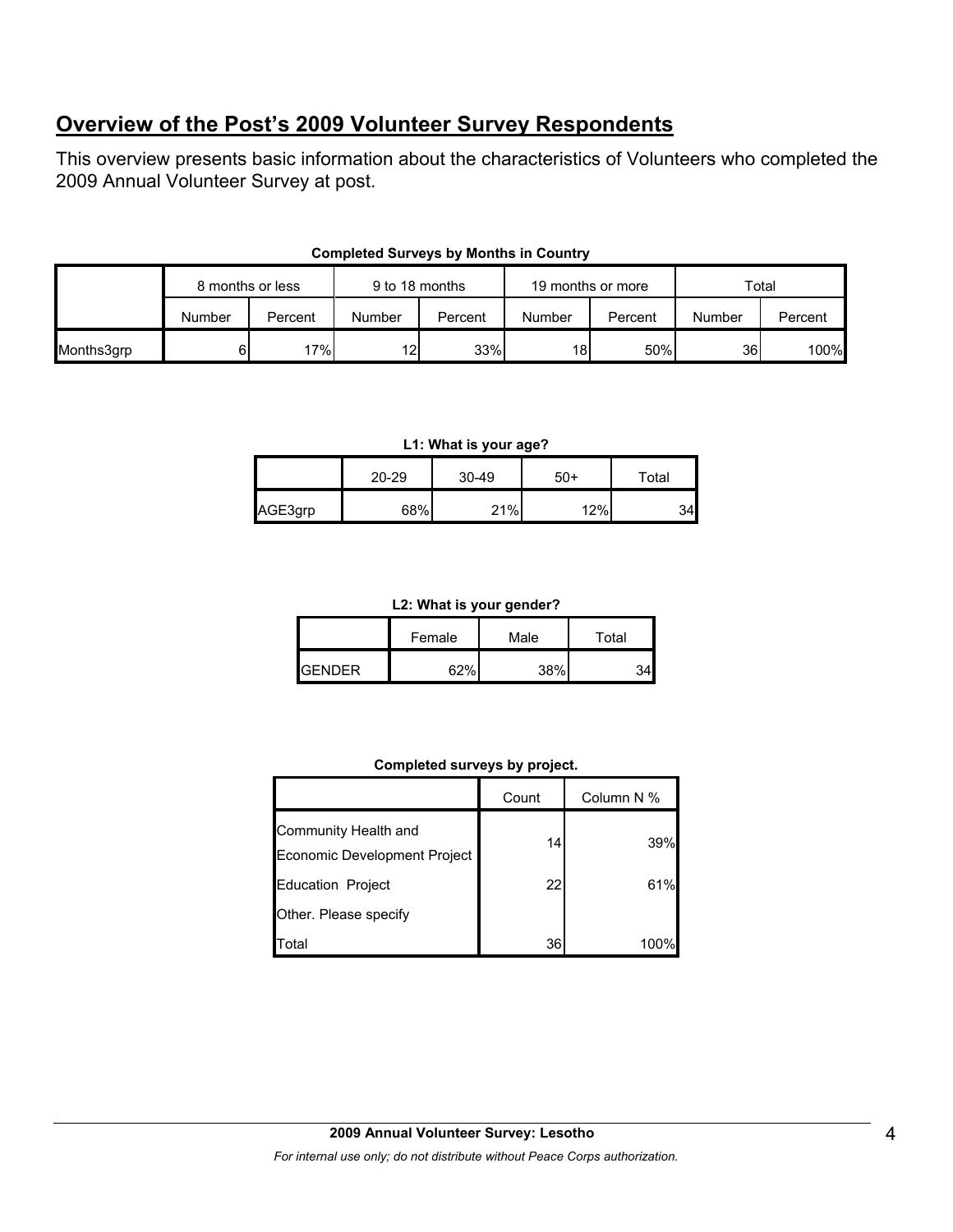|                |                                                 | Percent | Number         |
|----------------|-------------------------------------------------|---------|----------------|
| C <sub>2</sub> | Teacher training                                | 33%     | 12             |
|                | Math/science teaching                           | 17%     | 6              |
|                | Youth development                               | 11%     | 4              |
|                | <b>HIV/AIDS</b>                                 | 11%     | 4              |
|                | English teaching                                | 11%     | 4              |
|                | Other: Please specify                           | $6\%$   | $\overline{a}$ |
|                | Community development                           | $6\%$   | $\overline{a}$ |
|                | Agriculture/fish/livestock                      | $6\%$   | $\overline{a}$ |
|                | Business education/advising                     |         |                |
|                | Urban & regional planning/municipal development |         |                |
|                | Water sanitation                                |         |                |
|                | Health extension                                |         |                |
|                | Forestry/parks                                  |         |                |
|                | Environmental education                         |         |                |
|                | Other education                                 |         |                |
|                | Agroforestry                                    |         |                |
|                | Information & communications technology (ICT)   |         |                |
|                | NGO development                                 |         |                |
|                | Total                                           | 100%    | 36             |

#### **C2: Which best describes the focus of your primary assignment/work?**

#### **C2.TEXT: Which of the following initiatives does your primary work**

| include? Other (specify)                                               |      |    |  |  |  |  |  |
|------------------------------------------------------------------------|------|----|--|--|--|--|--|
| <b>PERCENT</b><br><b>NUMBER</b>                                        |      |    |  |  |  |  |  |
| Open-ended results. Non-responsive to request.<br>C <sub>2</sub> .TEXT |      |    |  |  |  |  |  |
|                                                                        |      |    |  |  |  |  |  |
|                                                                        |      |    |  |  |  |  |  |
|                                                                        |      |    |  |  |  |  |  |
| Total                                                                  | 100% | 36 |  |  |  |  |  |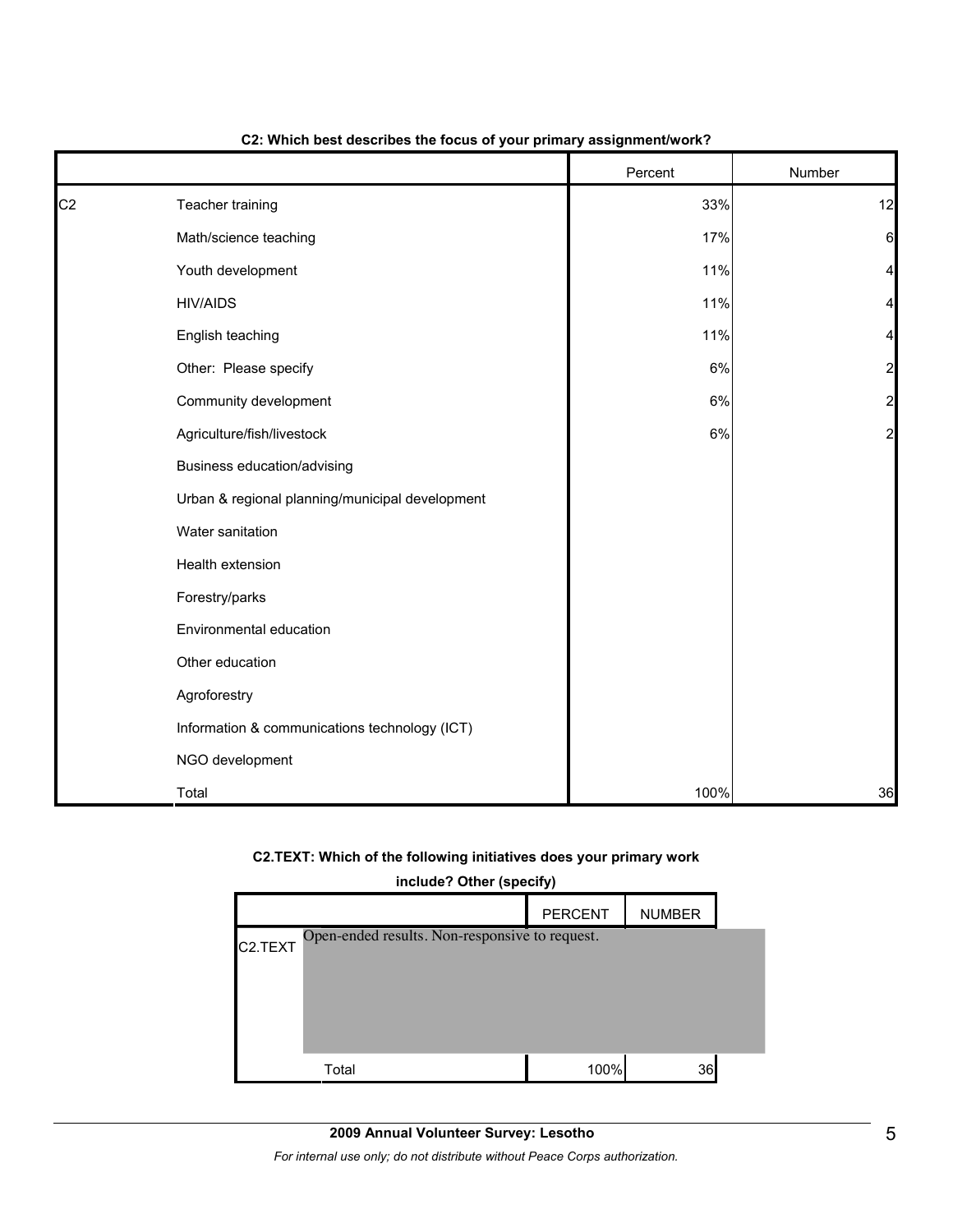# **A. Applying to the Peace Corps**

г

*This section reports Volunteers' motivations in applying and accepting a Peace Corps assignment.* 

|                             | Not Important | Somewhat<br>important | Important | <b>NA</b> | Total        |
|-----------------------------|---------------|-----------------------|-----------|-----------|--------------|
| Different culture           |               | 17%                   | 83%       |           | 6            |
| Work experience             | 17%           | 33%                   | 50%       |           | 6            |
| Help others                 |               |                       | 100%      |           | 6            |
| International experience    |               | 17%                   | 83%       |           | 6            |
| Language                    | 17%           | 67%                   | 17%       |           | 6            |
| Personal growth             | 17%           |                       | 83%       |           | 6            |
| U. S. job market            | 83%           | 17%                   |           |           | 6            |
| Serve my country            | 33%           | 67%                   |           |           | 6            |
| Travel/adventure            |               | 17%                   | 83%       |           | 6            |
| Other: Please specify below |               |                       | 33%       | 67%       | $\mathbf{3}$ |

| A1: How important were the following factors in accepting a PC assignment? |  |  |
|----------------------------------------------------------------------------|--|--|
|                                                                            |  |  |

### **A1\_OTHER: How important were the following factors in accepting a PC**

| assignment? Other (specify) |         |  |  |  |
|-----------------------------|---------|--|--|--|
|                             | PERCENT |  |  |  |

|          |                                                | PERCENT | <b>NUMBER</b> |  |
|----------|------------------------------------------------|---------|---------------|--|
| A1 OTHER | Open-ended results. Non-responsive to request. |         |               |  |
|          | Total                                          | 100%    | 36            |  |

h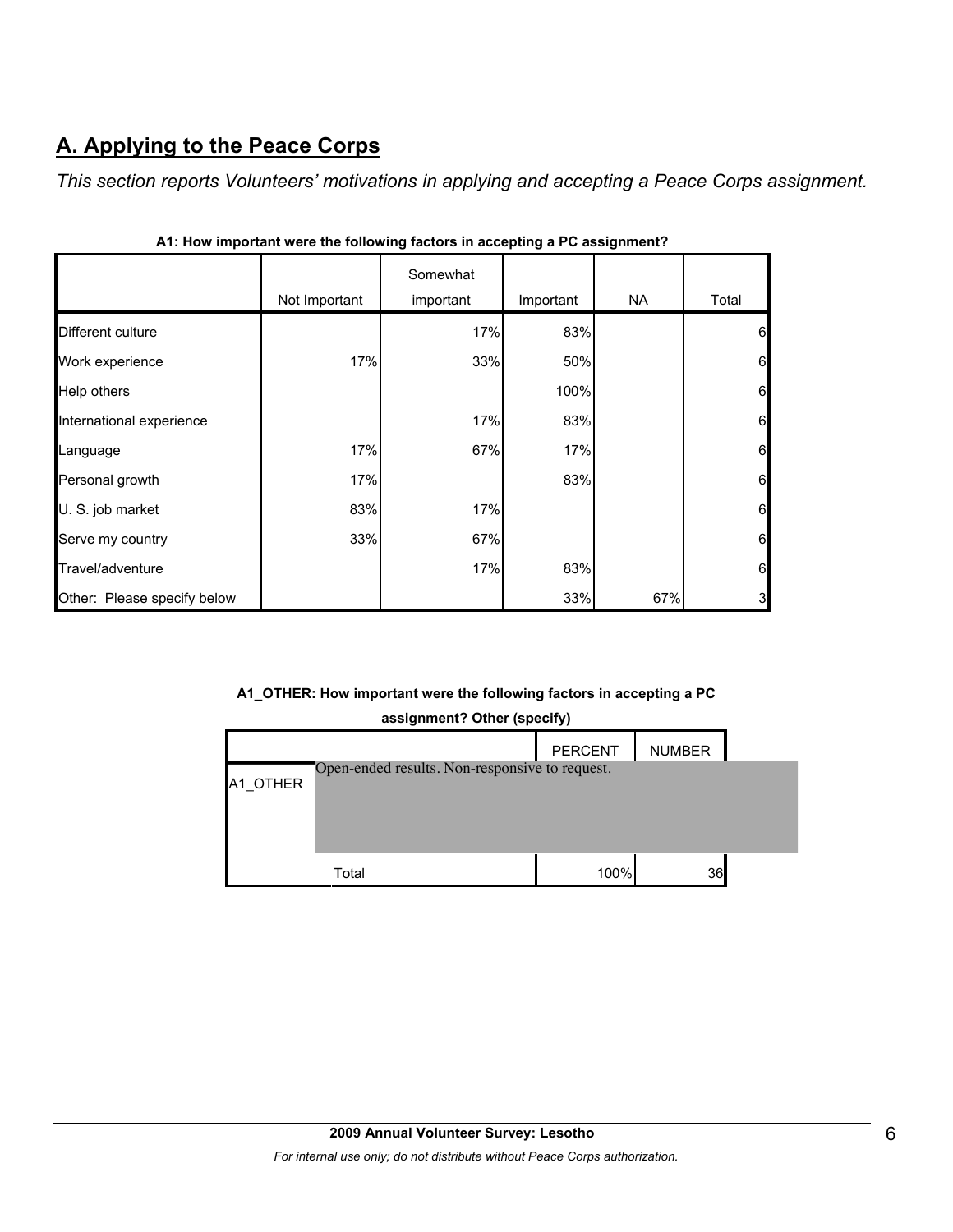|                                     |                                                                                                        | PCV Responses  | % Involved in<br>Initiative | <b>Total PCVs</b><br>Responding |
|-------------------------------------|--------------------------------------------------------------------------------------------------------|----------------|-----------------------------|---------------------------------|
| What prompted you to apply to<br>PC | Personal interest in the Peace<br>Corps                                                                | 4              | 67%                         |                                 |
|                                     | Peace Corps website                                                                                    | 3              | 50%                         |                                 |
|                                     | Peace Corps recruiter                                                                                  | 2              | 33%                         |                                 |
|                                     | Peace Corps campus or<br>community information session                                                 | $\overline{c}$ | 33%                         |                                 |
|                                     | <b>Returned Peace Corps</b><br>Volunteer (e.g., someone you<br>met or know personally                  | 1              | 17%                         |                                 |
|                                     | <b>Returned Peace Corps</b><br>Volunteer who spoke to your<br>school or group about the<br>Peace Corps |                | 17%                         |                                 |
|                                     | Article or book about the Peace<br>Corps                                                               | 1              | 17%                         |                                 |
|                                     | Peace Corps material in the<br>mail                                                                    |                | 17%                         |                                 |
|                                     | Other: Please specify                                                                                  |                | 17%                         |                                 |
|                                     | Radio, TV, or print<br>advertisement                                                                   |                |                             |                                 |
|                                     | Total                                                                                                  |                |                             | 6                               |

#### **A2. What prompted you to apply to the PC? Mark all that apply.**

Percents may total to more than 100% since Volunteers were asked to "Mark all that apply."

#### **A2.OTHER.TEXT: What prompted you to apply to the PC? Other**

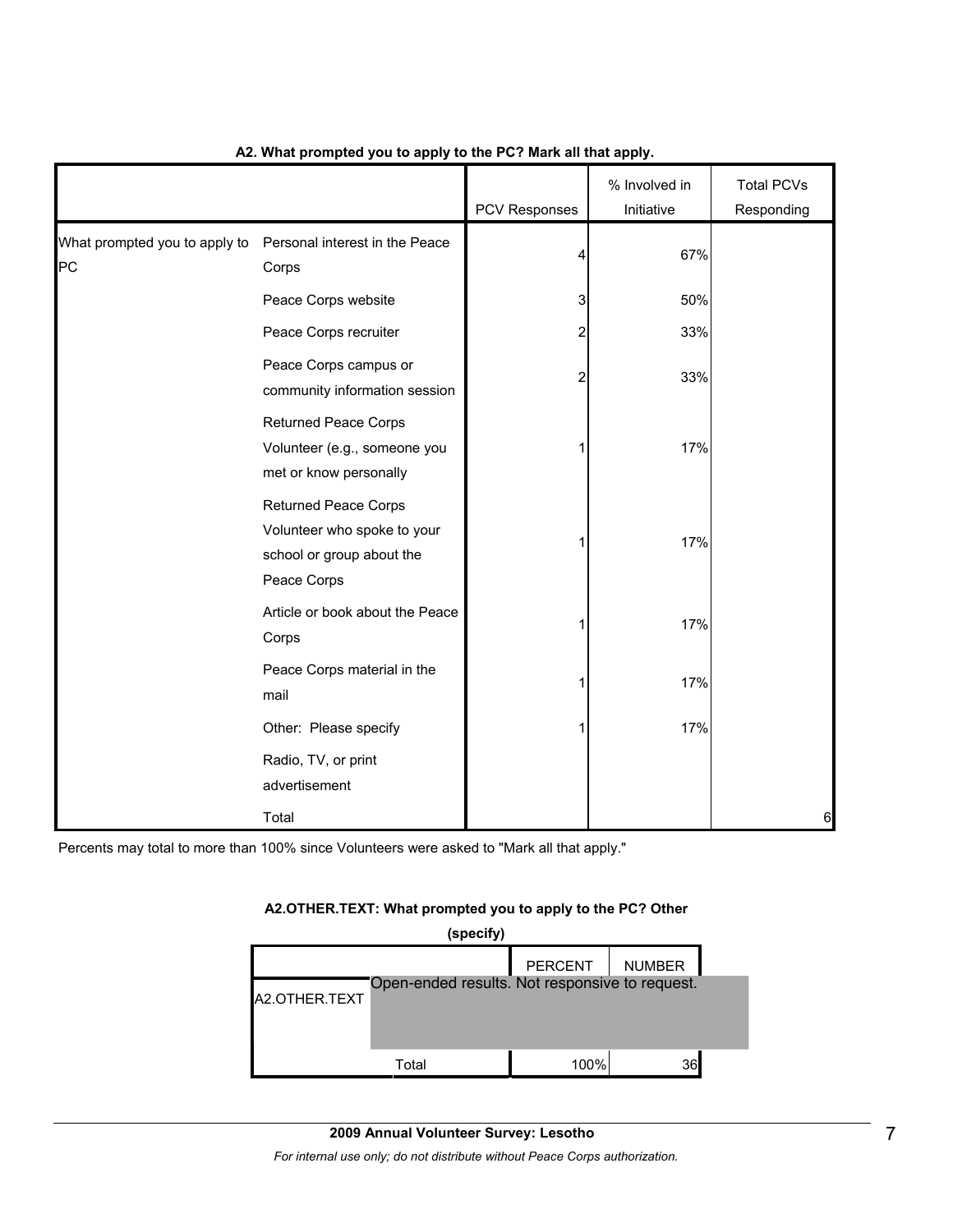## **B. Preparation for the Peace Corps**

*This section reports on Volunteers' assessment of the materials and information available before their service.* 

#### **B1: How useful was the information on the PC website in preparing you for the realities of living and working as a Volunteer?**

|                |              |     |     |             | Don't know (did not |       |
|----------------|--------------|-----|-----|-------------|---------------------|-------|
|                | Not at all 1 |     |     | Extremely 5 | access information) | Total |
| B <sub>1</sub> |              | 67% | 17% |             | 17%                 | 6     |

#### **B2: How useful were the PC materials about your country in helping you prepare for your service?**

|                |              |     |     |     |             | Don't know (did |       |
|----------------|--------------|-----|-----|-----|-------------|-----------------|-------|
|                |              |     |     |     |             | not access      |       |
|                | Not at all 1 |     | ົ   | 4   | Extremely 5 | information)    | Total |
| B <sub>2</sub> |              | 33% | 33% | 17% |             | 17%             | 6     |

#### **B3: How useful were the materials you received from the PC about your primary assignment in helping you prepare for your**

|                | service?     |     |     |  |             |                     |       |  |  |  |
|----------------|--------------|-----|-----|--|-------------|---------------------|-------|--|--|--|
|                |              |     |     |  |             | Don't know (did not |       |  |  |  |
|                | Not at all 1 |     |     |  | Extremely 5 | access information) | Total |  |  |  |
| B <sub>3</sub> | 17%          | 33% | 50% |  |             |                     | 61    |  |  |  |

#### **B4: How useful were the materials you received from the PC regarding the need for flexibility in adapting to**

|                | your work?   |   |     |     |             |                               |       |  |  |  |  |
|----------------|--------------|---|-----|-----|-------------|-------------------------------|-------|--|--|--|--|
|                |              |   |     |     |             | Don't know (did<br>not access |       |  |  |  |  |
|                | Not at all 1 | າ | 2   | 4   | Extremely 5 | information)                  | Total |  |  |  |  |
| B <sub>4</sub> |              |   | 33% | 50% |             | 17%                           | 6     |  |  |  |  |

#### **B7: How prepared do you feel to meet the challenges of PC service?**

|                | Not at all 1 |     |     | <b>Exceptionally 5</b> | Total |
|----------------|--------------|-----|-----|------------------------|-------|
| B <sub>7</sub> |              | 33% | 50% | $.7\%$ .               |       |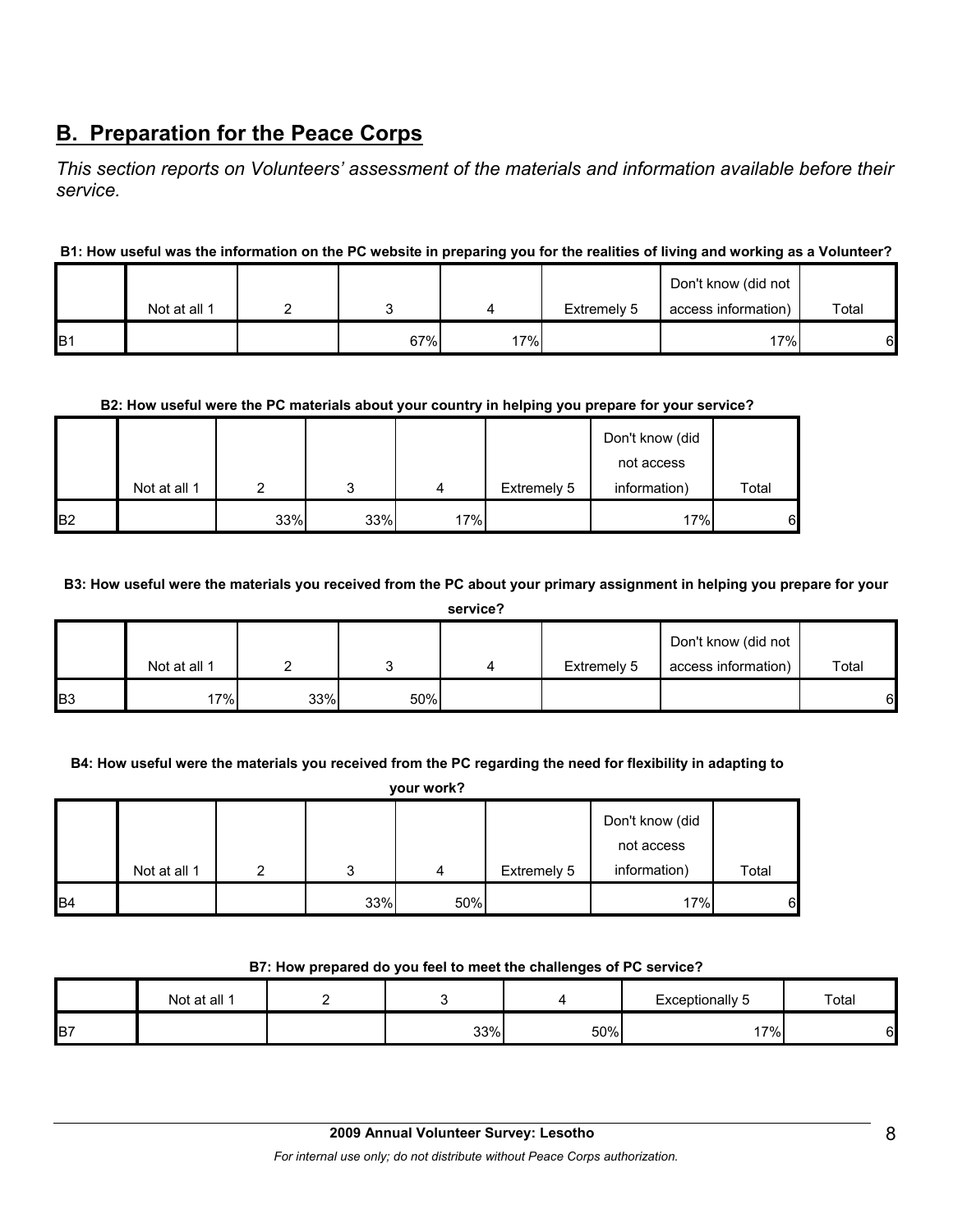## **C. Your Peace Corps Assignment**

*This section reports Volunteers' primary assignment work and secondary activities. The term "primary assignment" refers to the Volunteers' assignment which is part of an overall project plan designed by your host country partners and in-country Peace Corps staff.* 

|            |                                                                                         | apply.         |               |                   |
|------------|-----------------------------------------------------------------------------------------|----------------|---------------|-------------------|
|            |                                                                                         |                | % Involved in | <b>Total PCVs</b> |
|            |                                                                                         | PCV Responses  | Initiative    | Responding        |
| \$C3PrmAct | Working with youth                                                                      | 22             | 63%           |                   |
|            | <b>HIV/AIDS</b>                                                                         | 20             | 57%           |                   |
|            | Library development                                                                     | 16             | 46%           |                   |
|            | English teaching                                                                        | 14             | 40%           |                   |
|            | Literacy                                                                                | 11             | 31%           |                   |
|            | Girls' education                                                                        | 9              | 26%           |                   |
|            | Other: Please specify                                                                   | 9              | 26%           |                   |
|            | Nutrition education                                                                     | 8              | 23%           |                   |
|            | Income generation                                                                       | 7              | 20%           |                   |
|            | WID/GAD                                                                                 | 6              | 17%           |                   |
|            | Community food security<br>(production/marketing)                                       | 5              | 14%           |                   |
|            | Sports/fitness                                                                          | 5              | 14%           |                   |
|            | Rural development                                                                       | 5              | 14%           |                   |
|            | Working with special groups<br>(e.g., disabled, elderly, ethnic<br>minorities, orphans) | 5              | 14%           |                   |
|            | Working with NGO(s)                                                                     | 5              | 14%           |                   |
|            | World Wise Schools/<br>Correspondence Match                                             | 5              | 14%           |                   |
|            | Arts                                                                                    | 4              | 11%           |                   |
|            | <b>Business advertising</b>                                                             | 3              | 9%            |                   |
|            | Child survival                                                                          | 3              | 9%            |                   |
|            | Environment work                                                                        | $\overline{a}$ | $6\%$         |                   |

**C3: Which of the following activities does your primary assignment/work include? Mark all that** 

**2009 Annual Volunteer Survey: Lesotho** 

*For internal use only; do not distribute without Peace Corps authorization.*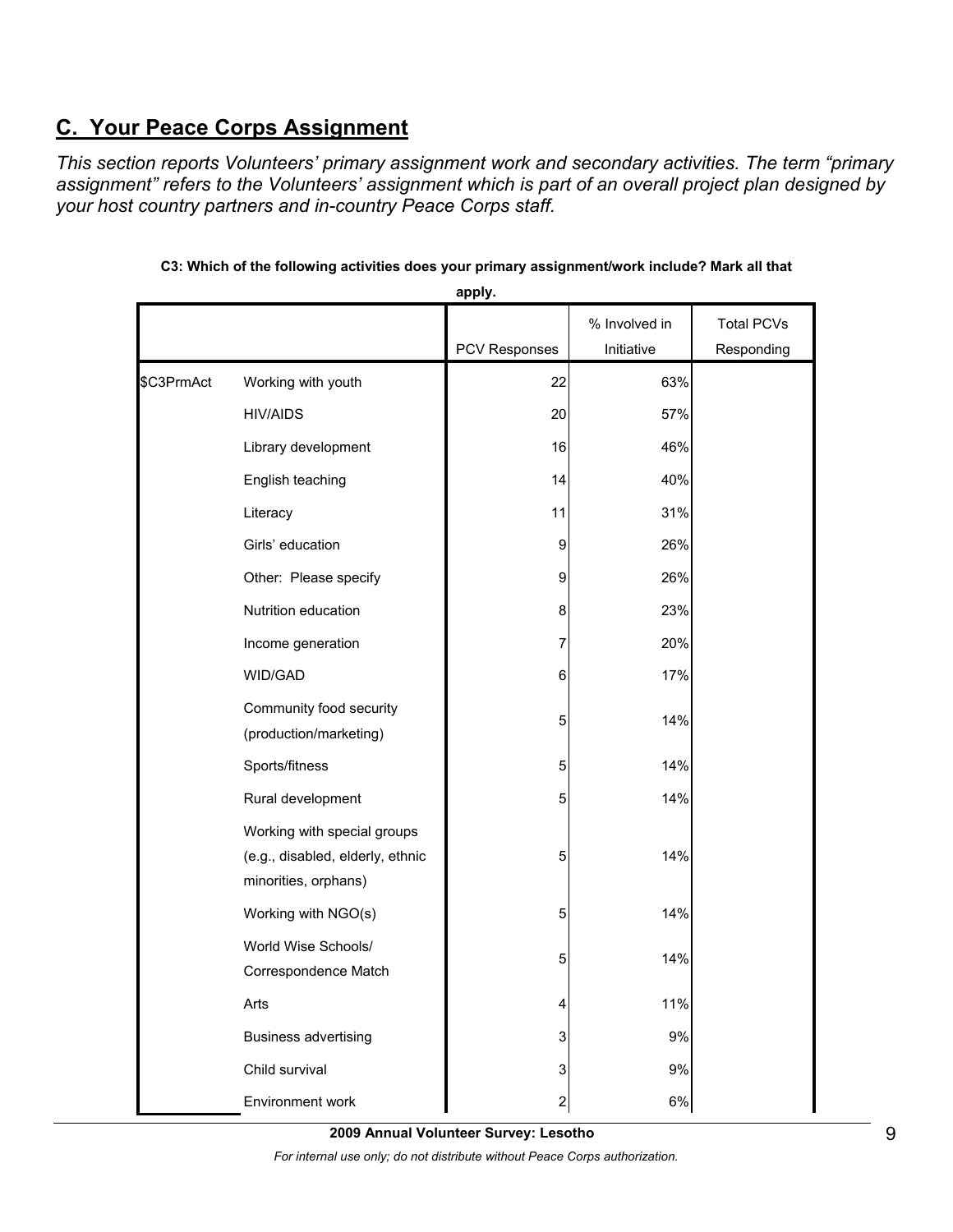| Household food security         | 2 | 6% |    |
|---------------------------------|---|----|----|
| Information and                 |   |    |    |
| communications technology       | 2 | 6% |    |
| (ICT)                           |   |    |    |
| Microenterprise development     | 2 | 6% |    |
| Natural resources management    | 2 | 6% |    |
| Biodiversity conservation       |   | 3% |    |
| Mobilize host country nationals |   | 3% |    |
| (HCNs) to volunteer             |   |    |    |
| Urban development/municipal     |   |    |    |
| development                     |   |    |    |
| Water and sanitation            |   |    |    |
| Total                           |   |    | 35 |

Percents may total to more than 100% since Volunteers were asked to "Mark all that apply."

### **C3: Which of the following activities does your primary assignment/work include? Other**

**(specify)**

|               |                                                | Column N % | Count | Row N % |  |
|---------------|------------------------------------------------|------------|-------|---------|--|
| C3.OTHER.TEXT | Open-ended results. Non-responsive to request. |            |       |         |  |
|               |                                                |            |       |         |  |
|               |                                                |            |       |         |  |
|               |                                                |            |       |         |  |
|               |                                                |            |       |         |  |
|               |                                                |            |       |         |  |
|               |                                                |            |       |         |  |
|               |                                                |            |       |         |  |
|               |                                                |            |       |         |  |
|               |                                                |            |       |         |  |
|               |                                                |            |       |         |  |
|               | Total                                          |            | 36    | 100%    |  |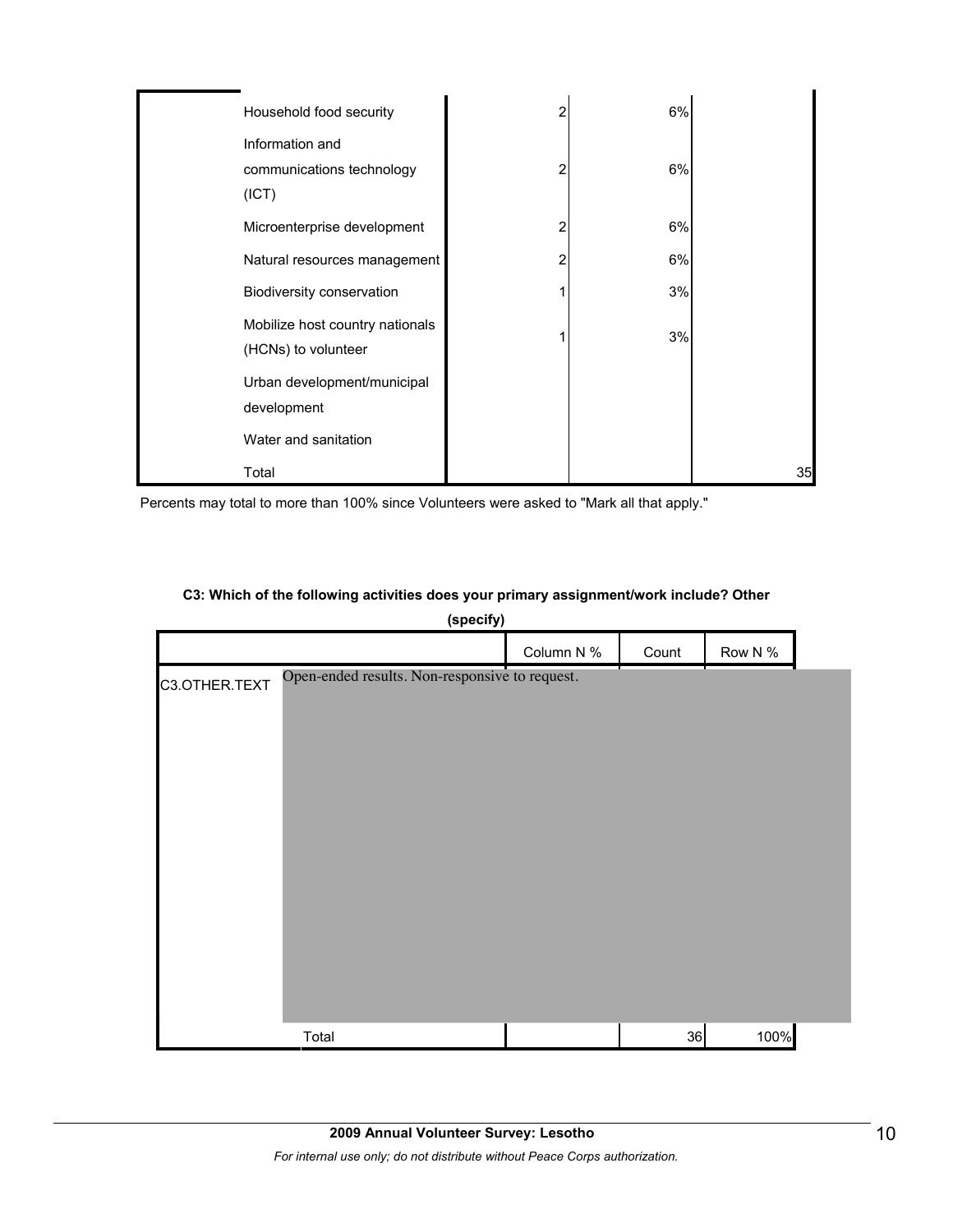None 1-10 hrs 11-20 hrs 21-30 hrs 31-40 hrs More than 40 hrs Total C4Hrs6grp | | 11%| 11%| 46%| 17%| 14%| 35

**C4: Hours Spent on Primary Assignment During Average Work Week**

#### **C4: How many hours do you spend on your primary assignment during an average work**

**week?**

|     | All Volunteers | Average | Lowest reported | Highest reported | Did not answer |
|-----|----------------|---------|-----------------|------------------|----------------|
| IC4 | 36             | 28.6    |                 | 56               |                |

## **C5: Which of the following do your secondary activities (other than your primary assignment work) include? Mark all that apply.**

|            |                                                                                         | <b>PCV Responses</b> | % Involved in<br>Initiative | <b>Total PCVs</b><br>Responding |
|------------|-----------------------------------------------------------------------------------------|----------------------|-----------------------------|---------------------------------|
| \$C5SecAct | Library development                                                                     | 21                   | 62%                         |                                 |
|            | <b>HIV/AIDS</b>                                                                         | 19                   | 56%                         |                                 |
|            | Working with youth                                                                      | 19                   | 56%                         |                                 |
|            | English teaching                                                                        | 16                   | 47%                         |                                 |
|            | Literacy                                                                                | 12                   | 35%                         |                                 |
|            | Girls' education                                                                        | 11                   | 32%                         |                                 |
|            | Working with NGO(s)                                                                     | 11                   | 32%                         |                                 |
|            | Income generation                                                                       | 10                   | 29%                         |                                 |
|            | World Wise Schools/<br>Correspondence Match                                             | 9                    | 26%                         |                                 |
|            | Working with special groups<br>(e.g., disabled, elderly, ethnic<br>minorities, orphans) | 8                    | 24%                         |                                 |
|            | Arts                                                                                    | 7                    | 21%                         |                                 |
|            | WID/GAD                                                                                 | 7                    | 21%                         |                                 |
|            | Sports/fitness                                                                          | 6                    | 18%                         |                                 |
|            | Rural development                                                                       | 6                    | 18%                         |                                 |

**2009 Annual Volunteer Survey: Lesotho** 

*For internal use only; do not distribute without Peace Corps authorization.*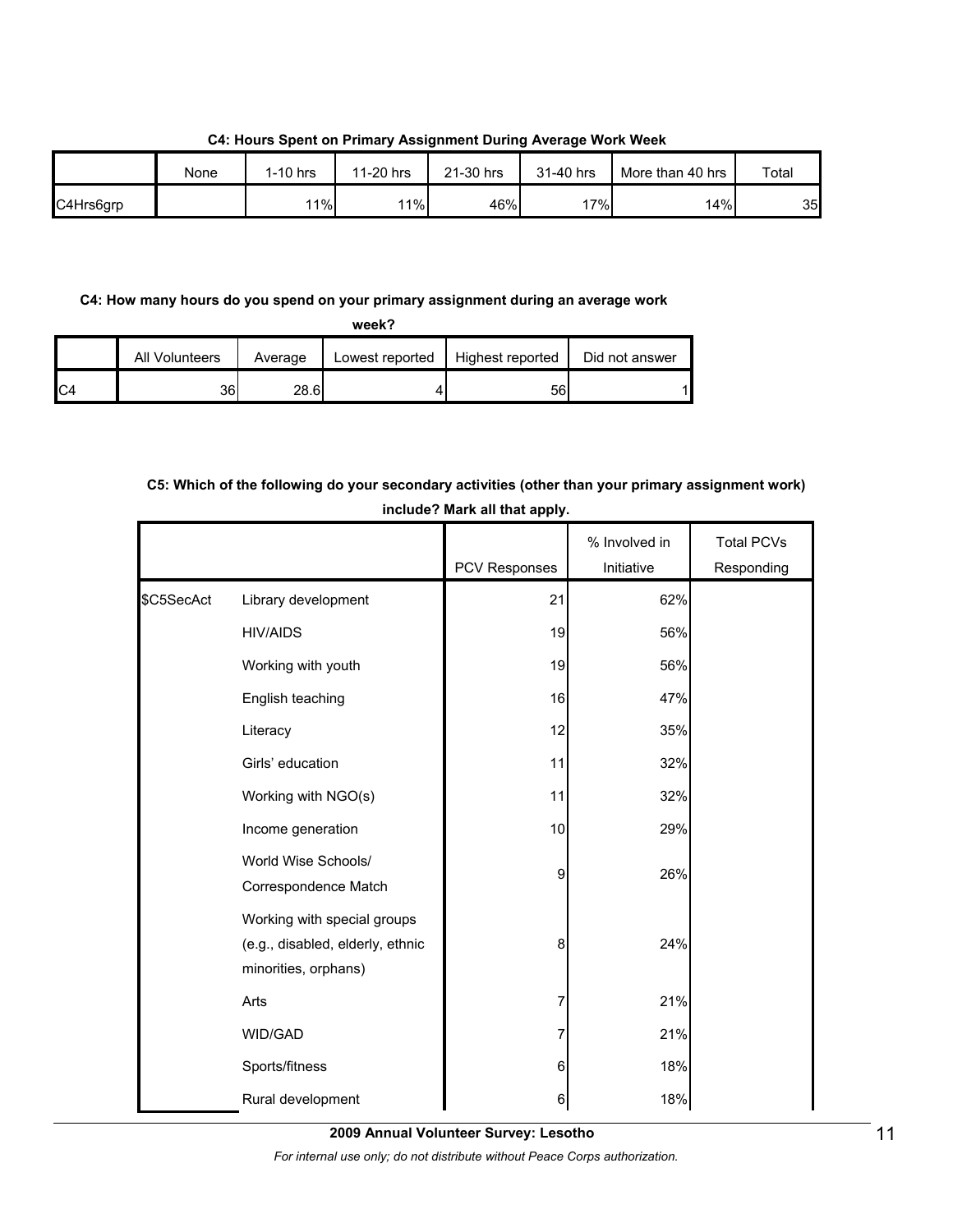| Environment work                                       |   | 12% |    |
|--------------------------------------------------------|---|-----|----|
| Community food security<br>(production/marketing)      | 3 | 9%  |    |
| Household food security                                | 3 | 9%  |    |
| Microenterprise development                            | 3 | 9%  |    |
| Mobilize host country nationals<br>(HCNs) to volunteer | 3 | 9%  |    |
| Nutrition education                                    | 3 | 9%  |    |
| Child survival                                         | 2 | 6%  |    |
| Information and<br>communications technology<br>(ICT)  | 2 | 6%  |    |
| Other: Please specify                                  | 2 | 6%  |    |
| <b>Business advertising</b>                            |   | 3%  |    |
| Water and sanitation                                   |   | 3%  |    |
| Biodiversity conservation                              |   |     |    |
| Natural resources management                           |   |     |    |
| Urban development/municipal<br>development             |   |     |    |
| Total                                                  |   |     | 34 |

Percents may total to more than 100% since Volunteers were asked to "Mark all that apply."

## **C5: Which of the following do your secondary activities include? Other (specify)**

|               |                                                | Column N % | Count | Row N % |  |
|---------------|------------------------------------------------|------------|-------|---------|--|
| C5.OTHER.TEXT | Open-ended results. Non-responsive to request. |            |       |         |  |
|               |                                                |            |       |         |  |
|               |                                                |            |       |         |  |
|               |                                                |            |       |         |  |
|               | Total                                          |            | 36    | 100%    |  |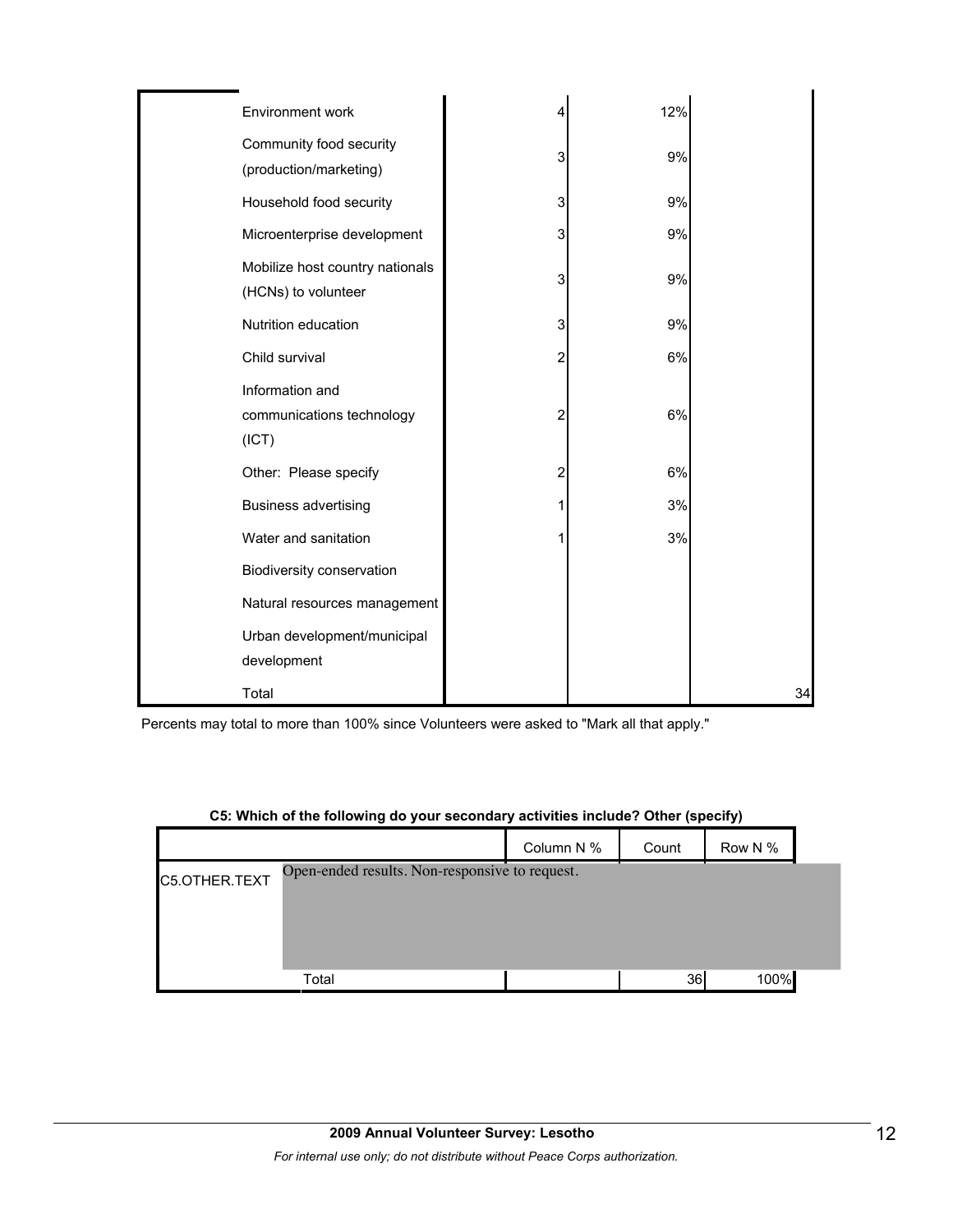#### **C5: No Secondary Activities**

|         |                                     | Percent | Number |
|---------|-------------------------------------|---------|--------|
| C5.NONE | No                                  | 97%     | 35     |
|         | Yes, I have no secondary activities | 3%      |        |
|         | Total                               | 100%    | 36     |

#### **C6: Hours Spent on Secondary Activities During Average Work Week**

|           | None | 1-10 hrs | 11-20 hrs | 21-30 hrs | 31-40 hrs | More than 40 hrs | Total |
|-----------|------|----------|-----------|-----------|-----------|------------------|-------|
| C6Hrs6grp |      | 58%      | 28%       | 11%       | 3%        |                  | 36    |

#### **C6. How many hours do you spend on secondary activities during an average work week?**

|     | All Volunteers | Average | Lowest reported | Highest reported | Did not answer |
|-----|----------------|---------|-----------------|------------------|----------------|
| IC6 | 36             | 12.9    |                 | 35               | 01             |

**C7: How personally satisfying is your--?**

|                              | Not at all 1 |     | ⌒   |     | Exceptionally 5 | Total |
|------------------------------|--------------|-----|-----|-----|-----------------|-------|
| <b>Primary assignment</b>    | 6%           | 14% | 31% | 39% | 11%             | 36    |
| Secondary project/activities | 3%           | 9%  | 17% | 40% | 31%             | 35    |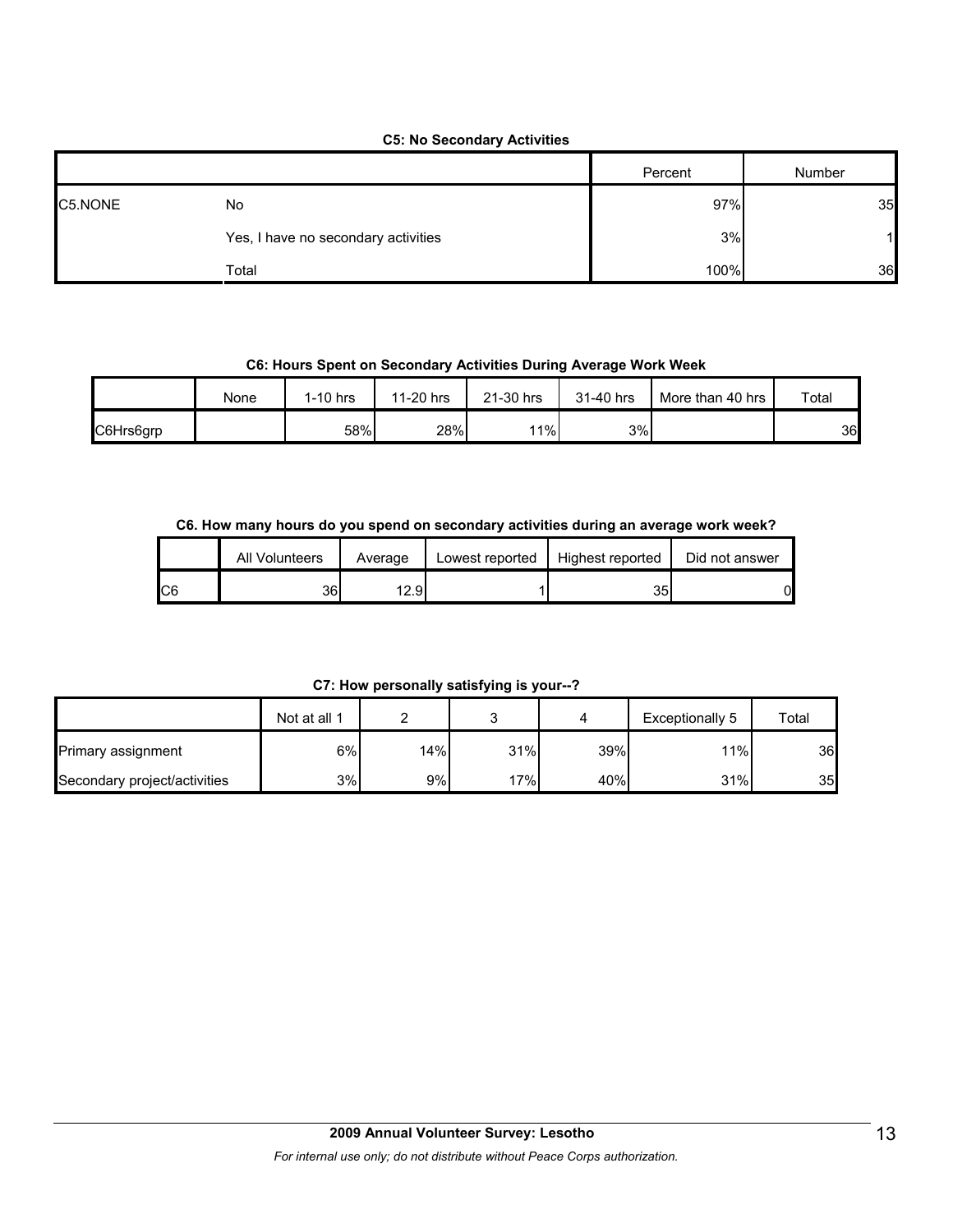## **D. Training for Peace Corps Assignment**

*This section reports Volunteers' assessments of the effectiveness of their Pre-Service Training and In-Service Training at post. In-Service Training (IST) includes: Reconnect; Technical IST; Mid-Service and Close of Service conferences; project management/leadership conferences; and other post-sponsored training sessions.* 

|                                                        | Not effective | Poor | Adequate | Effective | Very Effective | NA/No training | Total |
|--------------------------------------------------------|---------------|------|----------|-----------|----------------|----------------|-------|
| Manage cultural differences                            |               | 6%   | 22%      | 44%       | 28%            |                | 18    |
| Deal with adjustment issues                            |               |      | 33%      | 39%       | 28%            |                | 18    |
| Work with                                              |               |      |          |           |                |                |       |
| counterparts/community                                 |               |      | 61%      | 22%       | 17%            |                | 18    |
| partners                                               |               |      |          |           |                |                |       |
| Use language needed in<br>work and social interactions | 11%           |      | 28%      | 44%       | 17%            |                | 18    |
| Perform technical aspects of<br>your work              | 6%            | 6%   | 22%      | 39%       | 28%            |                | 18    |
| Work on your project goals                             |               |      |          |           |                |                |       |
| and objectives                                         |               | 6%   | 28%      | 44%       | 22%            |                | 18    |
| Conduct a participatory                                |               |      |          |           |                |                |       |
| community needs                                        | 11%           | 11%  | 28%      | 28%       | 17%            | 6%             | 18    |
| assessment (e.g., PACA)                                |               |      |          |           |                |                |       |
| Monitor your project goals                             | 6%            | 6%   | 28%      | 44%       | 17%            |                | 18    |
| and outcomes                                           |               |      |          |           |                |                |       |
| Maintain your physical health                          |               |      | 22%      | 44%       | 33%            |                | 18    |
| Maintain your                                          |               |      | 33%      | 44%       | 22%            |                | 18    |
| mental/emotional health                                |               |      |          |           |                |                |       |
| Maintain your personal safety                          |               |      | 17%      | 22%       | 61%            |                | 18    |
| and security                                           |               |      |          |           |                |                |       |

**D1: (PCVs at post 18 months or less) How effective was your Pre-Service Training (PST) in preparing you to--**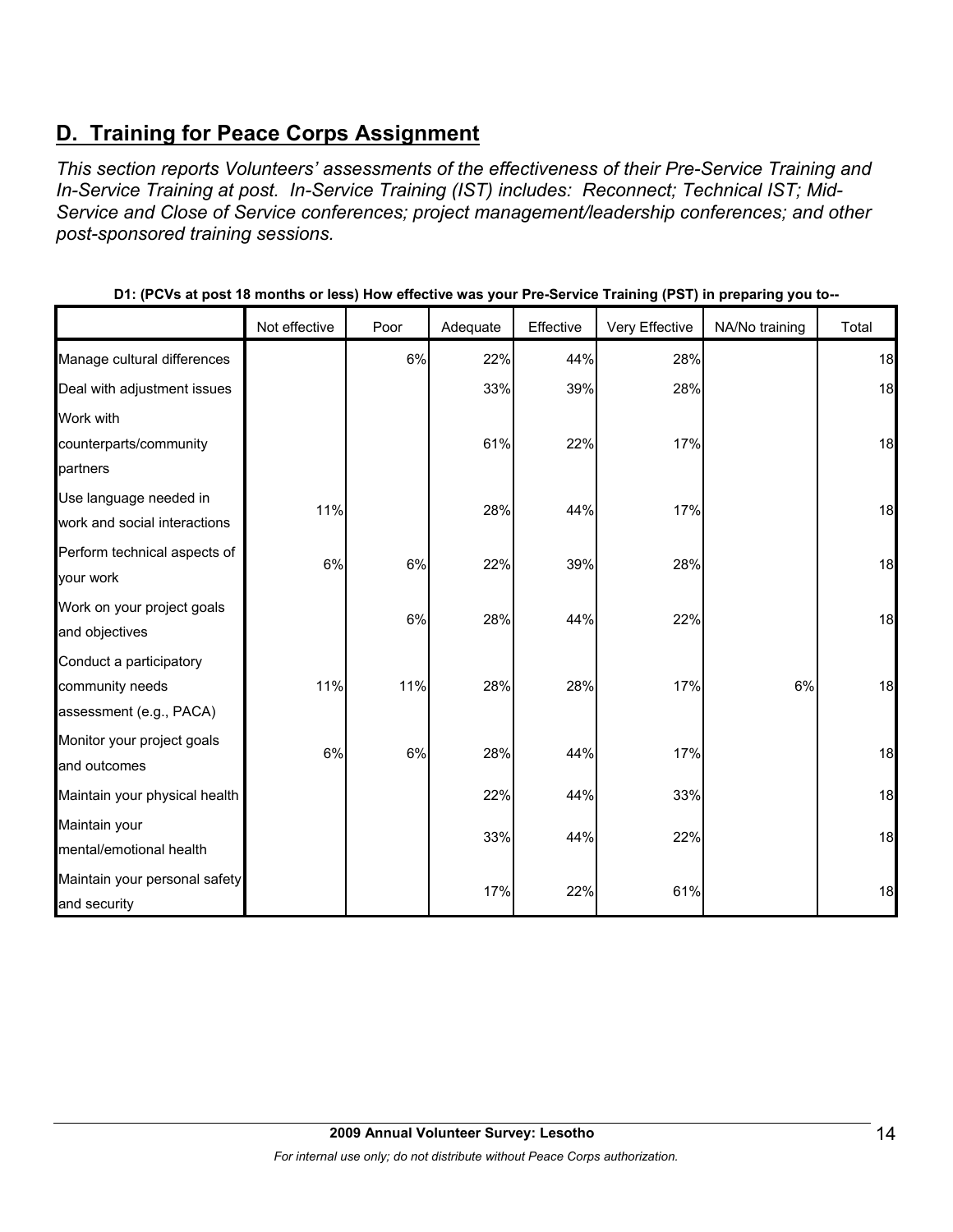|                                                                                          | Not effective | Poor | Adequate | Effective | Very Effective | NA/No training | Total |
|------------------------------------------------------------------------------------------|---------------|------|----------|-----------|----------------|----------------|-------|
| Manage cultural differences                                                              |               | 9%   | 31%      | 49%       | 11%            |                | 35    |
| Deal with adjustment issues                                                              |               | 14%  | 20%      | 51%       | 14%            |                | 35    |
| Build and strengthen working<br>relationships with<br>counterparts/community<br>partners |               | 14%  | 37%      | 34%       | 14%            |                | 35    |
| Use language needed in<br>work and social interactions                                   | 3%            | 14%  | 37%      | 37%       | 9%             |                | 35    |
| Perform technical aspects of<br>your work                                                |               | 6%   | 37%      | 43%       | 14%            |                | 35    |
| Work on your project goals<br>and objectives                                             |               | 11%  | 20%      | 54%       | 14%            |                | 35    |
| Conduct a participatory<br>community needs<br>assessment (e.g., PACA)                    | 9%            | 6%   | 46%      | 29%       | 9%             | 3%             | 35    |
| Monitor project goals and<br>outcomes                                                    |               | 11%  | 40%      | 34%       | 14%            |                | 35    |
| Maintain your physical health                                                            |               | 6%   | 37%      | 40%       | 14%            | $3%$           | 35    |
| Maintain your<br>mental/emotional health                                                 |               | 11%  | 29%      | 40%       | 17%            | 3%             | 35    |
| Maintain your personal safety<br>and security                                            |               | 3%   | 29%      | 46%       | 20%            | 3%             | 35    |

#### **D5: How effective was your In-Service Training (IST) in preparing you to--**

#### **D8: Did you have this skill before joining the Peace Corps?**

|                                               | No/ No answer | Yes       | Total |
|-----------------------------------------------|---------------|-----------|-------|
| Skills specific to my assignment              |               | <b>28</b> | 36    |
| Assessing community needs                     | 23            | 12        | 35    |
| Organizing/implementing community activities  | 15            | 20        | 35    |
| Building capacity of local organizations      | 26            |           | 35    |
| Monitoring, reporting, and evaluating my work |               | 28        | 36    |
| Designing and implementing training sessions  | 14            | 22        | 36    |

*For internal use only; do not distribute without Peace Corps authorization.*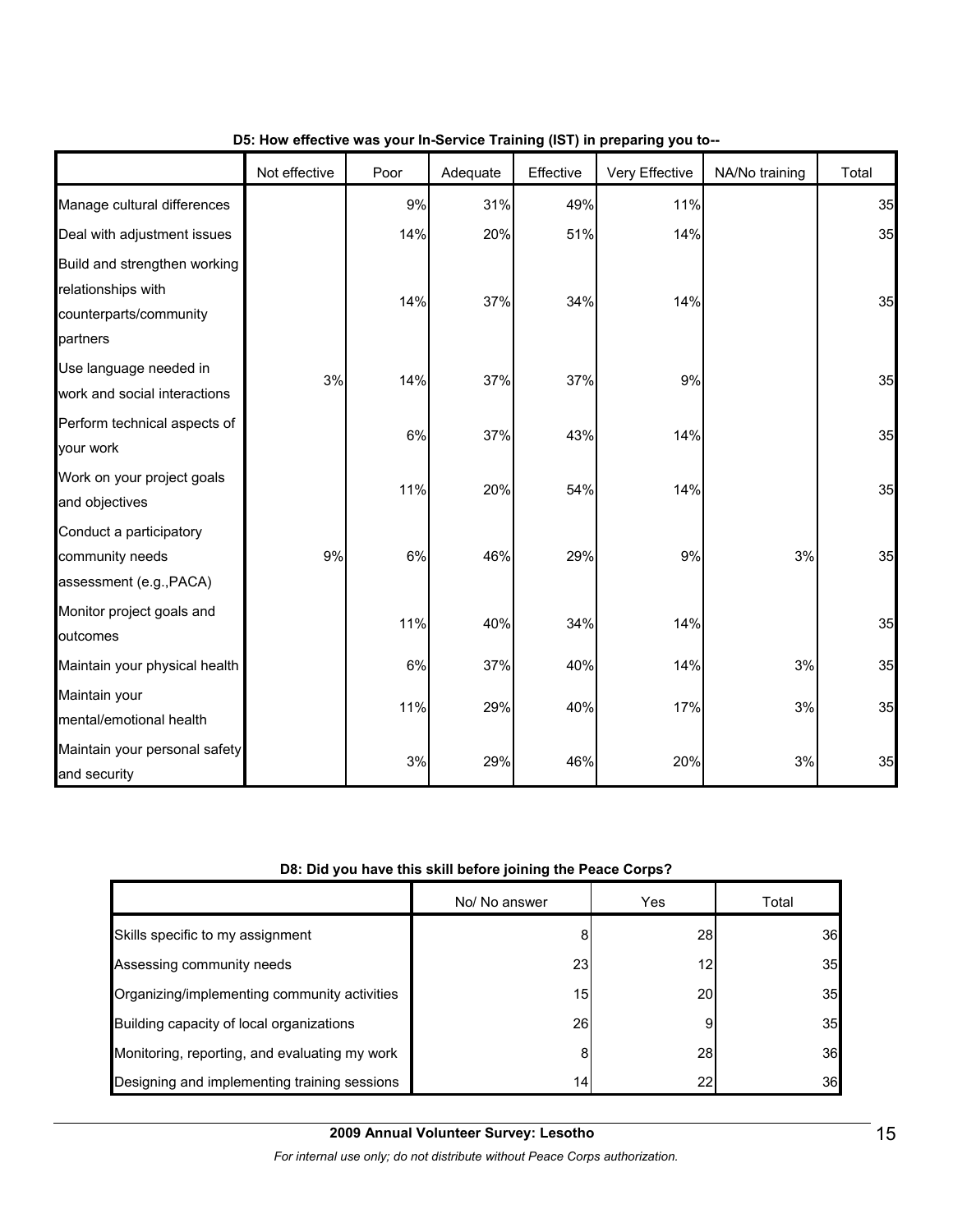|                                                  | No/ No answer | Yes | Total |
|--------------------------------------------------|---------------|-----|-------|
| Skills specific to my assignment                 |               | 34  | 34    |
| Assessing community needs                        | 0             | 33  | 33    |
| Organizing/implementing community<br>activities  |               | 33  | 34    |
| Building capacity of local organizations         | 8             | 25  | 33    |
| Monitoring, reporting, and evaluating my<br>work | 2             | 31  | 33    |
| Designing and implementing training<br>sessions  | 4             | 30  | 34    |

## **D8: Is the skill needed for your Peace Corps work?**

| Do. Have you had adequate reace corps training to acquire the skill? |               |     |       |  |  |  |  |  |
|----------------------------------------------------------------------|---------------|-----|-------|--|--|--|--|--|
|                                                                      | No/ No answer | Yes | Total |  |  |  |  |  |
| Skills specific to my assignment                                     |               | 26  | 27    |  |  |  |  |  |
| Assessing community needs                                            | 2             | 28  | 30    |  |  |  |  |  |
| Organizing/implementing community<br>activities                      | 8             | 20  | 28    |  |  |  |  |  |
| Building capacity of local organizations                             | 12            | 16  | 28    |  |  |  |  |  |
| Monitoring, reporting, and evaluating my<br>work                     | 3             | 28  | 31    |  |  |  |  |  |
| Designing and implementing training<br>sessions                      | 5             | 24  | 29    |  |  |  |  |  |

#### **D8: Have you had adequate Peace Corps training to acquire the skill?**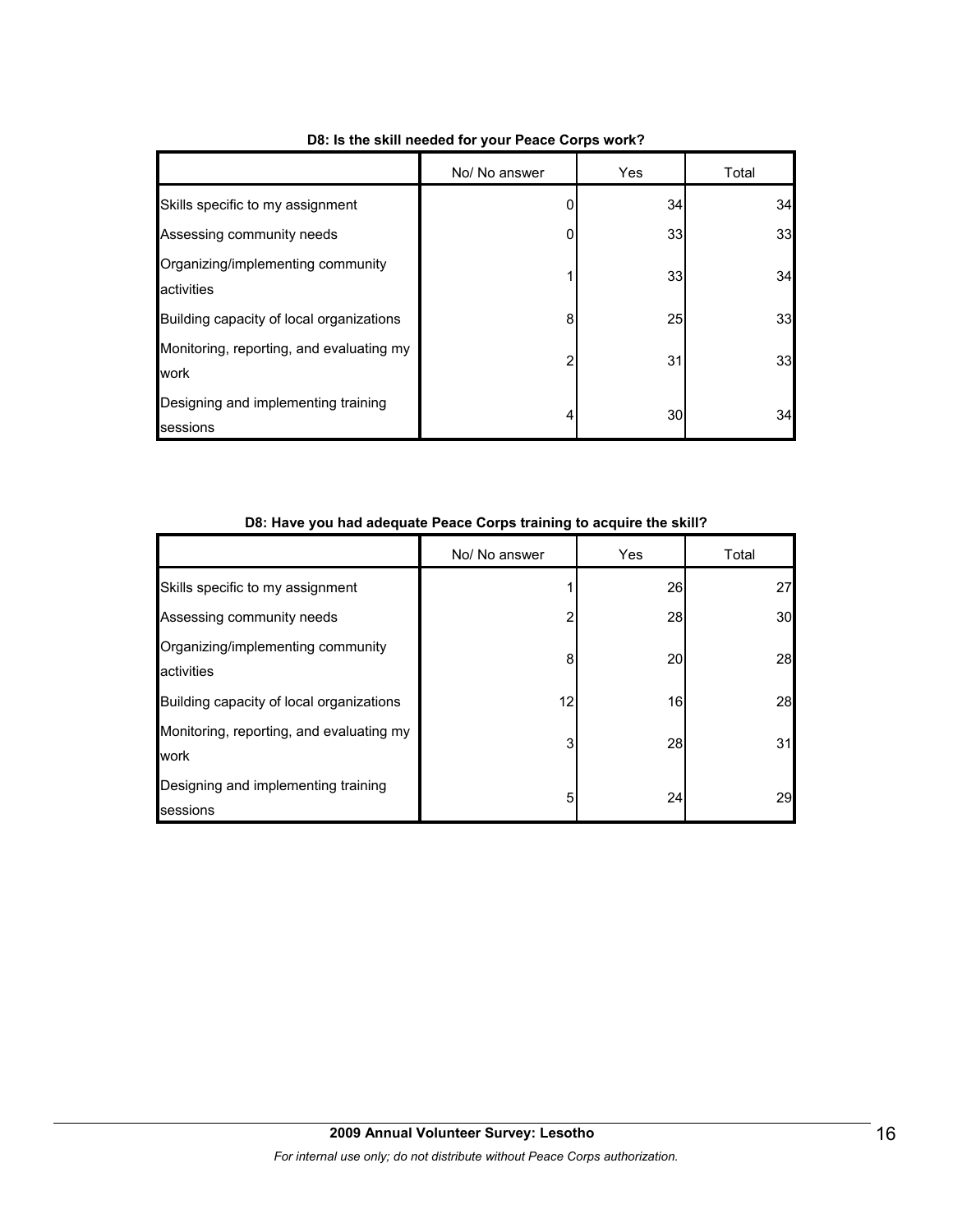## **E. Volunteer Assignment Goals and Impact**

*This section reports Volunteers' self-assessments of their impact on the individuals and organizations in the communities in which they serve. At the end of this section, Volunteers' third goal activities, participation in Coverdell World Wise School/Correspondence Match (CWWS/CM) and use of Peace Corps resources to support their work are reported in questions.* 

|                                                                                                       | Not at all 1 | $\overline{2}$ | 3   | 4   | Exceptionally 5 | <b>NA</b> | Total |
|-------------------------------------------------------------------------------------------------------|--------------|----------------|-----|-----|-----------------|-----------|-------|
| Meets the objectives of the<br>project plan                                                           | 6%           |                | 33% | 44% | 14%             | 3%        | 36    |
| Builds local capacity for<br>sustainability                                                           | 6%           | 25%            | 22% | 39% | 8%              |           | 36    |
| Involves local people in<br>planning and implementing<br>activities                                   | 8%           | 17%            | 25% | 25% | 25%             |           | 36    |
| Complements other local<br>development activities                                                     | 11%          | 25%            | 25% | 14% | 19%             | 6%        | 36    |
| Transfers skills to host country<br>individuals and organizations                                     | 3%           | 14%            | 28% | 25% | 31%             |           | 36    |
| Mobilizes host country<br>nationals (HCNs) to volunteer                                               | 22%          | 36%            | 14% | 22% | 6%              |           | 36    |
| Helps promote a better<br>understanding of Americans<br>on the part of the peoples<br>served (goal 2) | 3%           | 3%             | 11% | 53% | 31%             |           | 36    |
| Helps promote a better<br>understanding of other<br>peoples on the part of<br>Americans (goal 3)      | 3%           |                | 11% | 50% | 36%             |           | 36    |

#### **E1: To what extent does your Volunteer work assignment address the following?**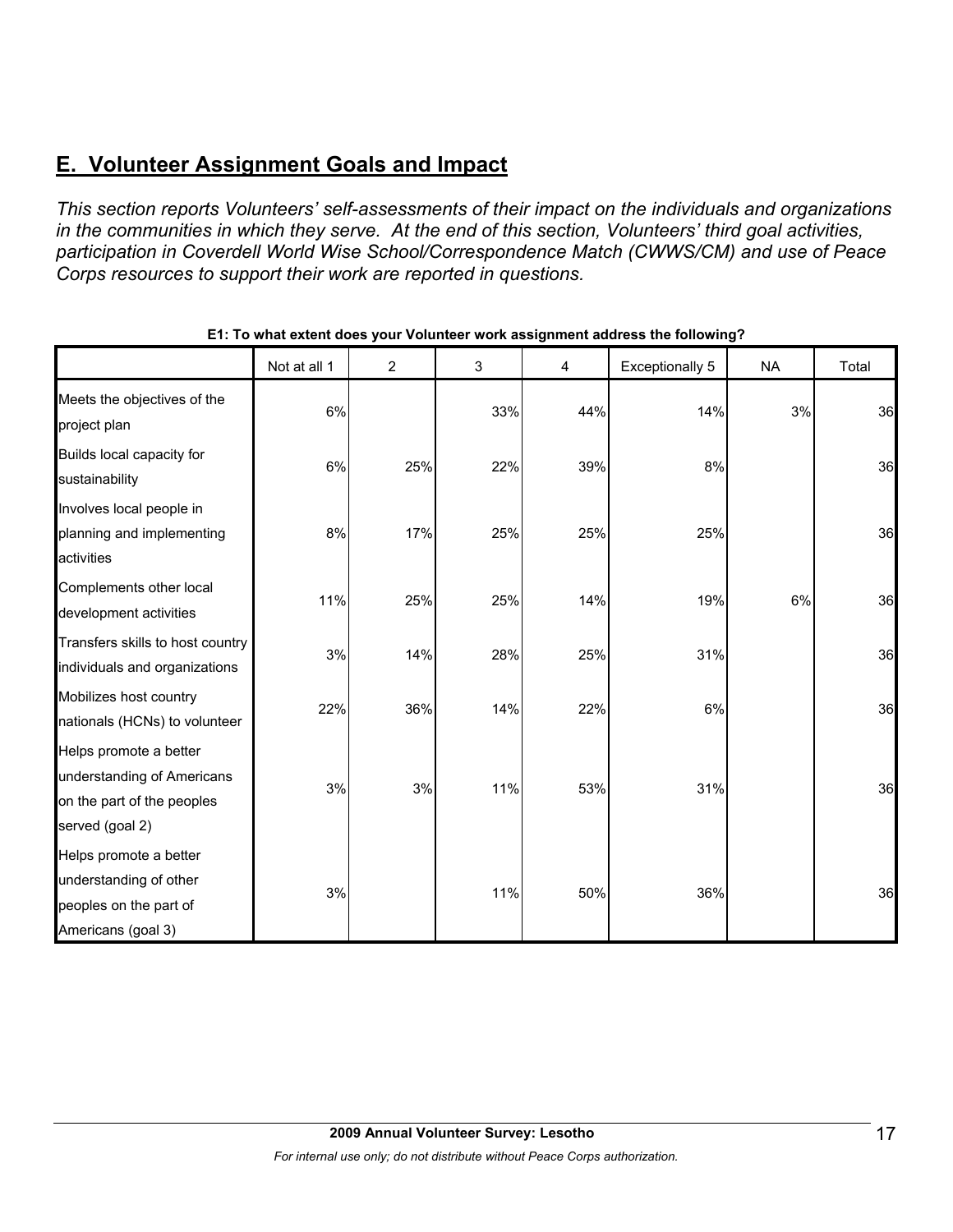| E2: To what extent does your host community--? |  |  |
|------------------------------------------------|--|--|
|------------------------------------------------|--|--|

|                                          | Not at all 1 | າ   | J   | 4   | Exceptionally 5 | <b>NA</b> | Total |
|------------------------------------------|--------------|-----|-----|-----|-----------------|-----------|-------|
| Need the assistance that you<br>provided |              | 17% | 28% | 22% | 33%             |           | 18    |
| Want the assistance that you<br>provided |              | 17% | 11% | 44% | 28%             |           | 18    |

#### **E3: How much impact does your assignment have on the capacities of your host counterparts/community partners?**

|                                                                  | None 1 | 2   | 3   | 4   | Exceptional 5 | <b>NA</b> | Total |
|------------------------------------------------------------------|--------|-----|-----|-----|---------------|-----------|-------|
| Ability to access information<br>(e.g., library, Internet, etc.) | 6%     | 14% | 50% | 22% | 8%            |           | 36    |
| Leadership skills                                                | 3%     | 17% | 36% | 36% | 8%            |           | 36    |
| Planning and management                                          | 3%     | 17% | 31% | 39% | 11%           |           | 36    |
| Problem solving/critical thinking                                | 6%     | 19% | 33% | 33% | 8%            |           | 36    |
| Self-esteem                                                      | 6%     | 17% | 31% | 31% | 14%           | 3%        | 36    |
| <b>Technical skills</b>                                          | 8%     | 22% | 36% | 22% | 8%            | 3%        | 36    |
| Use of local resources                                           | 8%     | 11% | 42% | 19% | 19%           |           | 36    |
| Use of external resources (e.g.,<br>grants, international NGOs)  | 8%     | 25% | 33% | 22% | 11%           |           | 36    |
| Better understanding of<br>Americans                             |        |     | 14% | 50% | 36%           |           | 36    |
| Other: Please specify below                                      |        |     | 15% | 8%  |               | 77%       | 13    |

## **E3: How much impact does your assignment have on the capacities of your host**

**counterparts/community partners? Other (specify)**

|          | Column N % | Count | Row N % |
|----------|------------|-------|---------|
| E3_OTHER | 100%       | 36    |         |
| Total    |            | 36    | 100%    |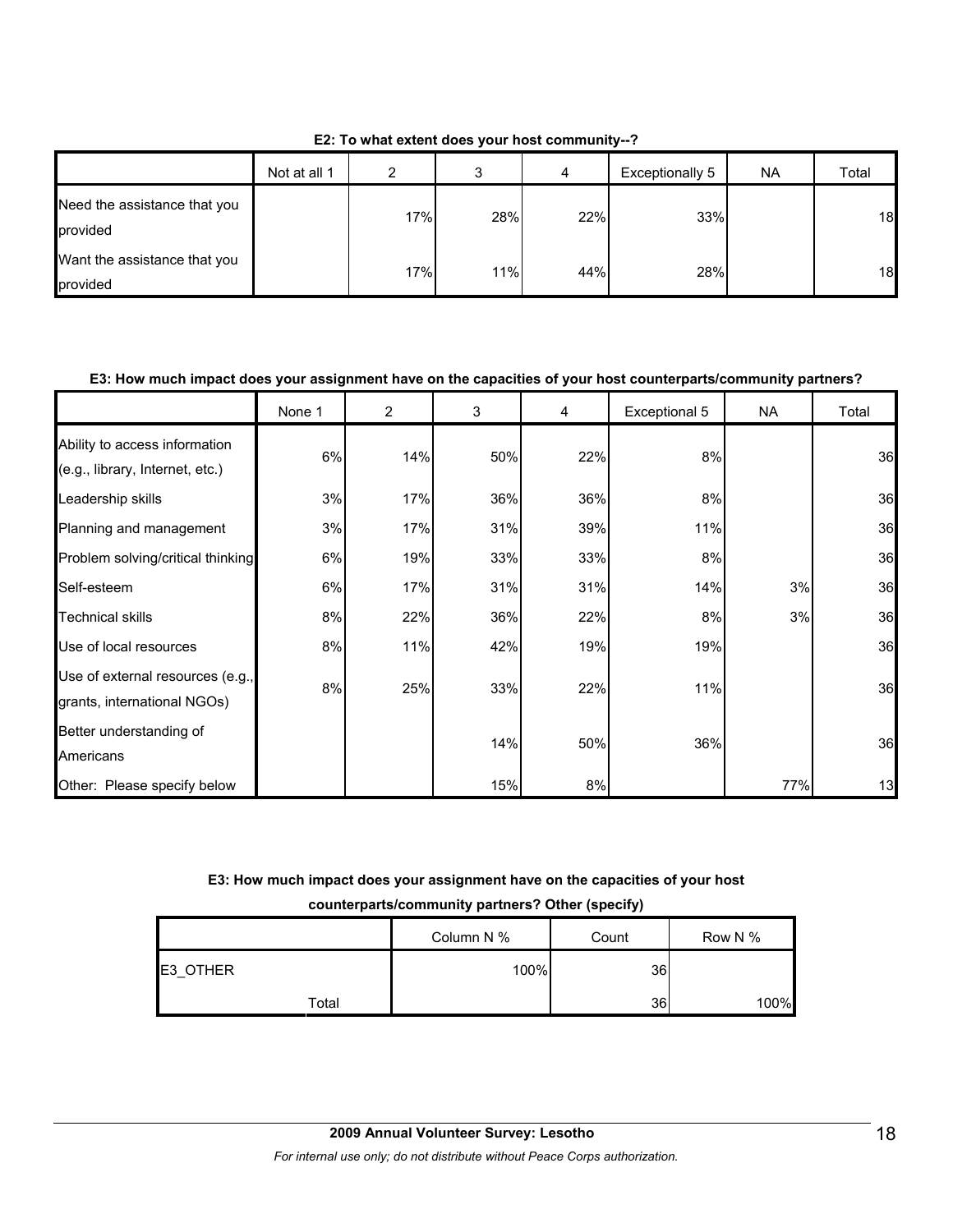|                                                                     | None 1 | $\overline{2}$ | 3   | $\overline{4}$ | Exceptional 5 | <b>NA</b> | Total |
|---------------------------------------------------------------------|--------|----------------|-----|----------------|---------------|-----------|-------|
| Ability to access<br>information (e.g., library,<br>Internet, etc.) | 3%     | 25%            | 22% | 31%            | 19%           |           | 36    |
| Leadership skills                                                   | 3%     | 19%            | 33% | 33%            | 8%            | 3%        | 36    |
| Planning and management                                             |        | 19%            | 39% | 28%            | 11%           | 3%        | 36    |
| Problem solving/critical<br>thinking                                |        | 17%            | 39% | 33%            | 11%           |           | 36    |
| Self-esteem                                                         | 3%     | 11%            | 31% | 33%            | 22%           |           | 36    |
| <b>Technical skills</b>                                             | 6%     | 14%            | 42% | 25%            | 14%           |           | 36    |
| Use of local resources                                              | 8%     | 8%             | 39% | 31%            | 14%           |           | 36    |
| Use of external resources<br>(e.g., grants, international<br>NGOs)  | 25%    | 28%            | 25% | 17%            | 6%            |           | 36    |
| Better understanding of<br>Americans                                |        | 3%             | 11% | 42%            | 44%           |           | 36    |
| Other: Please specify<br>below                                      |        |                | 8%  | 8%             |               | 83%       | 12    |

**E4: How much impact does your assignment have on the capacities of your host individuals with whom you work?**

**E4: How much impact does your assignment have on the capacities of your host individuals with whom you work? Other (specify)**

|          | Column N % | Count | Row N % |
|----------|------------|-------|---------|
| E4_OTHER | 100%       | 36    |         |
| Total    |            | 36    | 100%    |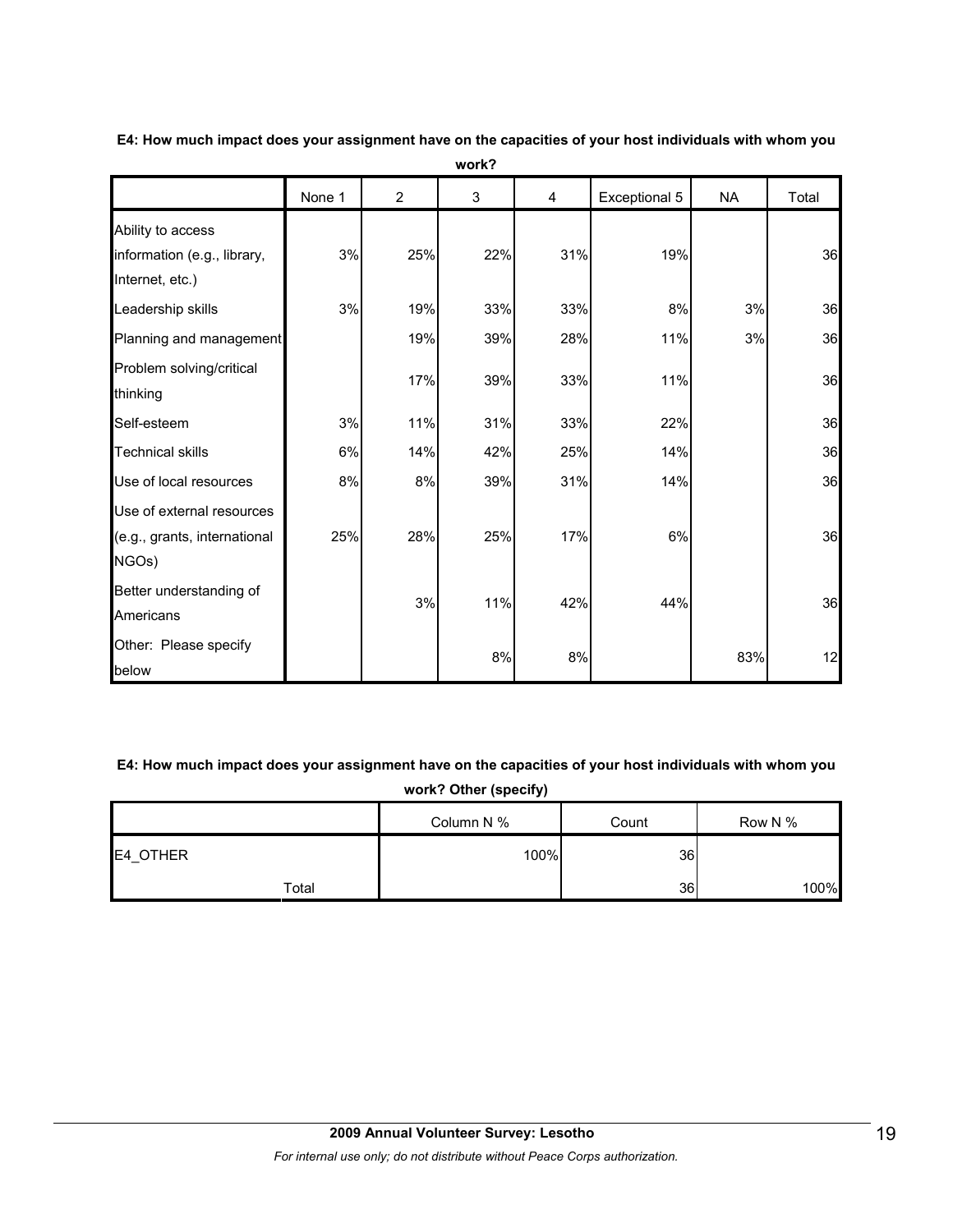|                                                              | None 1 | $\overline{2}$ | 3   | 4   | Exceptional 5 | <b>NA</b> | Total |
|--------------------------------------------------------------|--------|----------------|-----|-----|---------------|-----------|-------|
| Identifying and prioritizing<br>organizational needs         | 11%    | 11%            | 36% | 19% | 6%            | 17%       | 36    |
| Leadership                                                   | 11%    | 14%            | 25% | 25% | 8%            | 17%       | 36    |
| Management                                                   | 11%    | 17%            | 33% | 14% | 8%            | 17%       | 36    |
| Monitoring and evaluation                                    | 11%    | 19%            | 22% | 22% | 8%            | 17%       | 36    |
| Planning and implementing<br>organizational activities       | 11%    | 8%             | 33% | 19% | 11%           | 17%       | 36    |
| Teamwork/participatory<br>decision-making                    | 8%     | 8%             | 39% | 19% | 8%            | 17%       | 36    |
| Use of local resources                                       | 11%    | 8%             | 31% | 25% | 8%            | 17%       | 36    |
| Ability to mobilize, manage,<br>and sustain local volunteers | 11%    | 19%            | 36% | 14% |               | 19%       | 36    |
| Other: Please specify below                                  |        | 8%             | 8%  |     |               | 85%       | 13    |

**E5: To what extent does your assignment enhance the capacities of organizations with whom you work?**

#### **E5: To what extent does your assignment enhance the capacities of**

**organizations with whom you work? Other (specify)**

|                  | Column N % | Count | Row N % |
|------------------|------------|-------|---------|
| <b>IE5 OTHER</b> | 100%       | 36    |         |
| Total            |            | 36    | 100%    |

#### **E6: How effective have you been in transferring knowledge and skills to help the following persons or groups build their**

**capacities?**

|                                       | Not at all 1 | 2   | 3   | 4   | Exceptionally 5 | <b>NA</b> | Total |
|---------------------------------------|--------------|-----|-----|-----|-----------------|-----------|-------|
| Your counterpart/community<br>partner | 3%           | 17% | 31% | 36% | 14%             |           | 36    |
| Another institution/organization      | 8%           | 22% | 39% | 17% | 8%              | 6%        | 36    |
| Members of your host<br>community     |              | 8%  | 33% | 36% | 22%             |           | 36    |
| Other: Please specify below           |              | 8%  |     | 8%  |                 | 83%       | 12    |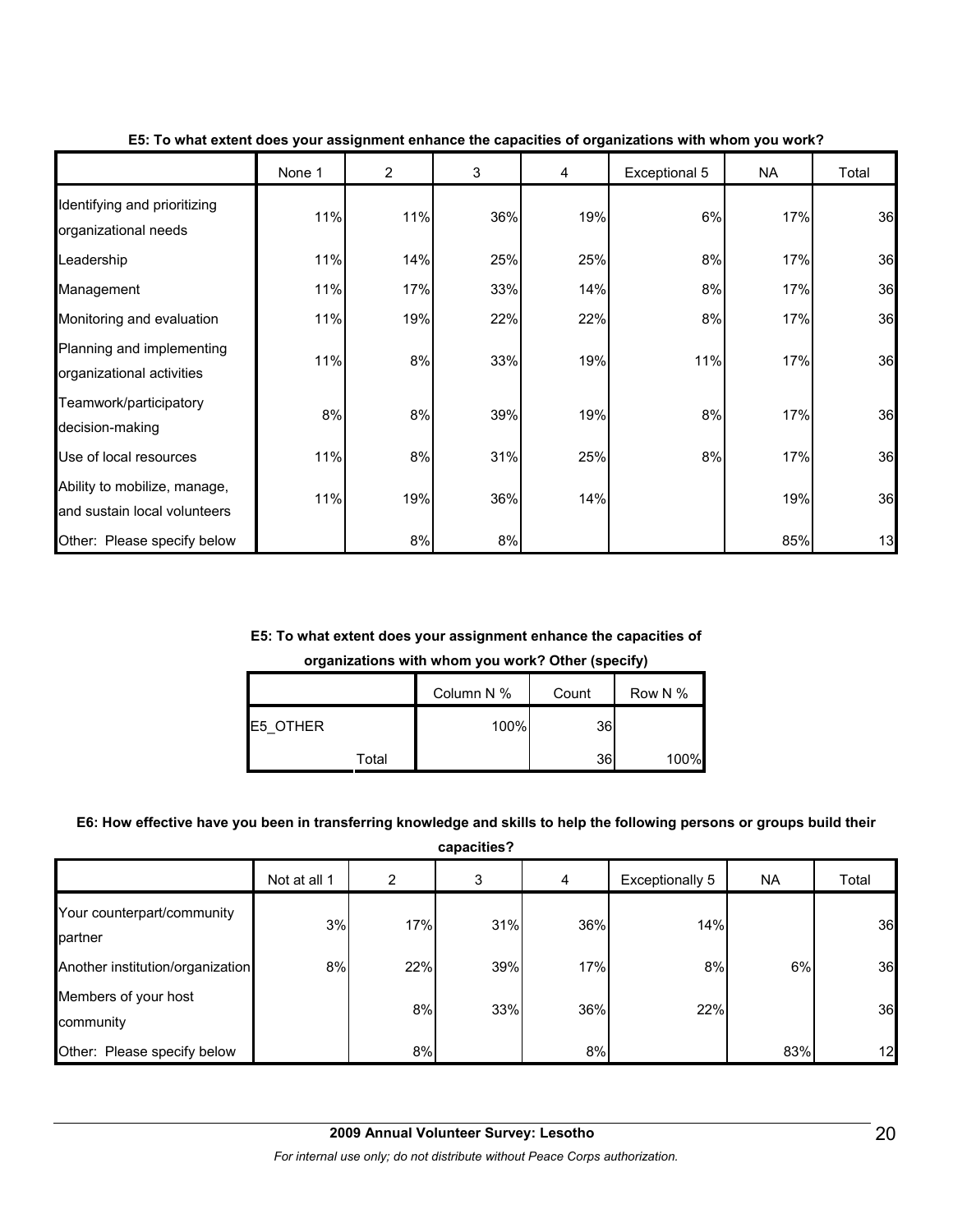#### **E7: To what extent have HC individuals gained a better understanding of Americans? Includes "Too early to tell."**

|         | Not at all | Minimally | Moderately | Considerabl∨ | Exceptionally | -<br>Too early to tell | Total |
|---------|------------|-----------|------------|--------------|---------------|------------------------|-------|
| F7<br>┕ | 0%l        | 6%        | '7%⊧       | 58%          | 19%           | 0%I                    | 36    |

## **E7: To what extent have HC individuals gained a better understanding of Americans? Excludes**

**"Too early to tell."**

|     | Not at all | Minimally | Moderately | Considerably | Exceptionally | $\tau$ otal |
|-----|------------|-----------|------------|--------------|---------------|-------------|
| IE7 |            | 6%        | 17%        | 58%          | 19%           | 36          |

|               |                                                              | <b>PCV Responses</b> | % Doing This | <b>Total PCVs</b><br>Responding |
|---------------|--------------------------------------------------------------|----------------------|--------------|---------------------------------|
| \$E9Goal3Acts | Electronic updates                                           | 31                   | 86%          |                                 |
|               | <b>Hosting American visitors</b>                             | 26                   | 72%          |                                 |
|               | Hard copy/paper update                                       | 20                   | 56%          |                                 |
|               | Personal website or blog                                     | 18                   | 50%          |                                 |
|               | Enrollment in the CWWS/CMS<br>program                        | 13                   | 36%          |                                 |
|               | Pen pal program/letter<br>exchange                           | 12                   | 33%          |                                 |
|               | While on home leave, spoke at<br>a school or community group | 11                   | 31%          |                                 |
|               | Peace Corps Week activities                                  | 3                    | 8%           |                                 |
|               | Podcasted/created a slide show<br>or video posted online     | 3                    | 8%           |                                 |
|               | Other please specify                                         | 2                    | 6%           |                                 |
|               | Total                                                        |                      |              | 36                              |

#### **E9. In which of the following third goal activities have you participated during your PC service?**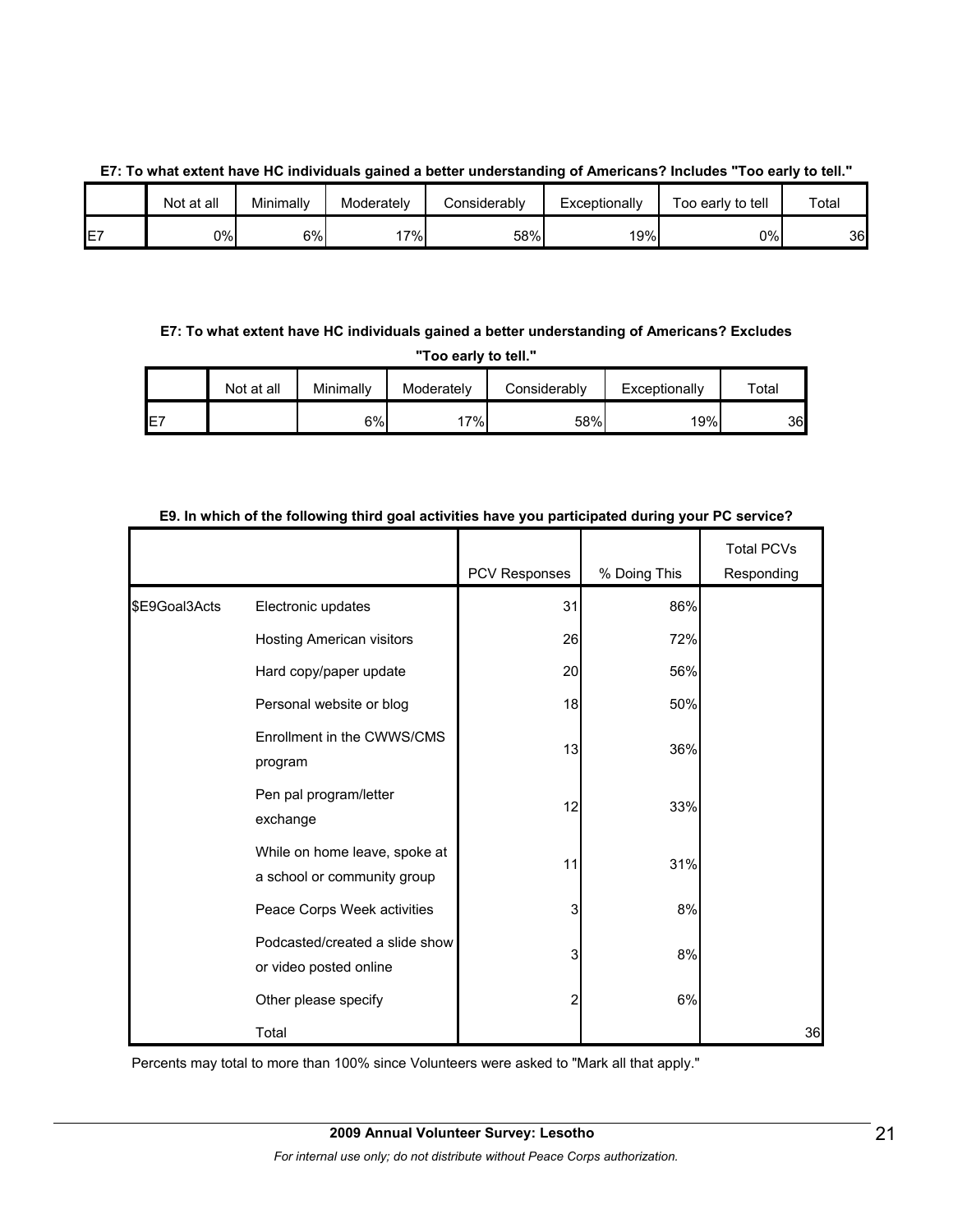|                                                                                                                                                                                                                                                                                       | Have done third<br>goal activities | No third goal<br>activities | Total |
|---------------------------------------------------------------------------------------------------------------------------------------------------------------------------------------------------------------------------------------------------------------------------------------|------------------------------------|-----------------------------|-------|
| Peace Corps' third goal is to<br>"help promote a better<br>understanding of other peoples<br>on the part of Americans." In<br>which of the following third goal<br>activities, including your contact<br>with family and friends, have<br>you participated during your<br>Peace Corps | 100%                               |                             | 36    |

## **E9: When asked about third goal activities, Volunteer answered "No involvement in third goal activities."**

#### **E10: Would you recommend participation in the CWWS CMS to other Volunteers?**

|     | I have not participated in | I have participated in<br>CWWS/CM & would | I have participated in<br>CWWS/CM and would |       |
|-----|----------------------------|-------------------------------------------|---------------------------------------------|-------|
|     | CWWS/CM.                   | recommend it                              | NOT recommend it                            | Total |
| E10 | 56%                        | 41%                                       | 3%                                          | 34    |

**E11: To what extent have Americans gained a better understanding of HCNs? Includes "Too early to tell."**

|                 | Not at all | Minimallv | Moderately | Considerably | Exceptionally | Too early to tell | Total |
|-----------------|------------|-----------|------------|--------------|---------------|-------------------|-------|
| E1 <sup>4</sup> | 9%         | 3%        | 39%        | 36%          | 22%           | 0%                | 36    |

#### **E11: To what extent have Americans gained a better understanding of HCNs? Excludes "Too early**

**to tell."**

|     | Not at all | Minimally | Moderatelv | Considerably | Exceptionally | $\tau$ otal |
|-----|------------|-----------|------------|--------------|---------------|-------------|
| E11 |            | 3%        | 39%        | 36%          | 22%           | 36          |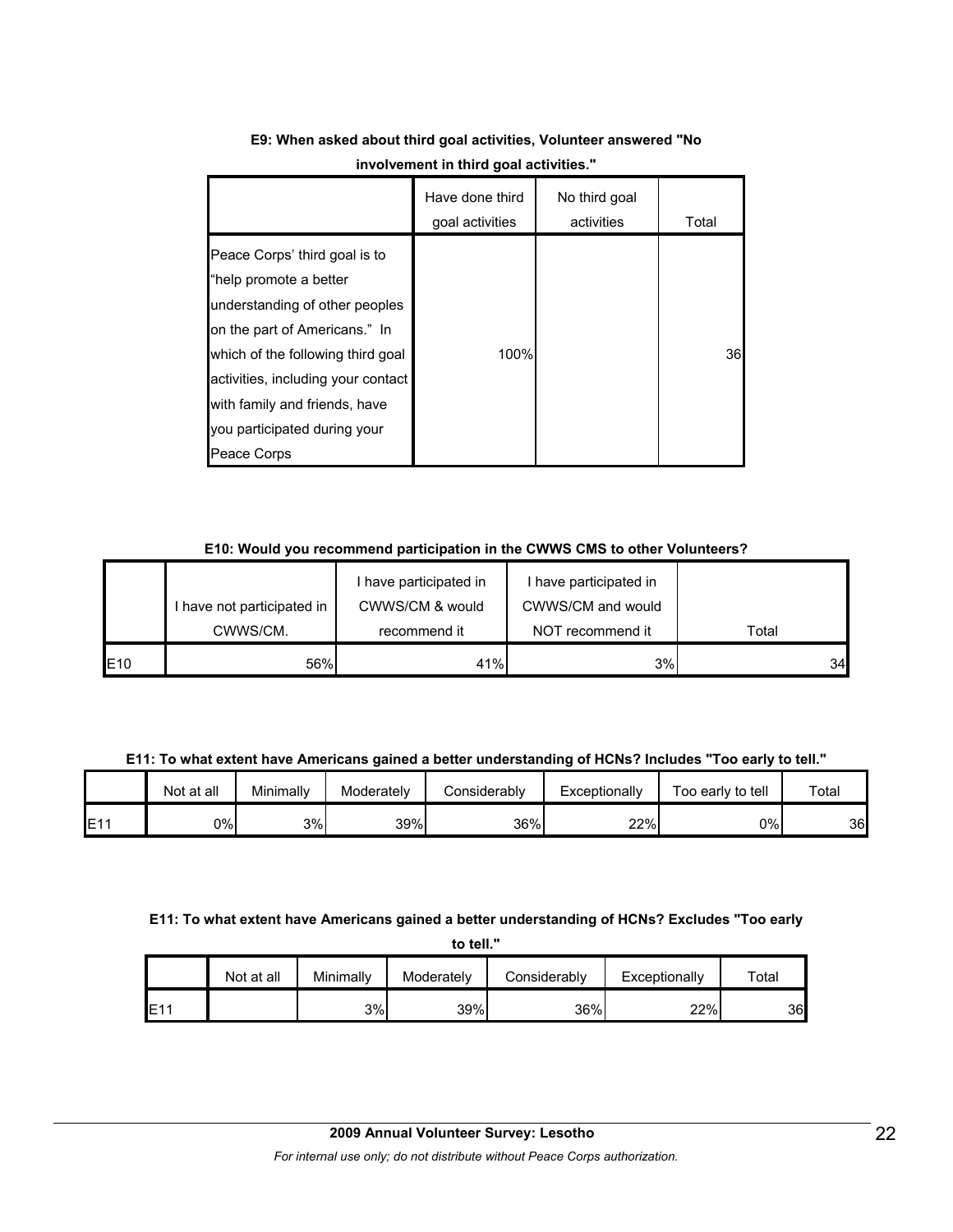|                                                                                | Yes |
|--------------------------------------------------------------------------------|-----|
| Coverdell World Wise Schools staff (Useful)                                    |     |
| Contact with other Peace Corps staff in Washington, D.C. (Useful)              | 3   |
| Information at staging (Useful)                                                | 13  |
| Information from your post sent to you before departure (Useful)               | 18  |
| Internet (Useful)                                                              | 29  |
| Invitation kits (Useful)                                                       | 12  |
| Material in staging packet (Useful)                                            | 14  |
| Peace Corps staff at post (e.g., World Wise School contact) (Useful)           | 10  |
| Recruiting (Useful)                                                            | 8   |
| Resources available from Coverdell World Wise Schools (Useful)                 |     |
| Resources available on Peace Corps website (e.g., third goal section) (Useful) | 12  |
| Training on third goal (Useful)                                                | 12  |
| Other: Please specify below (Useful)                                           |     |

#### **E12: Which of the following resources have been useful to you in your third goal activities?**

#### **E12: Which of the following resources would/will be helpful to you in your third goal activities?**

|                                                                                          | Yes |
|------------------------------------------------------------------------------------------|-----|
| Coverdell World Wise Schools staff (Would be helpful)                                    | 10  |
| Contact with other Peace Corps staff in Washington, D.C. (Would be helpful)              | 12  |
| Information at staging (Would be helpful)                                                |     |
| Information from your post sent to you before departure (Would be helpful)               |     |
| Internet (Would be helpful)                                                              |     |
| Invitation kits (Would be helpful)                                                       |     |
| Material in staging packet (Would be helpful)                                            |     |
| Peace Corps staff at post (e.g., World Wise School contact) (Would be helpful)           |     |
| Recruiting (Would be helpful)                                                            |     |
| Resources available from Coverdell World Wise Schools (Would be helpful)                 |     |
| Resources available on Peace Corps website (e.g., third goal section) (Would be helpful) |     |
| Training on third goal (Would be helpful)                                                |     |
| Other: Please specify below (Would/will be helpful)                                      |     |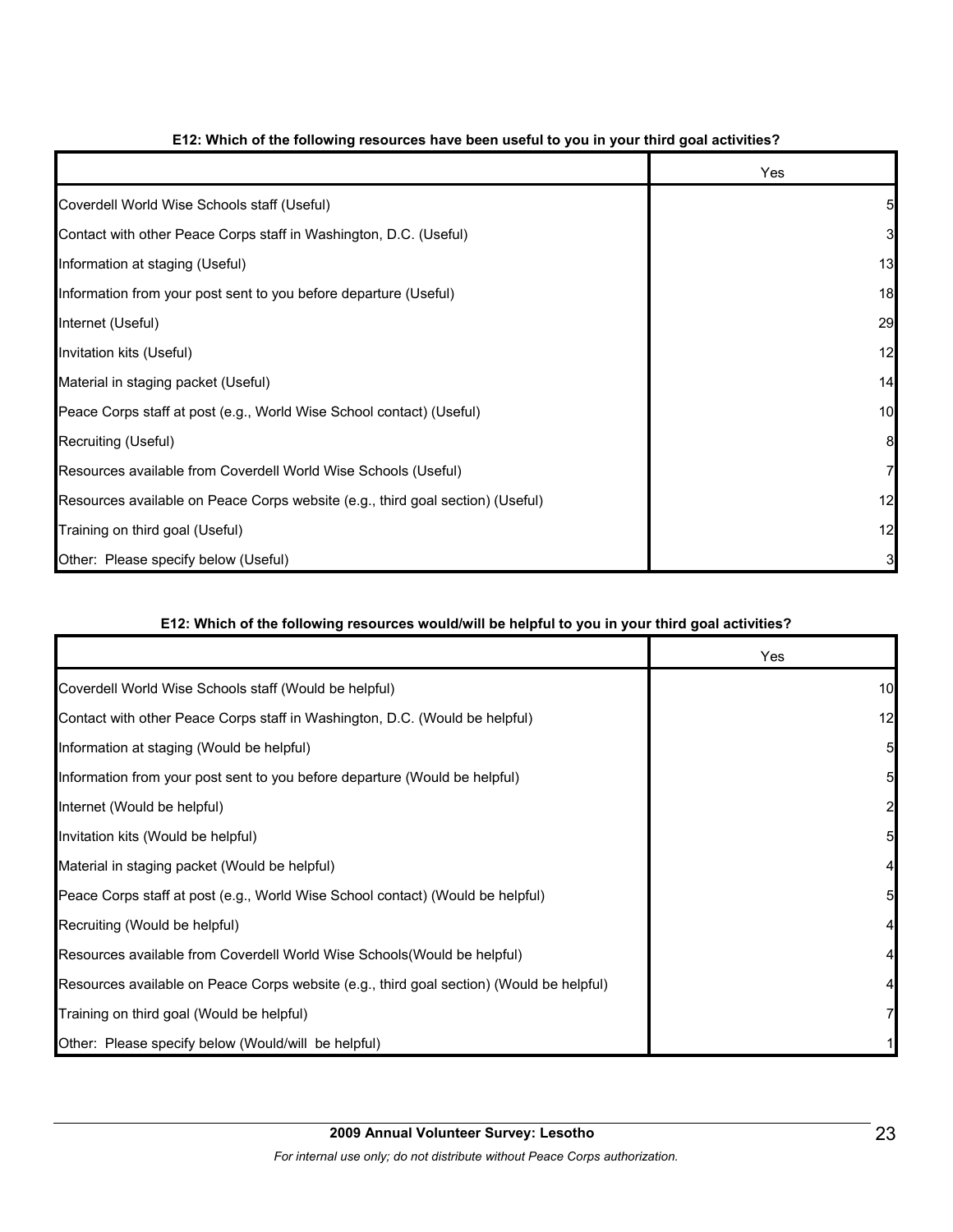|           |                                                | Column N % | Count | Row N % |  |
|-----------|------------------------------------------------|------------|-------|---------|--|
| E12_OTHER | Open-ended results. Non-responsive to request. |            |       |         |  |
|           |                                                |            |       |         |  |
|           |                                                |            |       |         |  |
|           |                                                |            |       |         |  |
|           |                                                |            |       |         |  |
|           | Total                                          |            | 36    | 100%    |  |

#### **E12: Other useful/helpful resources? Other (specify)**

#### **E13: Do you know about the Peace Corps Partnership Program (PCPP)?**

|     | No  | Yes, but I haven't used it. | Yes, I have used it. | Total |
|-----|-----|-----------------------------|----------------------|-------|
| E13 | 14% | 75%                         | 11%                  | 36    |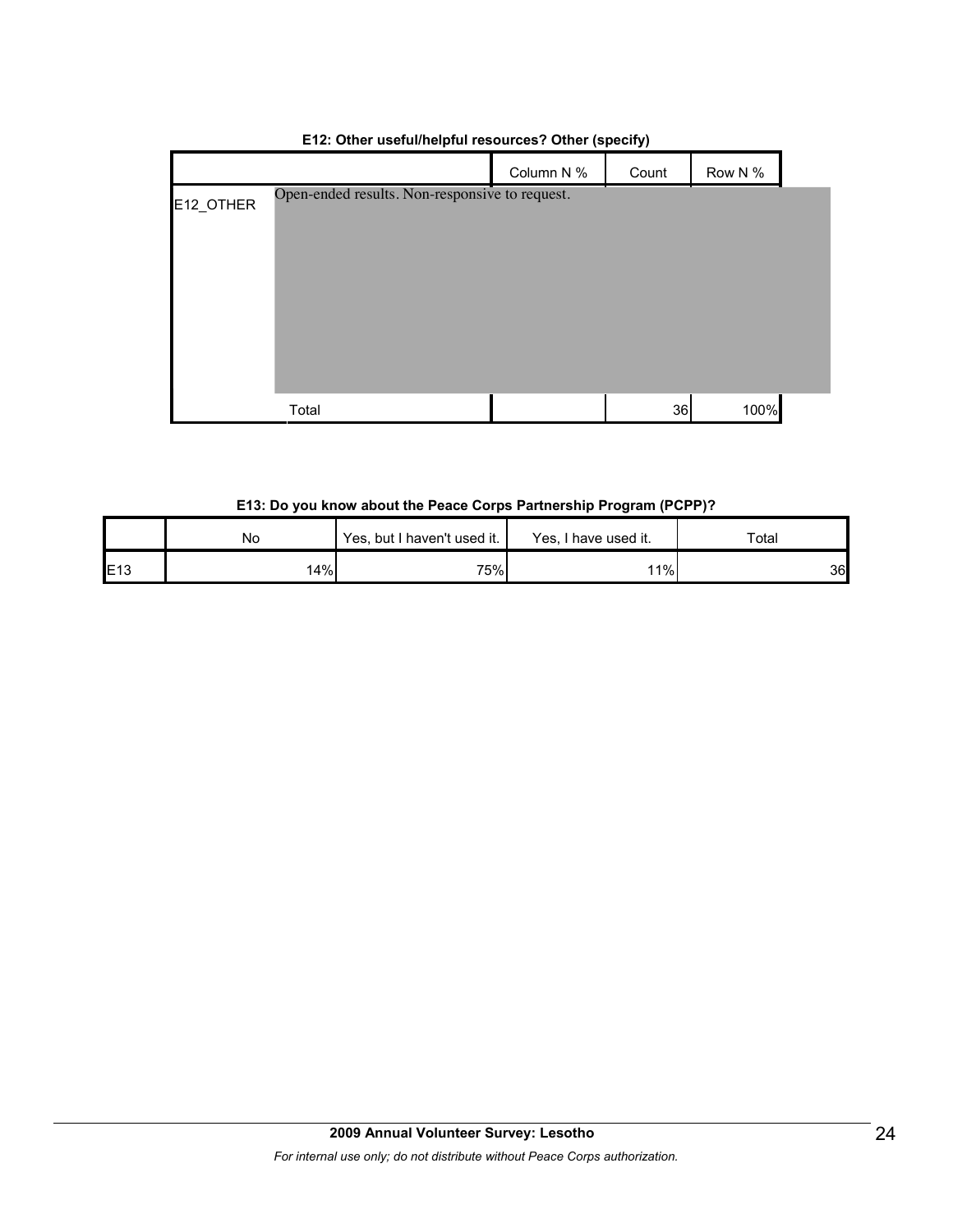## **F. Peace Corps Support**

*This section reports Volunteers' assessments of in-country Peace Corps.* 

|                 | Not at all | Poorly | Adequately | Well | Very well | Total |
|-----------------|------------|--------|------------|------|-----------|-------|
| IF <sub>1</sub> |            |        | 33%        | 33%  | 33%       | 6     |



**F1 (PCVs at post 9+ months): How prepared for your arrival were the host people with whom you work?**

F1: When you arrived at your community, how prepared for your arrival were the host people with whom you work?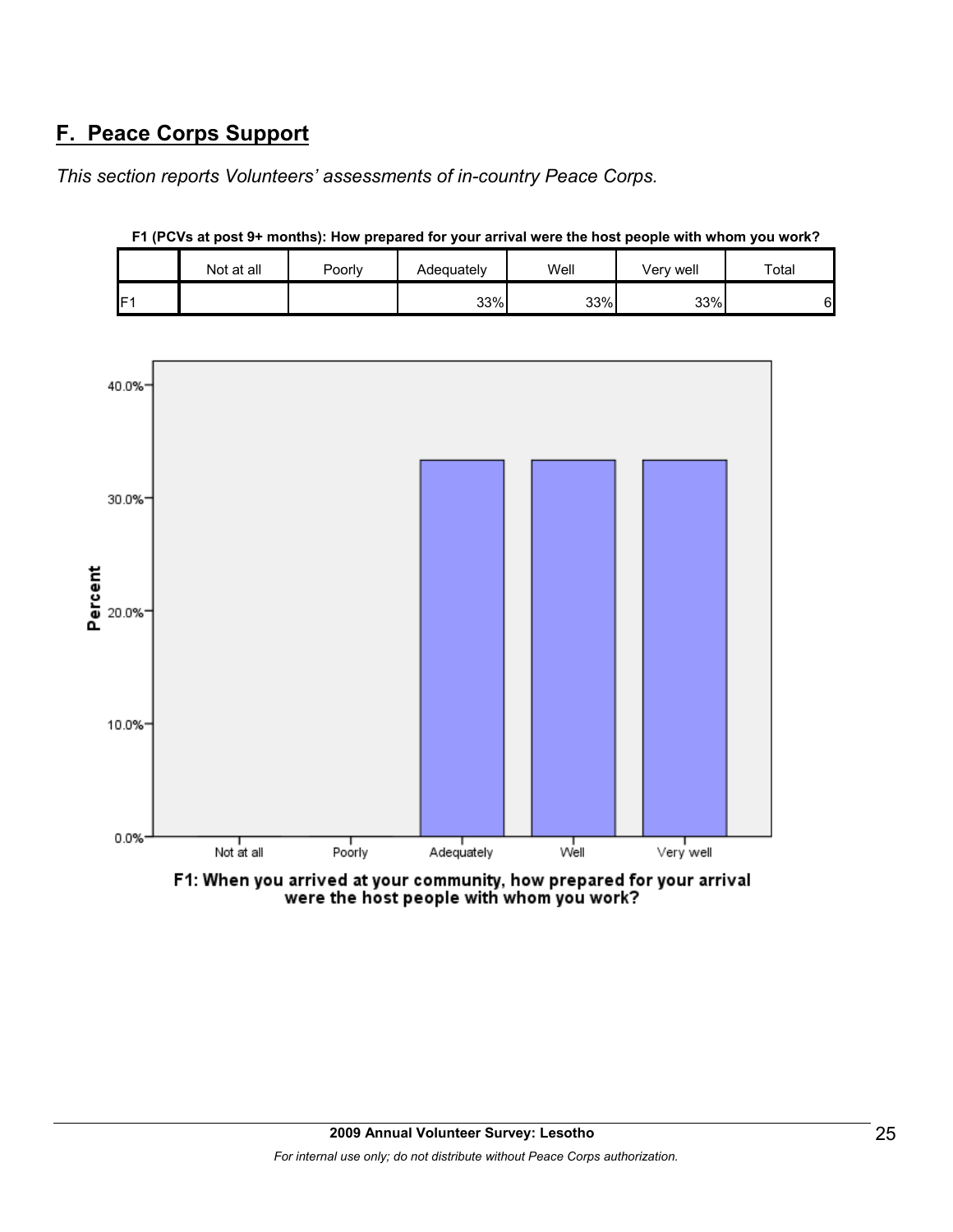|     | Not at all | Minimally | Adequatelv | Considerably | Exceptionally | Not Used | Total |
|-----|------------|-----------|------------|--------------|---------------|----------|-------|
| IF2 | 3%         | 20%       | 37%        | 26%          | 9%            | $6\%$    | 35    |

**F2: How satisfied are you with the health care you received from your PCMO(s)?**

**F3: How satisfied are you with the following support provided by in-country PC staff?**

|                             | Not at all 1 | 2   | 3   | 4   | Completely 5 | NA. | Total |
|-----------------------------|--------------|-----|-----|-----|--------------|-----|-------|
| Administrative/logistical   | 3%           | 11% | 19% | 39% | 28%          |     | 36    |
| Cross-cultural              |              | 6%  | 31% | 51% | 11%          |     | 35    |
| <b>Emotional</b>            | 6%           | 17% | 28% | 36% | 11%          | 3%  | 36    |
| Feedback on my work reports | 8%           | 11% | 25% | 31% | 8%           | 17% | 36    |
| Job assignment              | 6%           | 19% | 22% | 28% | 25%          |     | 36    |
| Language learning           | 3%           | 8%  | 36% | 42% | 11%          |     | 36    |
| Medical                     | 6%           | 29% | 20% | 29% | 17%          |     | 35    |
| Safety and security         |              | 6%  | 17% | 47% | 31%          |     | 36    |
| Site selection/preparation  | 3%           | 6%  | 33% | 28% | 31%          |     | 36    |
| <b>Technical skills</b>     | 3%           | 6%  | 25% | 53% | 14%          |     | 36    |

### **F4: How satisfied are you with the Peace Corps allocation of time and resources to mental**

|                | health/adjustment issues? |     |     |     |             |                 |  |  |  |  |  |
|----------------|---------------------------|-----|-----|-----|-------------|-----------------|--|--|--|--|--|
|                | Not at all satisfied      |     |     |     | Completely  |                 |  |  |  |  |  |
|                |                           |     |     |     | satisfied 5 | Total           |  |  |  |  |  |
| F <sub>4</sub> | 9%                        | 11% | 46% | 23% | 11%         | 35 <sub>l</sub> |  |  |  |  |  |

## **F5: What level of PC support have you received to help cope with stress from issues such as HIV/AIDS, food insecurity, etc. in your community? (Including PCVs w/no need for support)**

|                 | No support |     | Minimal support   Adequate support | Considerable<br>support | Exceptional<br>support | NA/I have no<br>need for support | Total |
|-----------------|------------|-----|------------------------------------|-------------------------|------------------------|----------------------------------|-------|
| IF <sub>5</sub> |            | 14% | 33%                                | 17%                     | 8%I                    | 28%                              | 36    |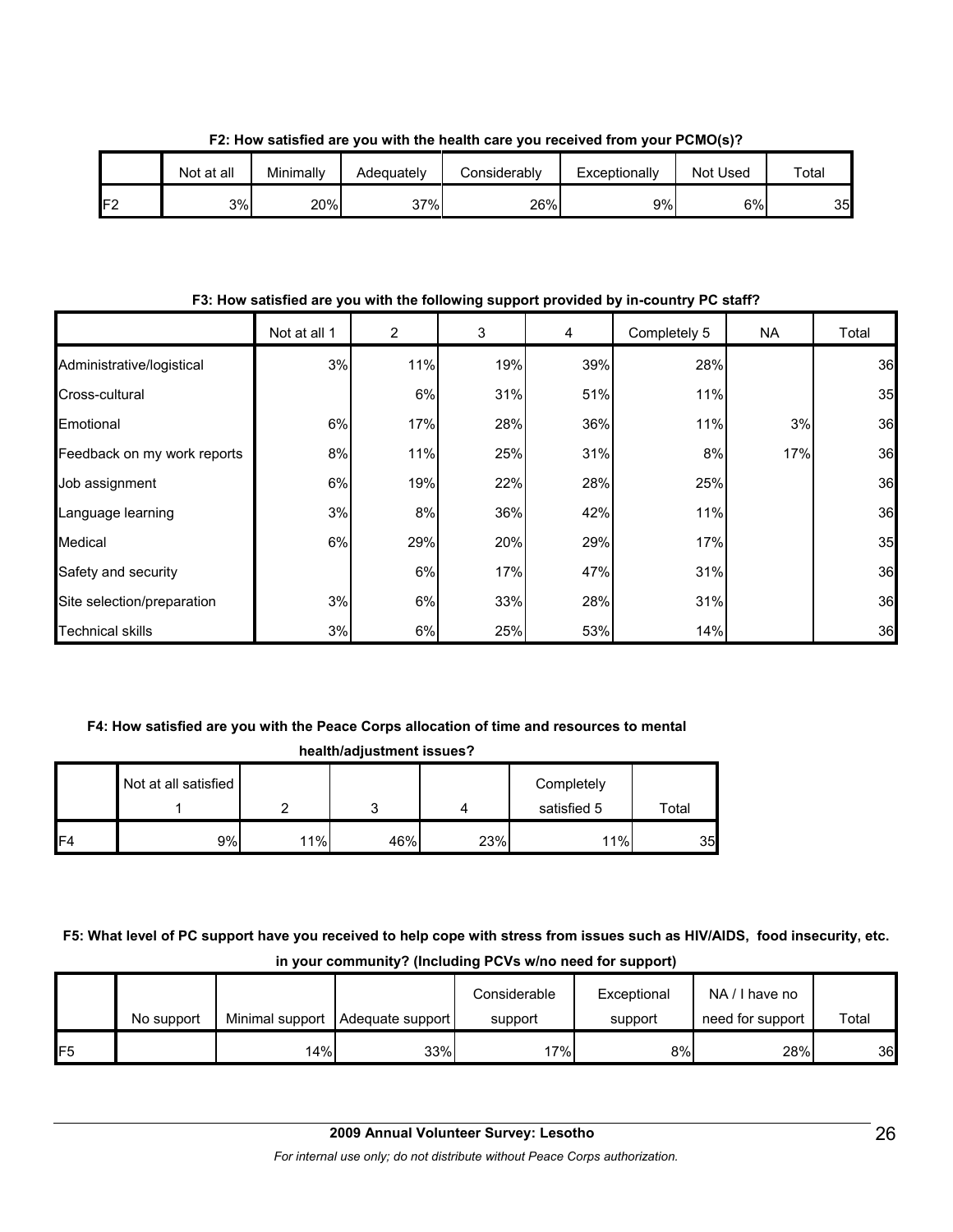|                |            |                 |                  | . .                     |                        |       |
|----------------|------------|-----------------|------------------|-------------------------|------------------------|-------|
|                | No support | Minimal support | Adequate support | Considerable<br>support | Exceptional<br>support | Total |
| F <sub>5</sub> | 0%         | 19%             | 46%              | 23%                     | $12\%$                 | 26    |

## **F5: What level of PC support have you received to help cope with stress from issues such as HIV/AIDS, food insecurity, etc. in your community? (Excluding PCVs w/no need for support)**

#### **F6: How would you rate your interaction with the Country Director in terms of the following?**

|                                       | Not adequate | Adequate | Total |  |  |
|---------------------------------------|--------------|----------|-------|--|--|
| Responsiveness to my issues           | 17%          | 83%      | 35    |  |  |
| Informative content                   | 18%          | 82%      | 34    |  |  |
| My comfort level discussing<br>issues | 26%          | 74%      | 35    |  |  |
| Adequacy of visits                    | 34%          | 66%      | 35    |  |  |

### **F6b: How would you rate your interaction with the PTO/SRPTC in terms of**

|  | the following? |
|--|----------------|
|  |                |

|                                       | Not adequate | Adequate | Total |
|---------------------------------------|--------------|----------|-------|
| Responsiveness to my issues           | 9%           | 91%      | 32    |
| Informative content                   | 12%          | 88%      | 32    |
| My comfort level discussing<br>issues | 12%          | 88%      | 32    |
| Adequacy of visits                    | 25%          | 75%      | 32    |

### **F6c: How would you rate your interaction with the APCD/Program Manager in terms of the following?**

|                                    | Not adequate | Adequate | Total |
|------------------------------------|--------------|----------|-------|
| Responsiveness to my issues        | 9%           | 91%      | 35    |
| Informative content                | 6%           | 94%      | 34    |
| My comfort level discussing issues | 9%           | 91%      | 35    |
| Adequacy of visits                 | 18%          | 82%      | 33    |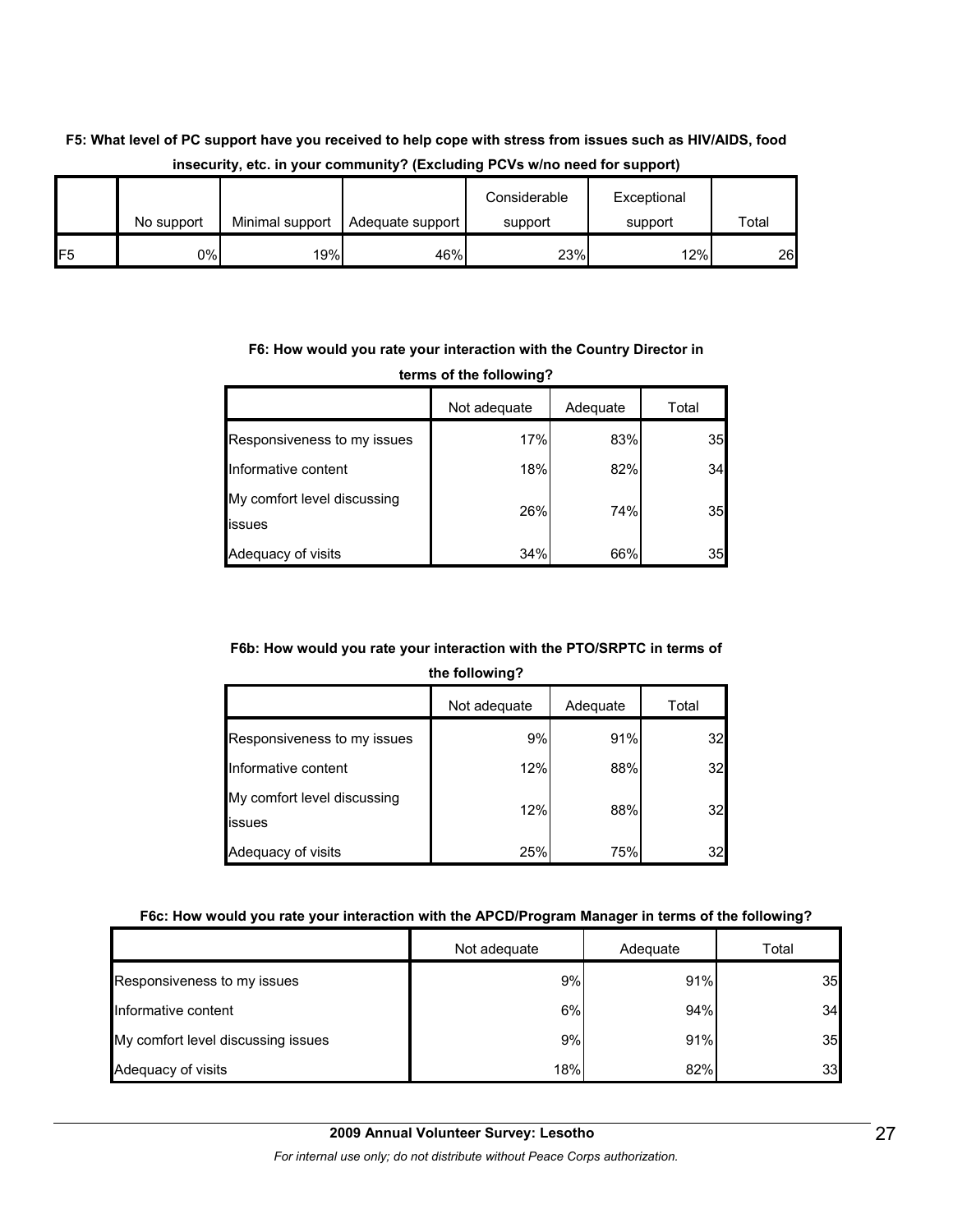|                                    | Not adequate | Adequate | Total |
|------------------------------------|--------------|----------|-------|
| Responsiveness to my issues        | 31%          | 69%      | 35    |
| Informative content                | 21%          | 79%      | 34    |
| My comfort level discussing issues | 27%          | 73%      | 33    |
| Adequacy of visits                 | 36%          | 64%      | 33    |

#### **F6d: How would you rate your interaction with the PCMO in terms of the following?**

#### **F6e: How would you rate your interaction with the Safety and Security Coordinator in terms of the**

**following?**

|                                    | Not adequate | Adequate | Total |
|------------------------------------|--------------|----------|-------|
| Responsiveness to my issues        | 3%           | 97%      | 35    |
| Informative content                | 9%           | 91%      | 34    |
| My comfort level discussing issues | 3%           | 97%      | 35    |
| Adequacy of visits                 | 15%          | 85%      | 33    |

#### **F6f: How would you rate your interaction with the Training Manager in terms of the following?**

|                                    | Not adequate | Adequate | Total |
|------------------------------------|--------------|----------|-------|
| Responsiveness to my issues        | 13%          | 87%      | 30    |
| Informative content                | 13%          | 87%      | 30    |
| My comfort level discussing issues | 10%          | 90%      | 30    |
| Adequacy of visits                 | 20%          | 80%      | 30    |

#### **F6g: How would you rate your interaction with administrative staff in**

#### **terms of the following?**

|                                       | Not adequate | Adequate | Total |
|---------------------------------------|--------------|----------|-------|
| Responsiveness to my issues           | 6%           | 94%      | 33    |
| Informative content                   | 9%           | 91%      | 34    |
| My comfort level discussing<br>issues | 9%           | 91%      | 34    |
| Adequacy of visits                    | 21%          | 79%      | 33    |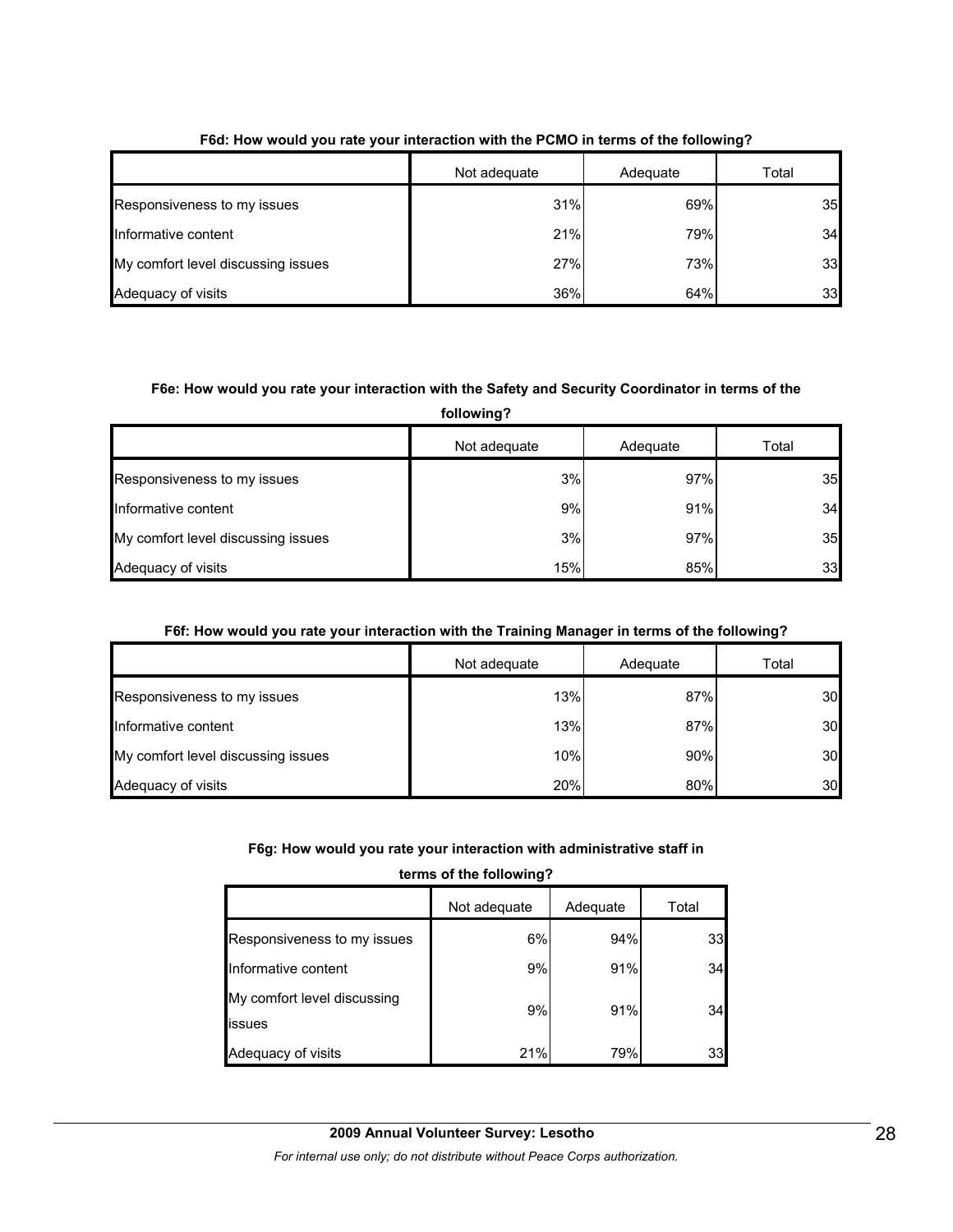|                                       | Not adequate | Adequate | Total |
|---------------------------------------|--------------|----------|-------|
| Responsiveness to my issues           | 25%          | 75%      |       |
| Informative content                   | 25%          | 75%      |       |
| My comfort level discussing<br>issues | 25%          | 75%      |       |
| Adequacy of visits                    | 25%          | 75%      |       |

**F6h: How would you rate your interaction with other post staff (please specify) in terms of the following?**

#### **F7: To what extent is your CD aware of Volunteer issues and concerns through interactions with**

**Volunteers?**

|                 | Not at all | Minimally | Adequately | Considerabl∨ | Completely | $\tau$ otal |
|-----------------|------------|-----------|------------|--------------|------------|-------------|
| IF <sub>7</sub> | 3%         | 14%       | 34%        | 43%          | 6%         | 35          |

| F8: What is the most effective way you use to communicate with PC staff? |  |
|--------------------------------------------------------------------------|--|
|--------------------------------------------------------------------------|--|

| Most effective | Text messaging                     | 60%  | 21              |
|----------------|------------------------------------|------|-----------------|
|                | Cellphone (voice)                  | 20%  | 7               |
|                | In-person visits                   | 17%  | $6\phantom{.}6$ |
|                | Telephone at residence or work     | 3%   |                 |
|                | Other. Please specify              |      |                 |
|                | Telephone not at residence or work |      |                 |
|                | Letters                            |      |                 |
|                | Email/ Internet                    |      |                 |
|                | CB radio                           |      |                 |
|                | Total                              | 100% | 35              |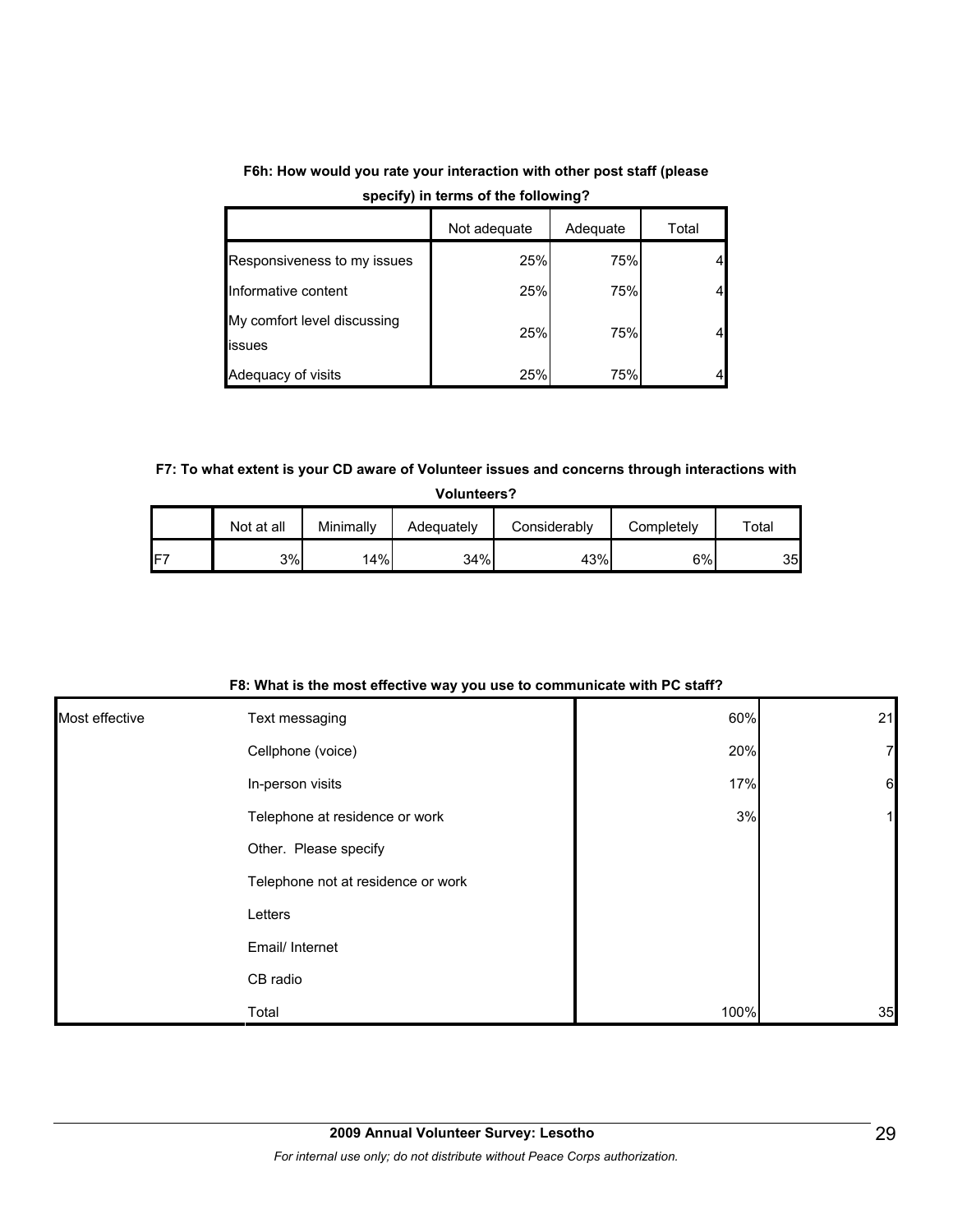|                       | . .                                |      |                 |
|-----------------------|------------------------------------|------|-----------------|
| Second most effective | Cellphone (voice)                  | 46%  | 16              |
|                       | Text messaging                     | 20%  | $\overline{7}$  |
|                       | In-person visits                   | 14%  | $5\overline{a}$ |
|                       | Email/ Internet                    | 14%  | $5\overline{a}$ |
|                       | Telephone at residence or work     | 6%   | 2               |
|                       | Other. Please specify              |      |                 |
|                       | Telephone not at residence or work |      |                 |
|                       | Letters                            |      |                 |
|                       | CB radio                           |      |                 |
|                       | Total                              | 100% | 35              |

#### **F8: What is the second most effective way you use to communicate with PC staff?**

| (C11_THREE) Third most | Email/ Internet                       | 45%  | 15 |
|------------------------|---------------------------------------|------|----|
| effective              | In-person visits                      | 39%  | 13 |
|                        | Cellphone (voice)                     | 12%  | 4  |
|                        | Text messaging                        | 3%   |    |
|                        | Other. Please specify                 |      |    |
|                        | Telephone not at residence or<br>work |      |    |
|                        | Telephone at residence or work        |      |    |
|                        | Letters                               |      |    |
|                        | CB radio                              |      |    |
|                        | Total                                 | 100% | 33 |

#### **F8: What is the third most effective way you use to communicate with PC staff?**

#### **F9: How do you rate the effectiveness of your communication resources for contacting in-country PC staff?**

|     | Very poor | Poor | Adequate | Good | Excellent | Total |
|-----|-----------|------|----------|------|-----------|-------|
| IF9 | 3%        |      | 31%      | 51%  | 14%       | 35    |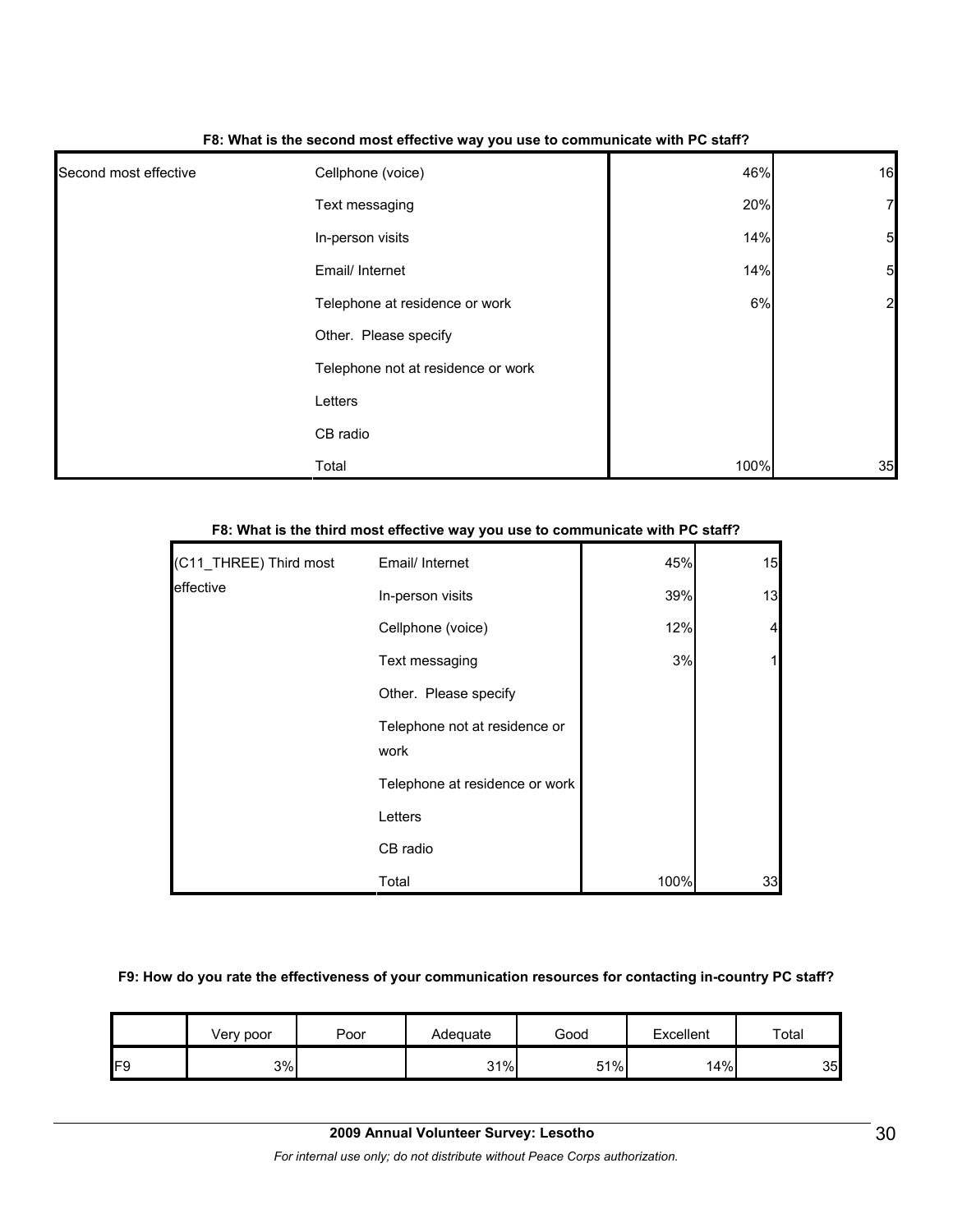## **G. Your Safety and Security**

*This section reports on how safe and informed about their safety Volunteers feel. Their experiences with reported and unreported crimes are summarized.* 

|                             |                 |            | Adequately |              |           |       |
|-----------------------------|-----------------|------------|------------|--------------|-----------|-------|
|                             | Not at All Safe | Often Safe | Safe       | Usually Safe | Very Safe | Total |
| Where you live              |                 | 3%         | 11%        | 29%          | 57%       | 35    |
| Where you work              |                 |            | 11%        | 23%          | 66%       | 35    |
| When you travel in-country  | 6%              | 11%        | 20%        | 46%          | 17%       | 35    |
| City where main Peace Corps | 11%             | 20%        | 37%        | 29%          | 3%        | 35    |
| office is located           |                 |            |            |              |           |       |

#### **G1: How safe do you feel...?**

**G2: Please indicate the number of times you experienced the following types of discrimination/harassment.**

|                    | Never  | Once  | 2-5 times | 6-10 times | 11-25 times | 26+ times | Total |
|--------------------|--------|-------|-----------|------------|-------------|-----------|-------|
| Age                | 83.3%  |       | 12.5%     |            |             | 4.2%      | 24    |
| Anti-American      | 54.2%  | 8.3%  | 33.3%     | 4.2%       |             |           | 24    |
| <b>Disability</b>  | 100.0% |       |           |            |             |           | 22    |
| Gender             | 66.7%  |       | 8.3%      |            | 4.2%        | 20.8%     | 24    |
| Racial/color       | 50.0%  | 12.5% | 12.5%     | 4.2%       |             | 20.8%     | 24    |
| Religious          | 90.9%  |       | 4.5%      | 4.5%       |             |           | 22    |
| Sexual (verbal)    | 48.0%  | 4.0%  | 16.0%     | 4.0%       | 4.0%        | 24.0%     | 25    |
| Sexual (physical)  | 79.2%  | 4.2%  | 8.3%      | 4.2%       | 4.2%        |           | 24    |
| Sexual orientation | 91.3%  |       | 4.3%      | 4.3%       |             |           | 23    |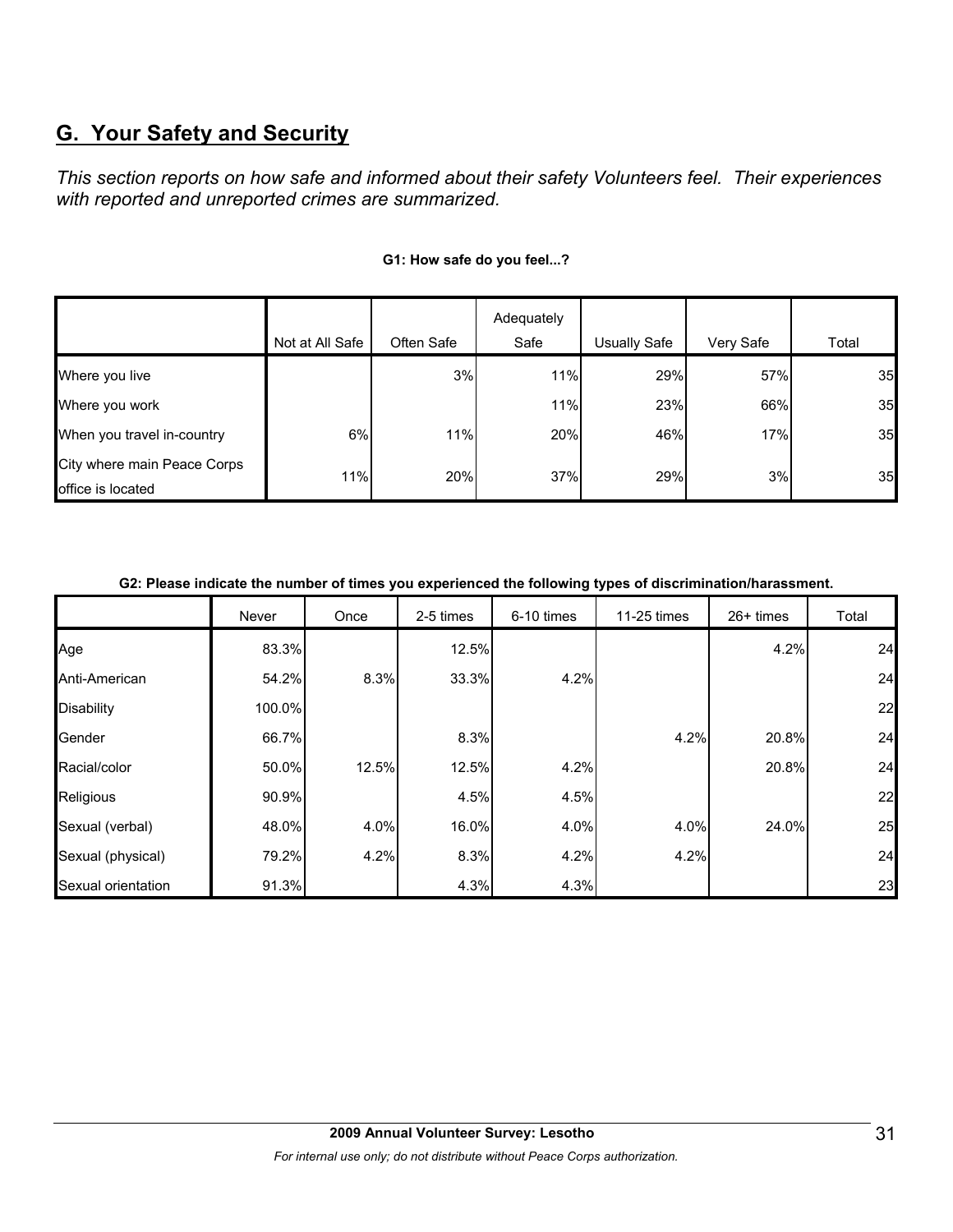|                    | Never  | Once  | 2-5 times | 6-10 times | 11-25 times | 26+ times | Total          |
|--------------------|--------|-------|-----------|------------|-------------|-----------|----------------|
| Age                | 100.0% |       |           |            |             |           | $\overline{a}$ |
| Anti-American      | 81.8%  | 18.2% |           |            |             |           | 11             |
| Gender             | 100.0% |       |           |            |             |           | 71             |
| Racial/color       | 91.7%  |       | 8.3%      |            |             |           | 12             |
| Religious          | 100.0% |       |           |            |             |           | 2              |
| Sexual (verbal)    | 81.8%  |       | 18.2%     |            |             |           | 11             |
| Sexual (physical)  | 25.0%  | 75.0% |           |            |             |           | $\overline{a}$ |
| Sexual orientation | 100.0% |       |           |            |             |           | $\overline{2}$ |

**G2: Please indicate the number of times you reported discrimination/harassment events to PC.**

#### **G3: Please indicate the number of times you experienced the following types of crimes.**

|                    | Never  | Once  | 2-5 times | 6-10 times | 11-25 times | 26+ times | Total |
|--------------------|--------|-------|-----------|------------|-------------|-----------|-------|
| <b>Burglary</b>    | 96.4%  | 3.6%  |           |            |             |           | 28    |
| <b>Theft</b>       | 63.3%  | 30.0% | 6.7%      |            |             |           | 30    |
| Robbery            | 90.0%  | 10.0% |           |            |             |           | 30    |
| Physical assault   | 89.7%  | 3.4%  | 6.9%      |            |             |           | 29    |
| Aggravated assault | 100.0% |       |           |            |             |           | 28    |
| Sexual assault     | 83.3%  | 6.7%  | 10.0%     |            |             |           | 30    |
| Rape               | 100.0% |       |           |            |             |           | 28    |

#### **G3: Please indicate the number of times you reported the following crimes to Peace Corps.**

|                  | Never | Once   | 2-5 times | 6-10 times | 11-25 times | $26+$ times | Total          |
|------------------|-------|--------|-----------|------------|-------------|-------------|----------------|
| <b>Theft</b>     | 60.0% | 30.0%  | 10.0%     |            |             |             | 10             |
| Robbery          |       | 100.0% |           |            |             |             | 3 <sub>l</sub> |
| Physical assault | 66.7% |        | 33.3%     |            |             |             | 3 <sub>l</sub> |
| Sexual assault   | 40.0% | 40.0%  | 20.0%     |            |             |             | -5I            |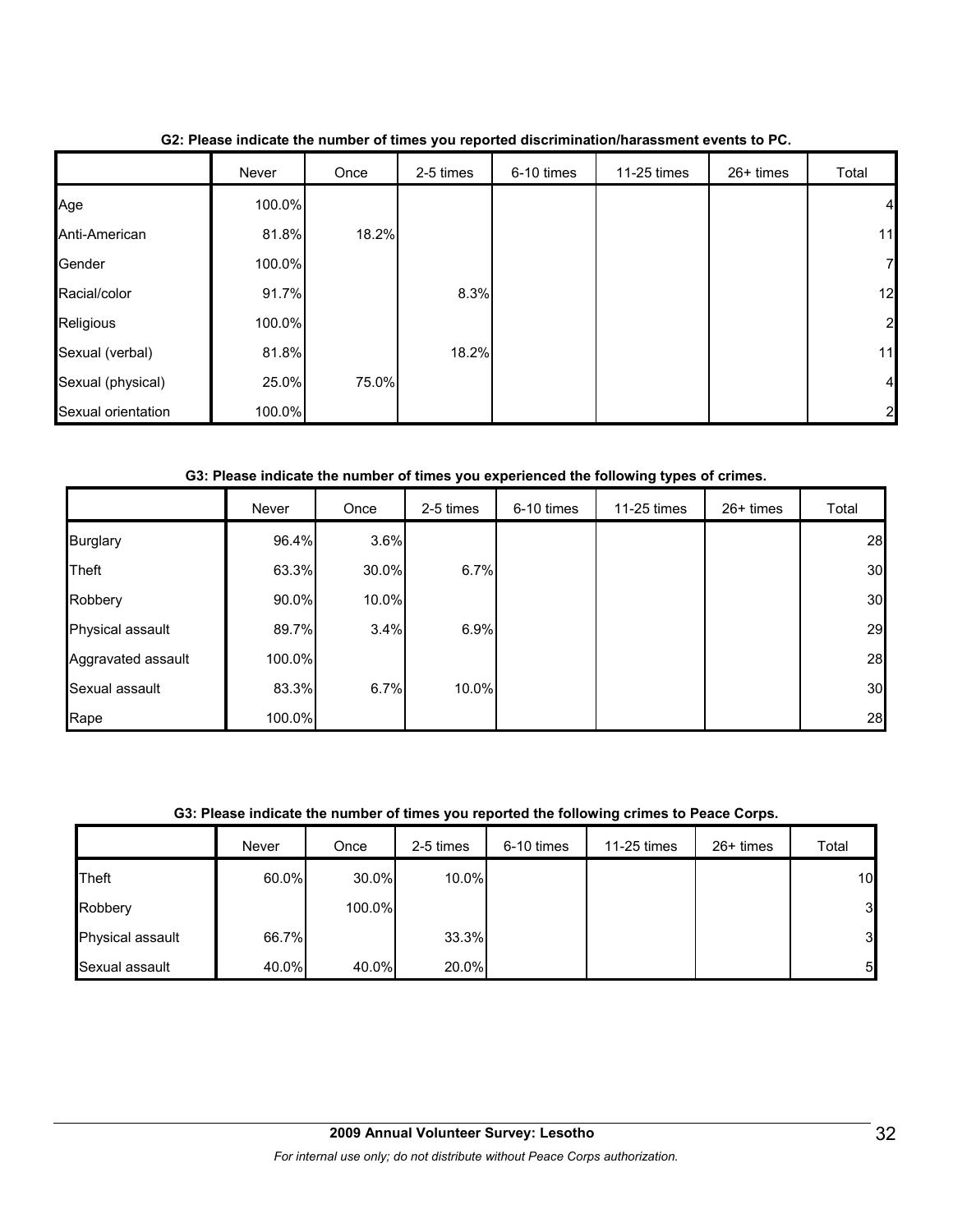|            |                                                             | PCV Responses | % Reason Not<br>Rptd | <b>Total PCVs</b><br>Responding |
|------------|-------------------------------------------------------------|---------------|----------------------|---------------------------------|
| \$NoRpBurg | I did not think the PC could help                           |               | 100%                 |                                 |
|            | I felt it was too minor or<br>common to report              |               | 100%                 |                                 |
|            | It might hurt my relationship<br>with the community         |               | 100%                 |                                 |
|            | I believed it could result in<br>changing sites             |               |                      |                                 |
|            | Concerns of a possible breach<br>in confidentiality         |               |                      |                                 |
|            | Reporting might result in<br>disciplinary action against me |               |                      |                                 |
|            | Other                                                       |               |                      |                                 |
|            | Total                                                       |               |                      |                                 |

#### **G4a: If you did not report your experience with burglary, please your reason(s) for not reporting.**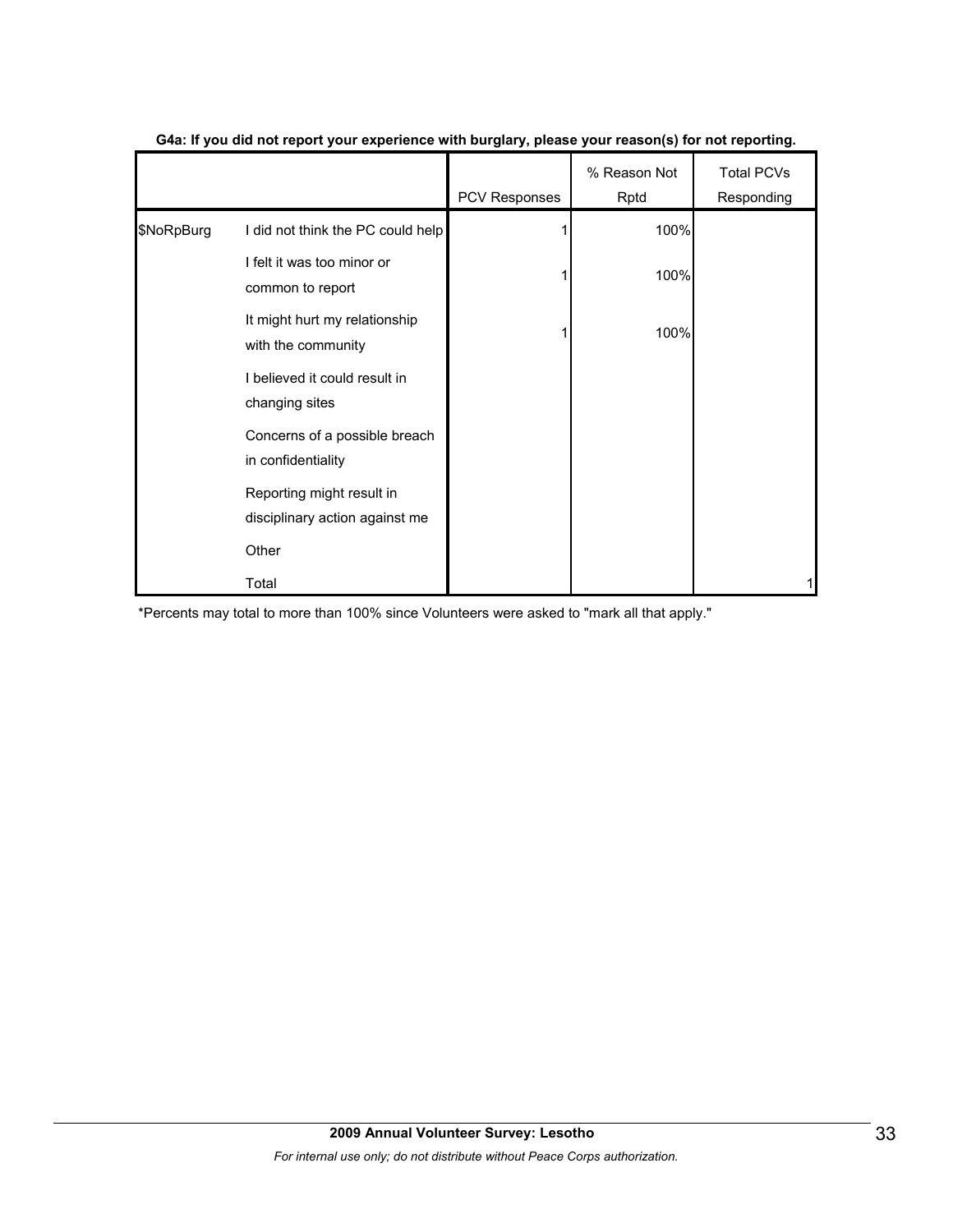|             |                                                             | <b>PCV Responses</b> | % Reason Not<br>Rptd | <b>Total PCVs</b><br>Responding |
|-------------|-------------------------------------------------------------|----------------------|----------------------|---------------------------------|
| \$NoRpTheft | I felt it was too minor or<br>common to report              | 3                    | 50%                  |                                 |
|             | I did not think the PC could help                           | 2                    | 33%                  |                                 |
|             | Other                                                       | 2                    | 33%                  |                                 |
|             | Reporting might result in<br>disciplinary action against me |                      | 17%                  |                                 |
|             | I believed it could result in<br>changing sites             |                      |                      |                                 |
|             | Concerns of a possible breach<br>in confidentiality         |                      |                      |                                 |
|             | It might hurt my relationship<br>with the community         |                      |                      |                                 |
|             | Total                                                       |                      |                      | 6                               |

#### **G4b: If you did not report your experience with theft, please your reason(s) for not reporting.**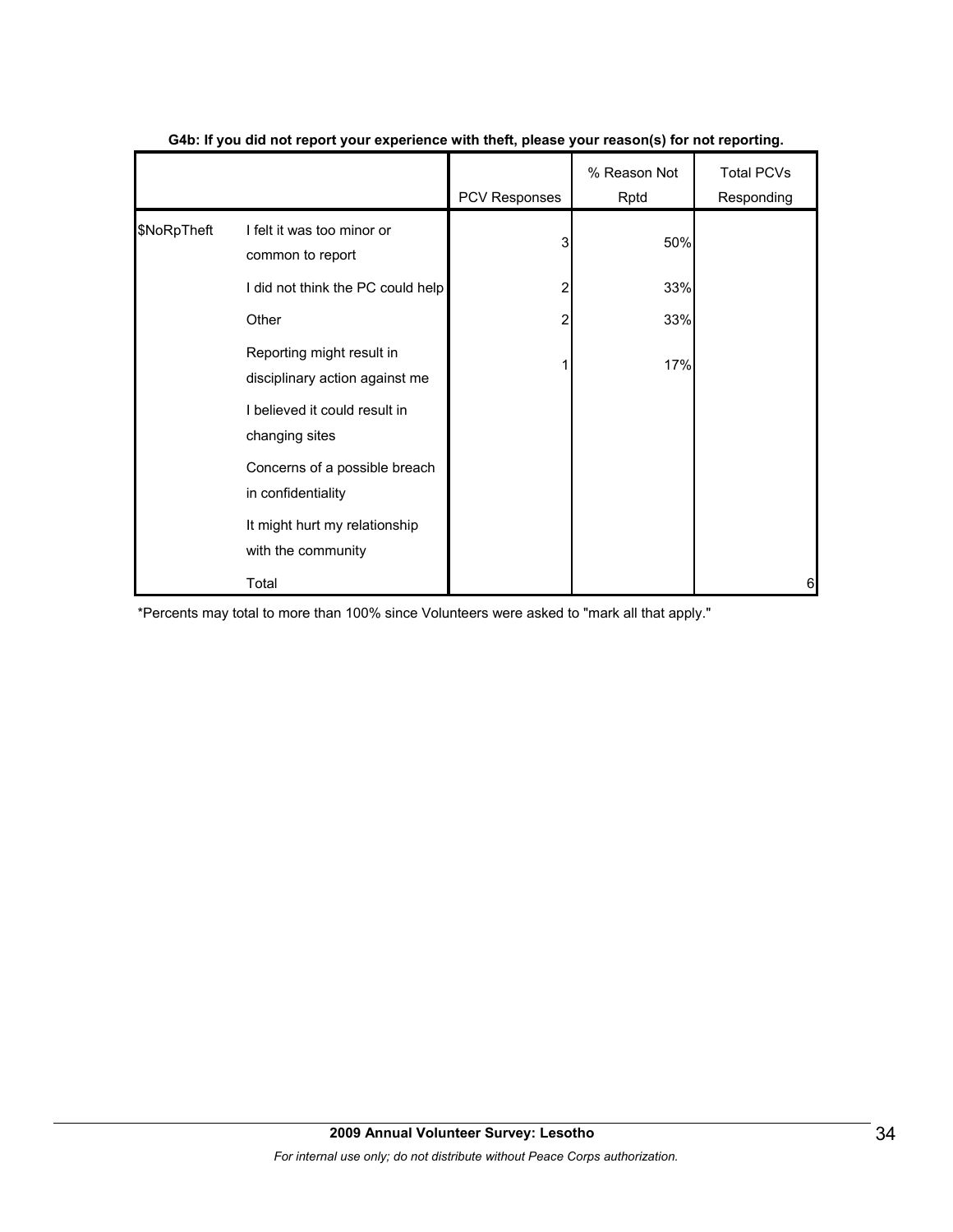|            |                                                                                                                                                                         | PCV Responses | % Reason Not<br>Rptd | <b>Total PCVs</b><br>Responding |
|------------|-------------------------------------------------------------------------------------------------------------------------------------------------------------------------|---------------|----------------------|---------------------------------|
| \$NoRpRobb | I did not think the PC could help<br>I believed it could result in<br>changing sites<br>I felt it was too minor or<br>common to report<br>Concerns of a possible breach |               |                      |                                 |
|            | in confidentiality<br>Reporting might result in<br>disciplinary action against me                                                                                       |               |                      |                                 |
|            | It might hurt my relationship<br>with the community                                                                                                                     |               |                      |                                 |
|            | Other                                                                                                                                                                   |               |                      |                                 |
|            | Total                                                                                                                                                                   |               |                      |                                 |

#### **G4c: If you did not report your experience with robbery, please your reason(s) for not reporting.**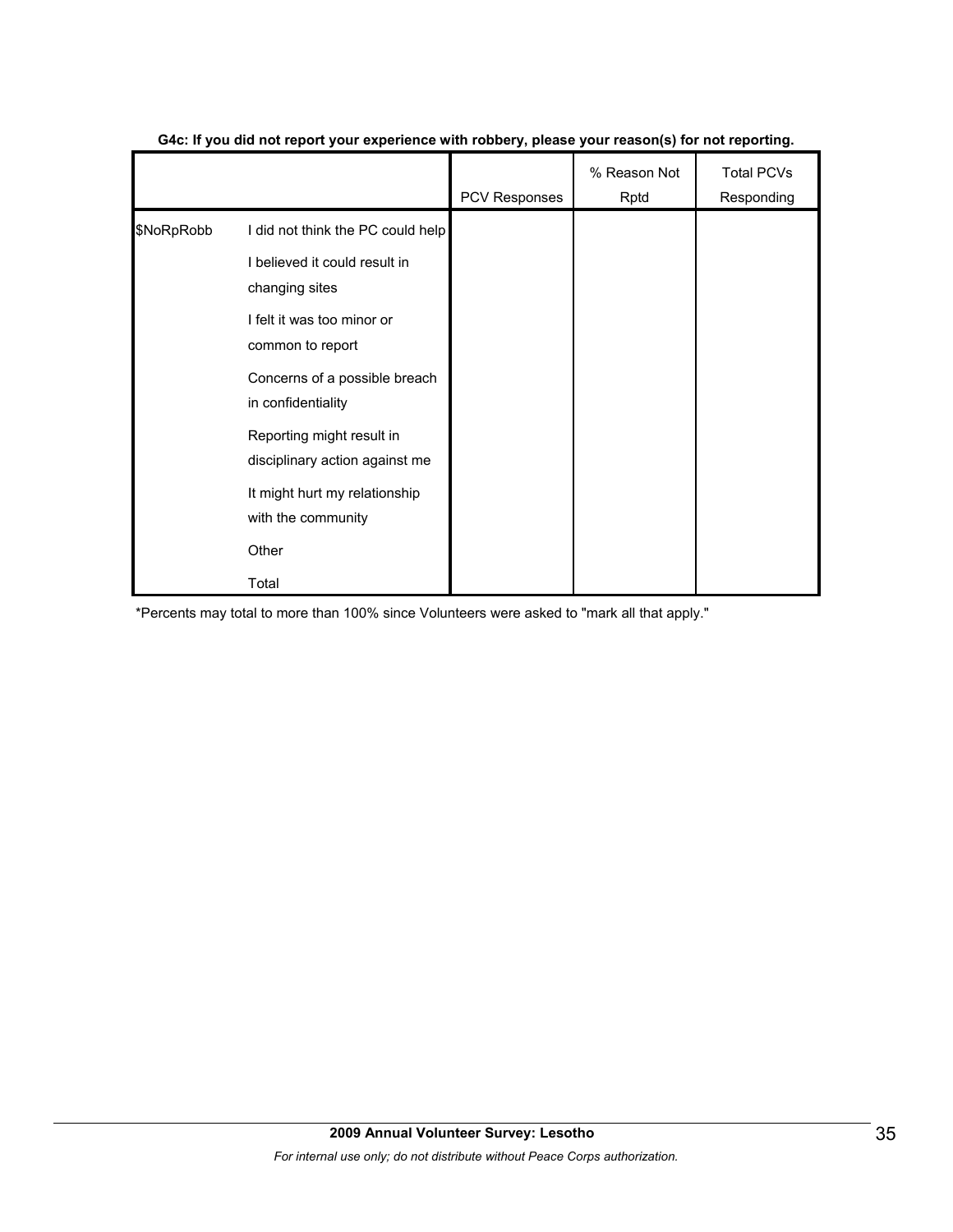|            |                                                             | <b>PCV Responses</b> | % Reason Not<br>Rptd | <b>Total PCVs</b><br>Responding |
|------------|-------------------------------------------------------------|----------------------|----------------------|---------------------------------|
| \$NoRpPhAs | Other                                                       |                      | 100%                 |                                 |
|            | I did not think the PC could help                           |                      | 50%                  |                                 |
|            | I felt it was too minor or<br>common to report              |                      | 50%                  |                                 |
|            | I believed it could result in<br>changing sites             |                      |                      |                                 |
|            | Concerns of a possible breach<br>in confidentiality         |                      |                      |                                 |
|            | Reporting might result in<br>disciplinary action against me |                      |                      |                                 |
|            | It might hurt my relationship<br>with the community         |                      |                      |                                 |
|            | Total                                                       |                      |                      | $\overline{c}$                  |

### **G4d: If you did not report your experience with physical assault, please your reason(s) for not reporting.**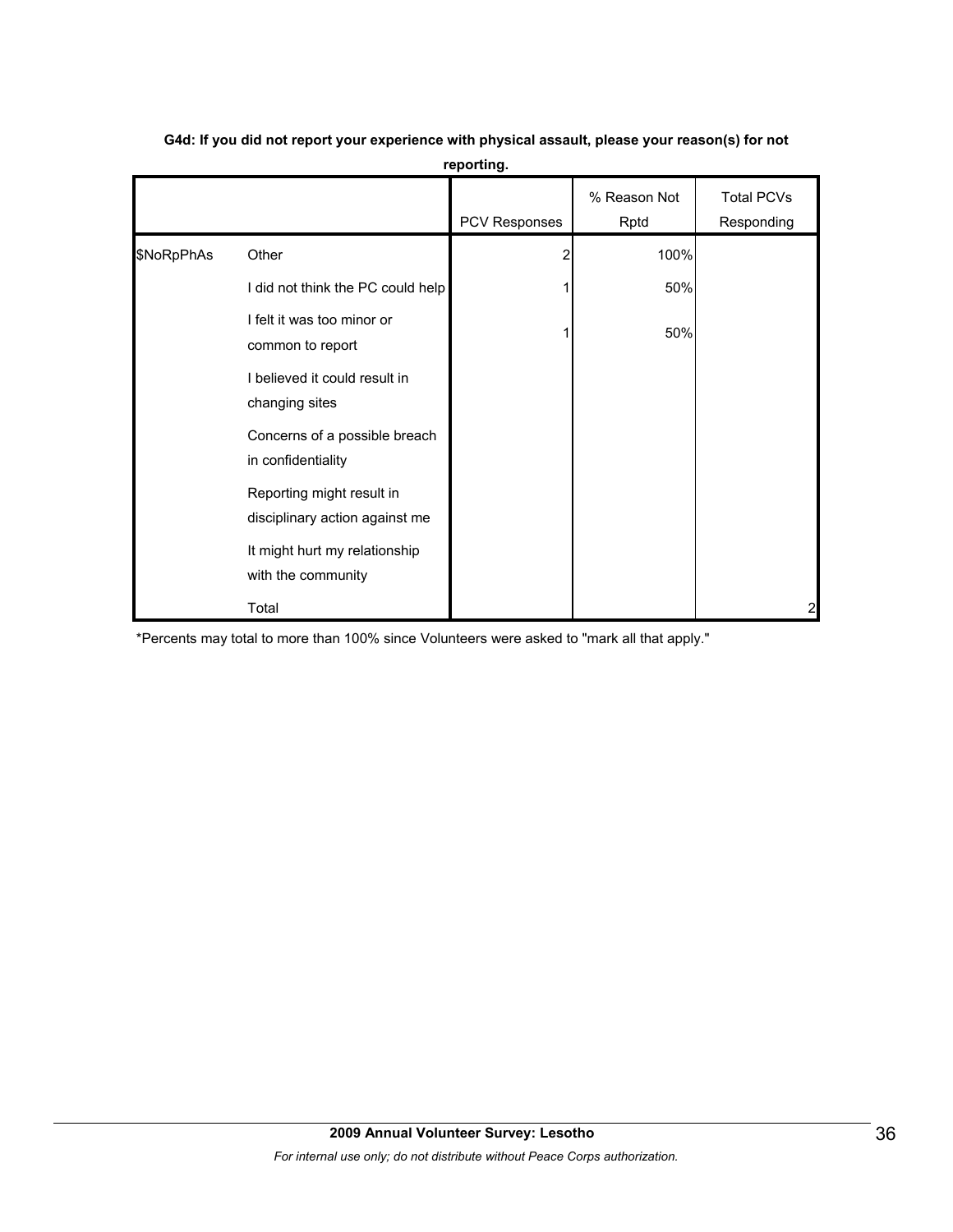|            |                                                                                                                                                                                                                                                                                                                              | PCV Responses | % Reason Not<br>Rptd | <b>Total PCVs</b><br>Responding |
|------------|------------------------------------------------------------------------------------------------------------------------------------------------------------------------------------------------------------------------------------------------------------------------------------------------------------------------------|---------------|----------------------|---------------------------------|
| \$NoRpAgAs | I did not think the PC could help<br>I believed it could result in<br>changing sites<br>I felt it was too minor or<br>common to report<br>Concerns of a possible breach<br>in confidentiality<br>Reporting might result in<br>disciplinary action against me<br>It might hurt my relationship<br>with the community<br>Other |               |                      |                                 |
|            | Total                                                                                                                                                                                                                                                                                                                        |               |                      |                                 |

### **G4: If you did not report your experience with aggravated assault, please your reason(s) for not reporting.**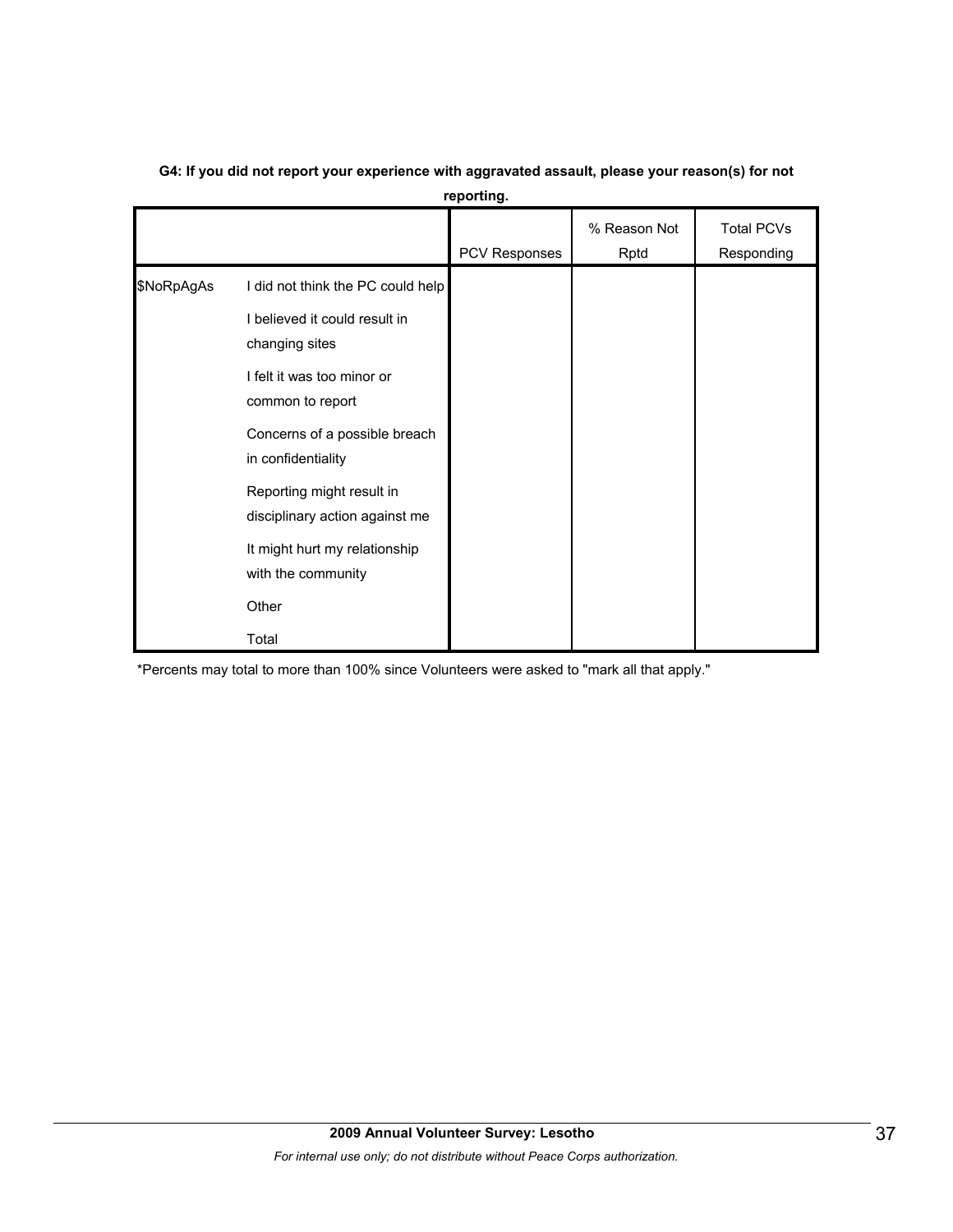| G4e: If you did not report your experience with sexual assault, please your reason(s) for not |  |
|-----------------------------------------------------------------------------------------------|--|
|-----------------------------------------------------------------------------------------------|--|

**reporting.**

|            |                                                             | <b>PCV Responses</b> | % Reason Not<br>Rptd | <b>Total PCVs</b><br>Responding |
|------------|-------------------------------------------------------------|----------------------|----------------------|---------------------------------|
| \$NoRpSxAs | I did not think the PC could help                           | 2                    | 50%                  |                                 |
|            | I felt it was too minor or<br>common to report              |                      | 50%                  |                                 |
|            | I believed it could result in<br>changing sites             |                      |                      |                                 |
|            | Concerns of a possible breach<br>in confidentiality         |                      |                      |                                 |
|            | Reporting might result in<br>disciplinary action against me |                      |                      |                                 |
|            | It might hurt my relationship<br>with the community         |                      |                      |                                 |
|            | Other                                                       |                      |                      |                                 |
|            | Total                                                       |                      |                      | 4                               |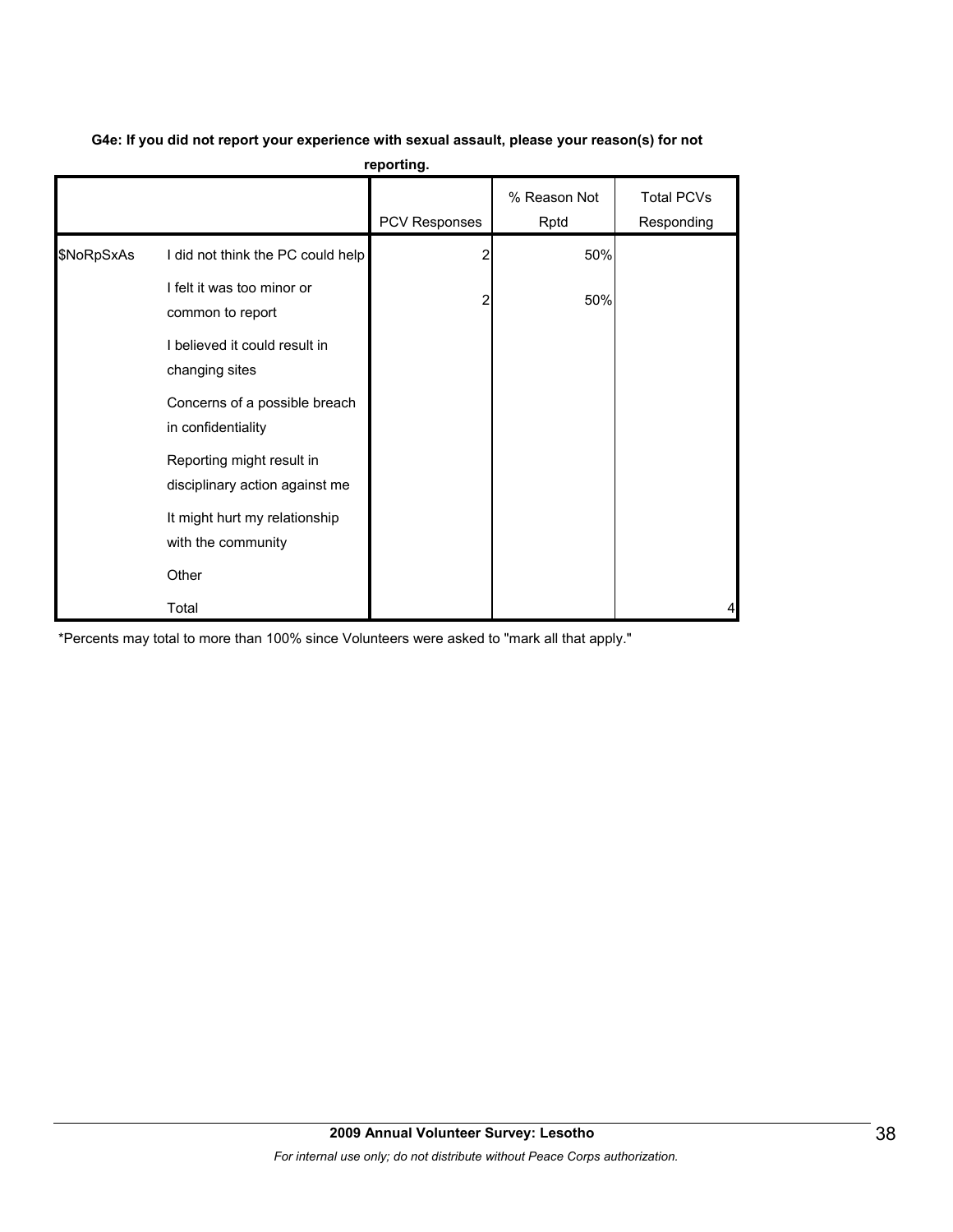|            |                                                                                                                                        | PCV Responses | % Reason Not<br>Rptd | <b>Total PCVs</b><br>Responding |
|------------|----------------------------------------------------------------------------------------------------------------------------------------|---------------|----------------------|---------------------------------|
| \$NoRpRape | I did not think the PC could help<br>I believed it could result in<br>changing sites<br>I felt it was too minor or<br>common to report |               |                      |                                 |
|            | Concerns of a possible breach<br>in confidentiality                                                                                    |               |                      |                                 |
|            | Reporting might result in<br>disciplinary action against me                                                                            |               |                      |                                 |
|            | It might hurt my relationship<br>with the community                                                                                    |               |                      |                                 |
|            | Other                                                                                                                                  |               |                      |                                 |
|            | Total                                                                                                                                  |               |                      |                                 |

#### **G4f: If you did not report your experience with rape, please your reason(s) for not reporting.**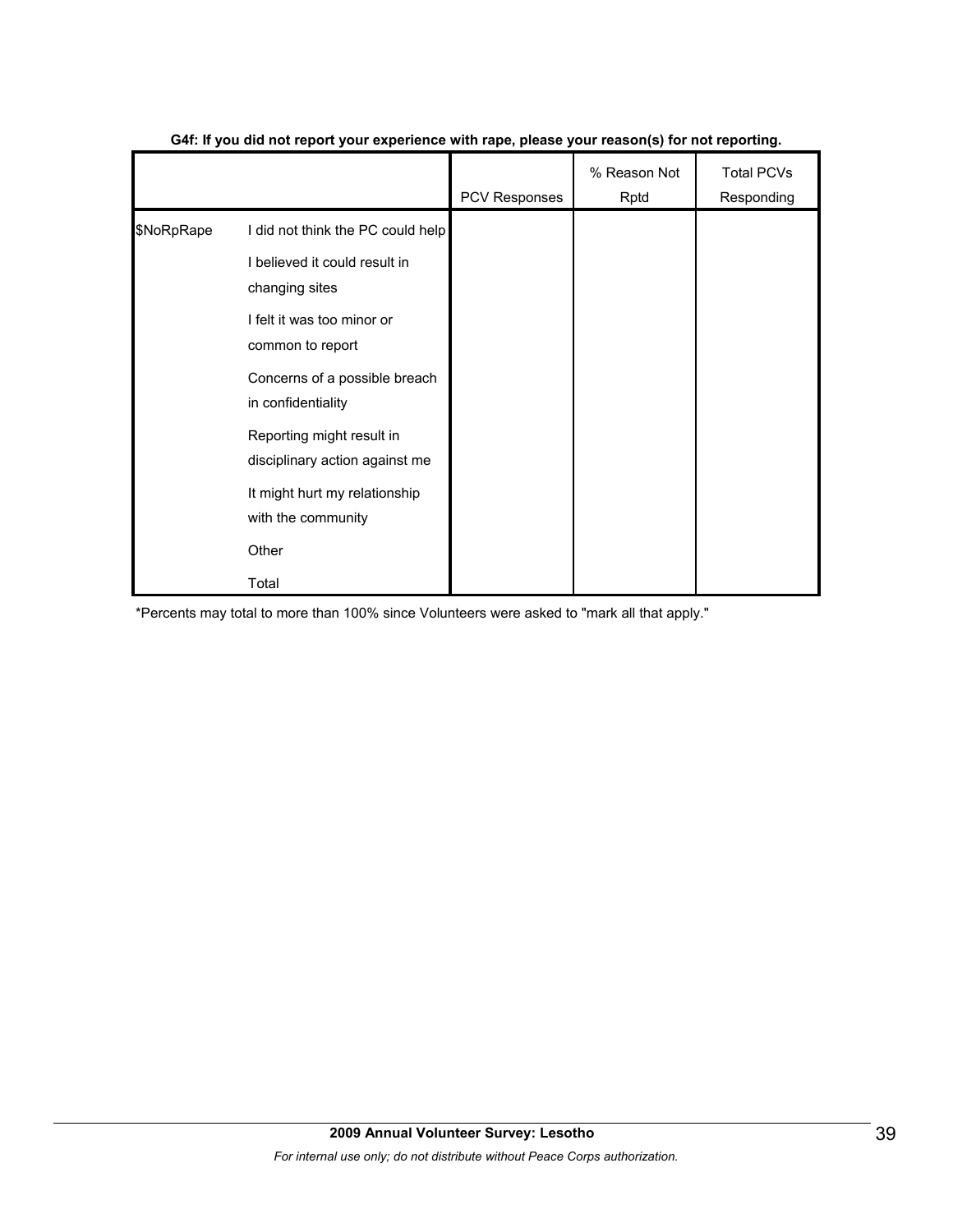## **H. Volunteers Working in HIV/AIDS**

*This section reports Volunteers' involvement in HIV/AIDS and their perceived effectiveness of their HIV/AIDS related activities.* 

|    |                  |                  | Involved in       |                    |       |
|----|------------------|------------------|-------------------|--------------------|-------|
|    |                  | HIV/AIDS work is | HIV/AIDS efforts, |                    |       |
|    | HIV/AIDS work is | part of my       | not               | Not involved in    |       |
|    | my primary       | secondary        | primary/secondary | any HIV/AIDS       |       |
|    | assignment.      | activities.      | work              | related activities | Total |
| H1 | 29%              | 46%              | 26%               |                    | 35    |

#### **H1: Which of the following best describes your involvement in HIV/AIDS activities?**

#### **H2: How well has PC training prepared you to undertake your HIV/AIDS activities?**

|                 | Not at all | Poorly | Adequately | Well | Verv well | NA | Total |
|-----------------|------------|--------|------------|------|-----------|----|-------|
| IH <sub>2</sub> |            | 3%     | 38%        | 32%  | 26%       |    | 34    |

**H3: In working with HC individuals or groups, how would you rate the effectiveness of your specific HIV/AIDS activities? (Including the "Don't Know" responses)** 

|           | Seldom effective | Sometimes<br>effective | Often effective | Almost always<br>effective | Don't know | Total |
|-----------|------------------|------------------------|-----------------|----------------------------|------------|-------|
| <b>H3</b> |                  | 38%                    | 50%             | 12%                        |            | 34    |

## **H3: In working with HC individuals or groups, how would you rate the effectiveness of your specific HIV/AIDS activities? (Excluding the "Don't Know" responses)**

|    | Seldom effective | Sometimes<br>effective | Often effective | Almost always<br>effective | Total |
|----|------------------|------------------------|-----------------|----------------------------|-------|
| H3 |                  | 38%                    | 50%             | 12%                        | 34    |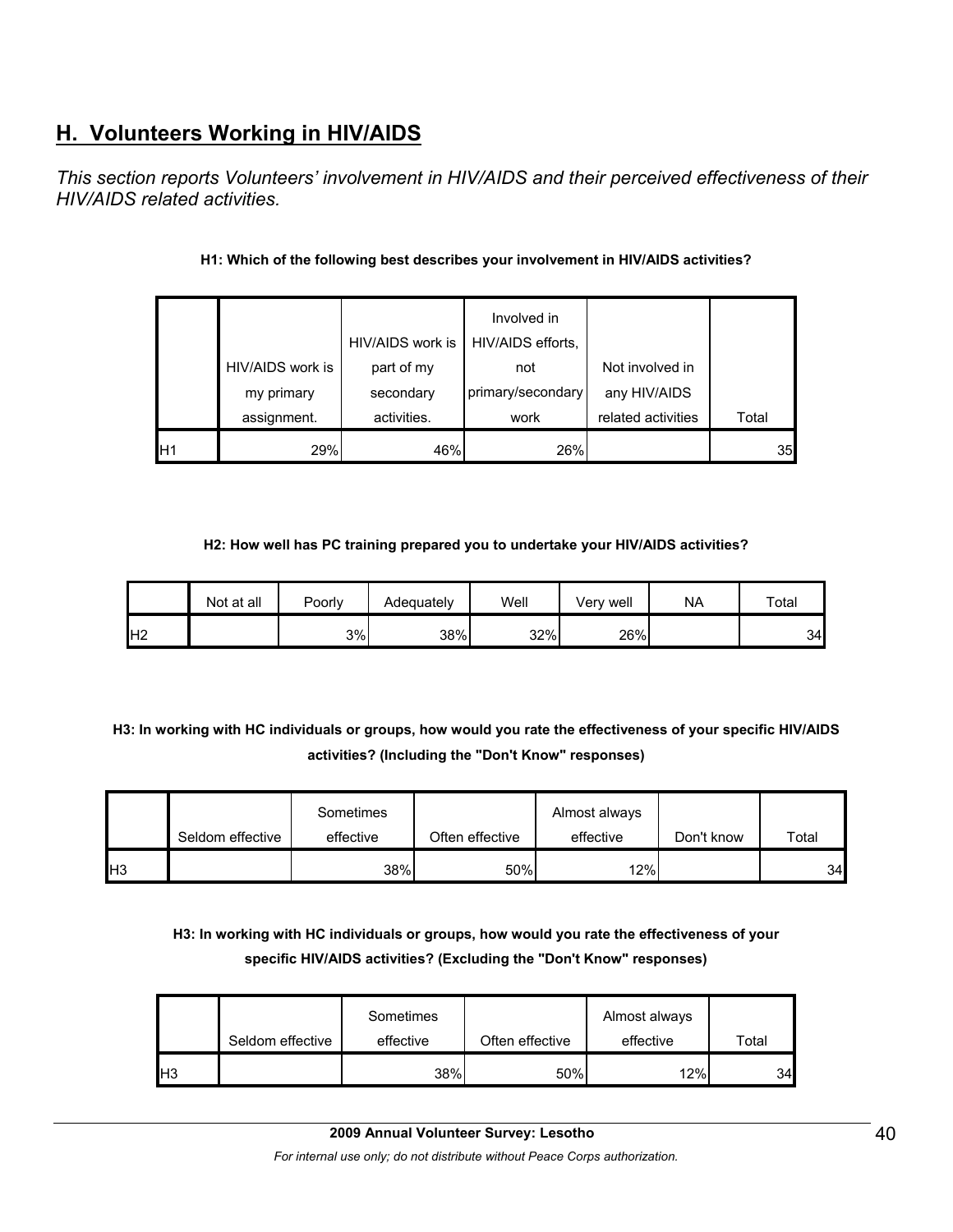## **I. Your Life in the Peace Corps**

*This section reports on Volunteers' descriptions of and adjustments to their living conditions, including stress factors and how Volunteers cope with stress.* 

|    | host country<br>individual or family | individual or family<br>only | community (not<br>during PST). | PST and later in<br>my community. | Total |
|----|--------------------------------------|------------------------------|--------------------------------|-----------------------------------|-------|
| 11 | 3%                                   | 30%                          |                                | 67%                               | 33    |

### **I1: Have you lived with a host country individual or family?**

#### **I2: How often do you interact with HCNs in community/family social events?**

|                 |       | Several times a |        | Several times a |         | Less than once a |       |
|-----------------|-------|-----------------|--------|-----------------|---------|------------------|-------|
|                 | Dailv | week            | Weeklv | month           | Monthly | month            | Total |
| l <sub>12</sub> | 42%   | 15%             | 15%    | 12%             | 6%      | 9%               | 33    |

## **I3: How well can you communicate in the language used by most people in your community?**

|     | Not at all | Poorly | Adequately | Well | Verv well | $\mathop{\mathsf{Total}}$ |
|-----|------------|--------|------------|------|-----------|---------------------------|
| טוי | 6%         | 36%    | 48%        | 6%   | 3%        | 33I                       |

#### **I4: Do you have the following at your worksite?**

|               |       | Sometimes or |       |
|---------------|-------|--------------|-------|
|               | Never | more often   | Total |
| Electricity   | 45%   | 55%          | 33    |
| Running water | 45%   | 55%          | 33    |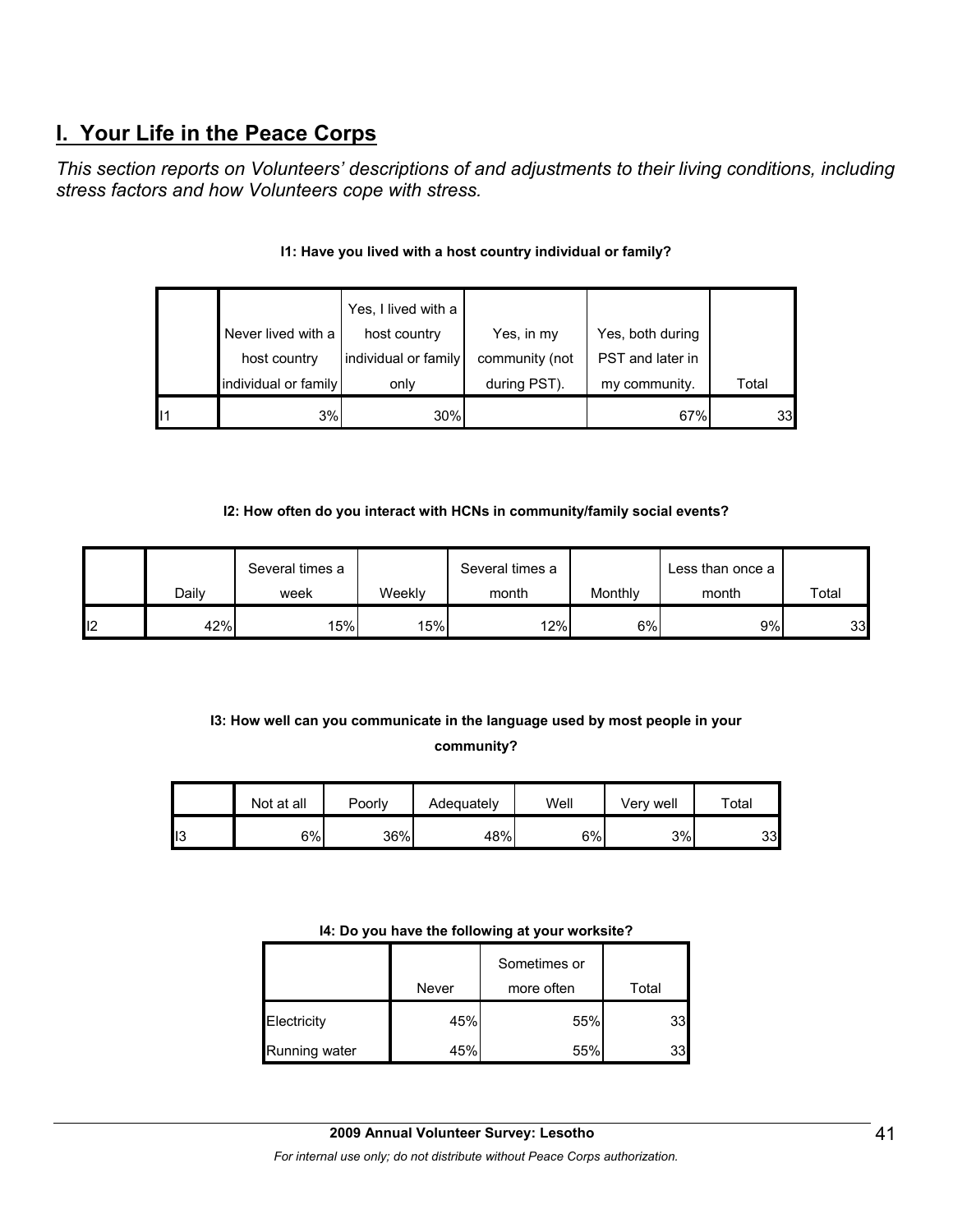#### **I4: Do you have the following at your residence?**

|               | Never | Sometimes or more often | Total |
|---------------|-------|-------------------------|-------|
| Electricity   | 58%   | 42%                     | 31    |
| Running water | 61%   | 39%                     | 31    |

### **I5: How well do your PC experiences match the expectations you had before you became a Volunteer?**

|     | Not at all | Minimally | Moderately | Considerablv | Exceptionally | $\tau$ otal |
|-----|------------|-----------|------------|--------------|---------------|-------------|
| 115 | 6%         | 9%l       | 39%        | 39%          | 6%            | 33          |

#### **I7: To what extent do the following create stress and/or emotional health issues for you?**

|                                                                                                        | Not at all<br>stressful 1 | $\overline{2}$ | $\mathfrak{S}$ | 4   | Exceptionally<br>stressful 5 | <b>NA</b> | Total |
|--------------------------------------------------------------------------------------------------------|---------------------------|----------------|----------------|-----|------------------------------|-----------|-------|
| <b>Cultural issues</b>                                                                                 | 6%                        | 18%            | 36%            | 33% | 3%                           | 3%        | 33    |
| Dealing with violence in<br>country (e.g., civil unrest,<br>domestic violence, corporal<br>punishment) | 15%                       | 12%            | 36%            | 27% | 6%                           | 3%        | 33    |
| Health/medical problems                                                                                | 21%                       | 39%            | 21%            | 15% | 3%                           |           | 33    |
| Issues including family,<br>friends, loved ones in U.S.                                                | 9%                        | 45%            | 36%            | 6%  | 3%                           |           | 33    |
| Isolation/loneliness                                                                                   | 27%                       | 12%            | 30%            | 21% | 9%                           |           | 33    |
| Local language                                                                                         | 15%                       | 48%            | 27%            | 9%  |                              |           | 33    |
| Primary assignment                                                                                     | 12%                       | 18%            | 39%            | 24% | 6%                           |           | 33    |
| Romantic relationships in-<br>country                                                                  | 36%                       | 9%             | 15%            | 6%  | 6%                           | 27%       | 33    |
| Interactions with other<br><b>Volunteers</b>                                                           | 47%                       | 25%            | 19%            | 9%  |                              |           | 32    |
| Interactions with PC Staff                                                                             | 27%                       | 39%            | 27%            | 6%  |                              |           | 33    |
| Safety and security                                                                                    | 30%                       | 39%            | 24%            | 3%  | 3%                           |           | 33    |
| Other: Please specify below                                                                            | 11%                       |                | 11%            | 11% | 22%                          | 44%       | 9     |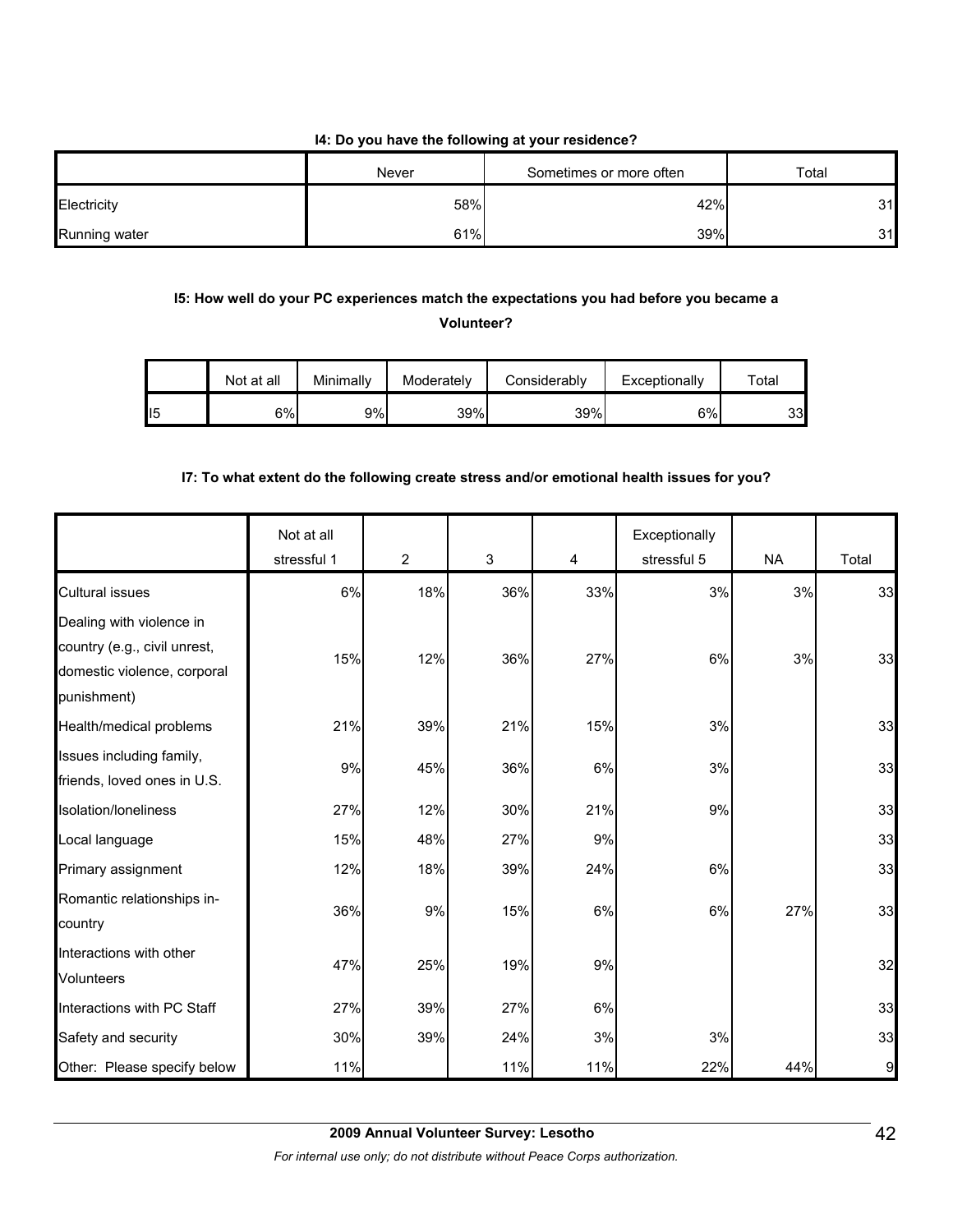|                |                                               | PCV Responses | % Using This Stress<br>Reducer | <b>Total PCVs</b><br>Responding |
|----------------|-----------------------------------------------|---------------|--------------------------------|---------------------------------|
| \$18LessStress | Talk with PCVs outside my community           | 26            | 79%                            |                                 |
|                | Do sports                                     | 25            | 76%                            |                                 |
|                | Pursue personal hobbies                       | 25            | 76%                            |                                 |
|                | Leave the community for a time                | 25            | 76%                            |                                 |
|                | Talk with friends and family in US            | 24            | 73%                            |                                 |
|                | Talk with PCVs in my community                | 22            | 67%                            |                                 |
|                | Get involved in other projects                | 17            | 52%                            |                                 |
|                | Talk with co-workers or friends (not<br>PCVs) | 15            | 45%                            |                                 |
|                | Meditate                                      | 13            | 39%                            |                                 |
|                | Talk with PC in-country staff                 | 9             | 27%                            |                                 |
|                | Talk with my host family                      | 7             | 21%                            |                                 |
|                | Pray                                          | 7             | 21%                            |                                 |
|                | Do other activity (specify)                   | 4             | 12%                            |                                 |
|                | Talk with Office of Special Services<br>staff |               |                                |                                 |
|                | Total                                         |               |                                | 33                              |

#### **I8: Please mark all of the typical ways in which you cope with stress.**

\*Percents total to more than 100% since Volunteers were asked to "mark all that apply."

#### **I8: Others I talk with to reduce stress**

|                      |                                                | Percent | Number |
|----------------------|------------------------------------------------|---------|--------|
| <b>I8.OTHRS.TEXT</b> | Open-ended results. Non-responsive to request. |         |        |
|                      | Total                                          | 100%    | 36     |

*For internal use only; do not distribute without Peace Corps authorization.*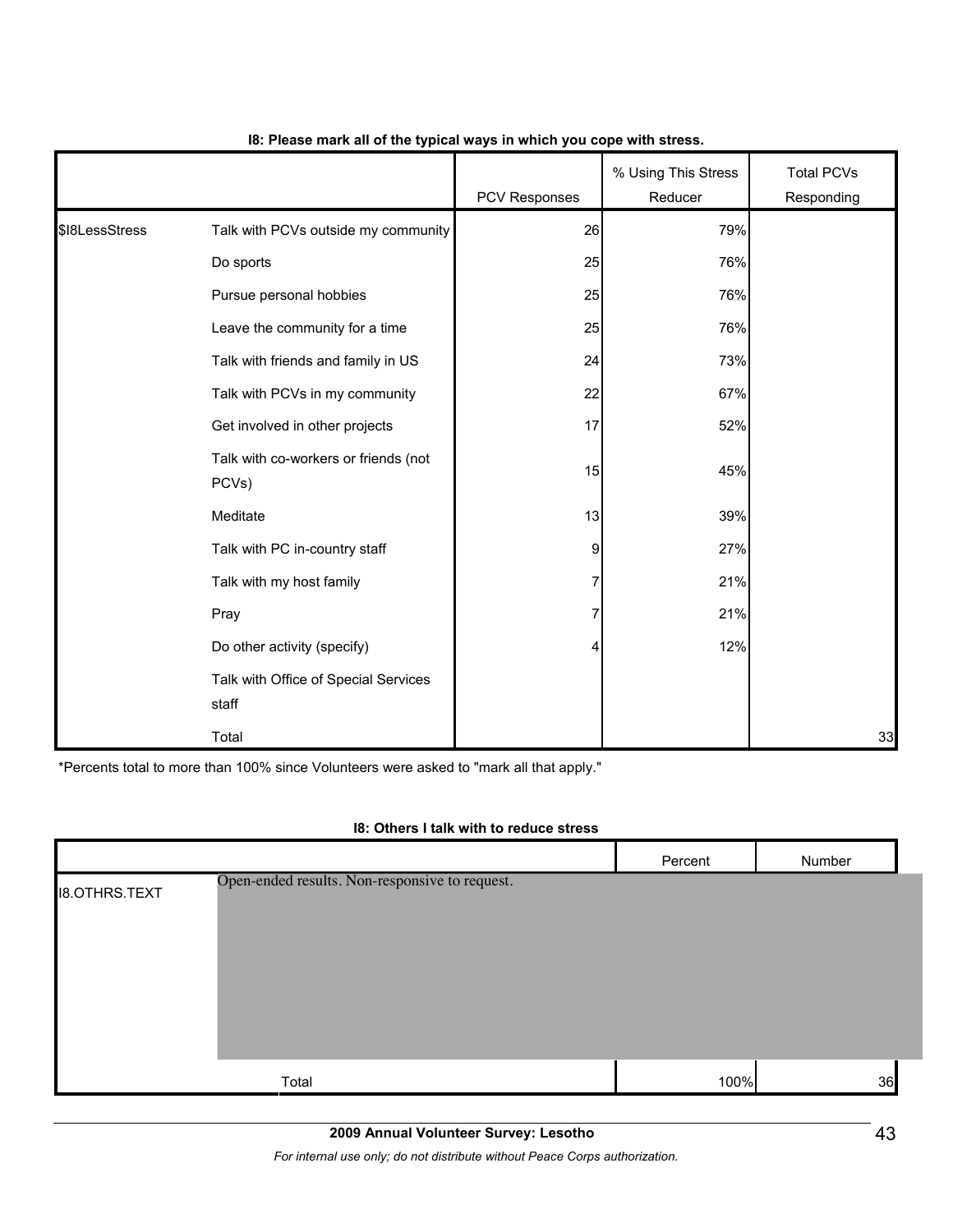#### **I8: Other activities to reduce stress**

|                         |                                                | Percent | Number |
|-------------------------|------------------------------------------------|---------|--------|
| <b>I8.OTHRACT.TEXT2</b> | Open-ended results. Non-responsive to request. |         |        |
|                         | Total                                          | 100%    | 36     |

## **I8: When asked about ways of coping with stress, Volunteers who answered "No stress"**

|                                  | No   | Yes, I have no stress | Total |
|----------------------------------|------|-----------------------|-------|
| <b>NOTDECC</b><br>II8.NC<br>הכאד | 100% |                       | 36    |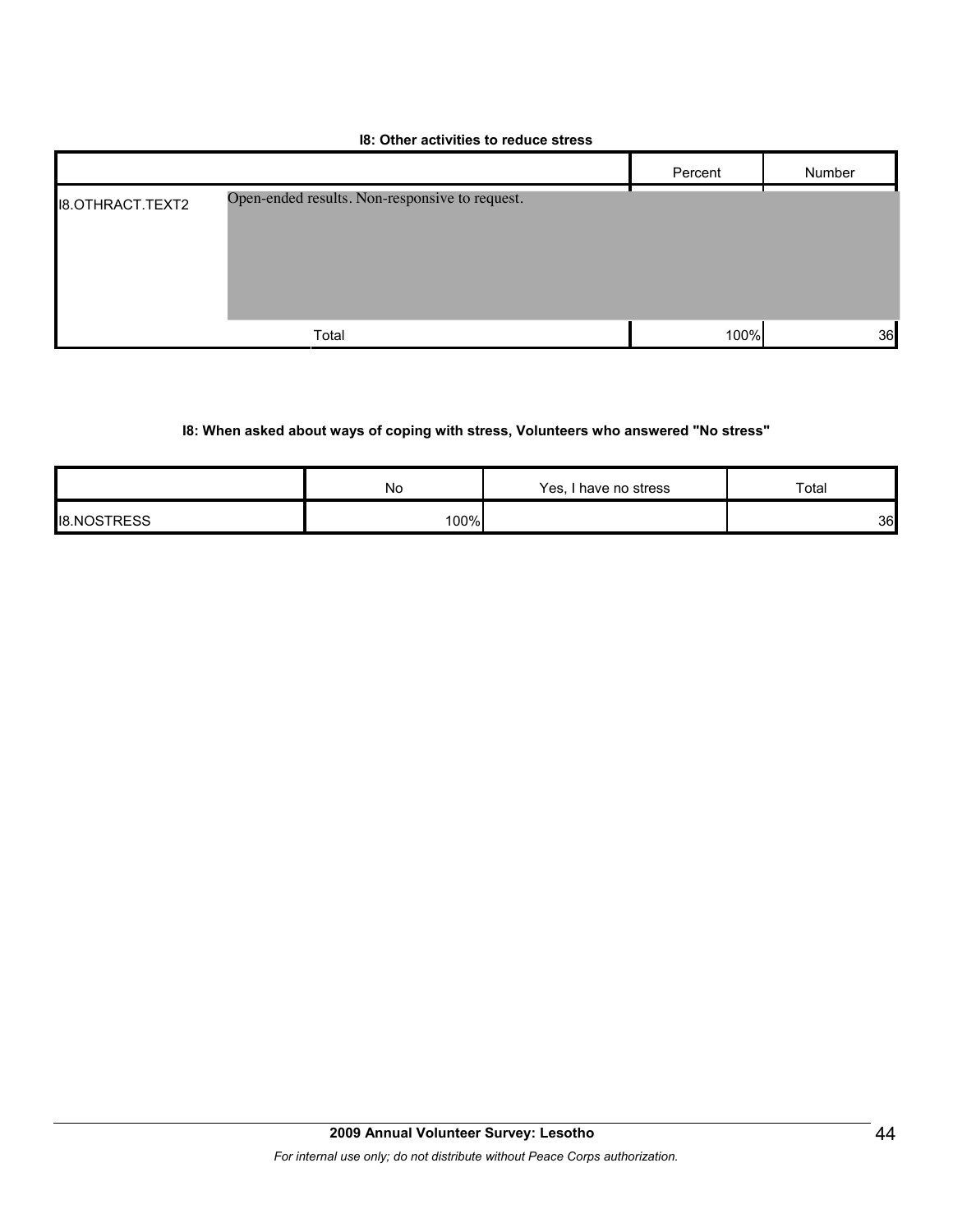## **J. Overall Assessment of Peace Corps Service**

*This section reports Volunteers' level of satisfaction with their Peace Corps service and their expectations about completing their service.* 

|     | Not at all | Minimally | Moderately | Considerably | Exceptionally | Total |
|-----|------------|-----------|------------|--------------|---------------|-------|
| J1A |            |           | 18%        | 52%          | 30%           | 33    |

**J1a: How personally rewarding do you find your overall Peace Corps service?**



J1a: How personally rewarding do you find your overall Peace Corps<br>service?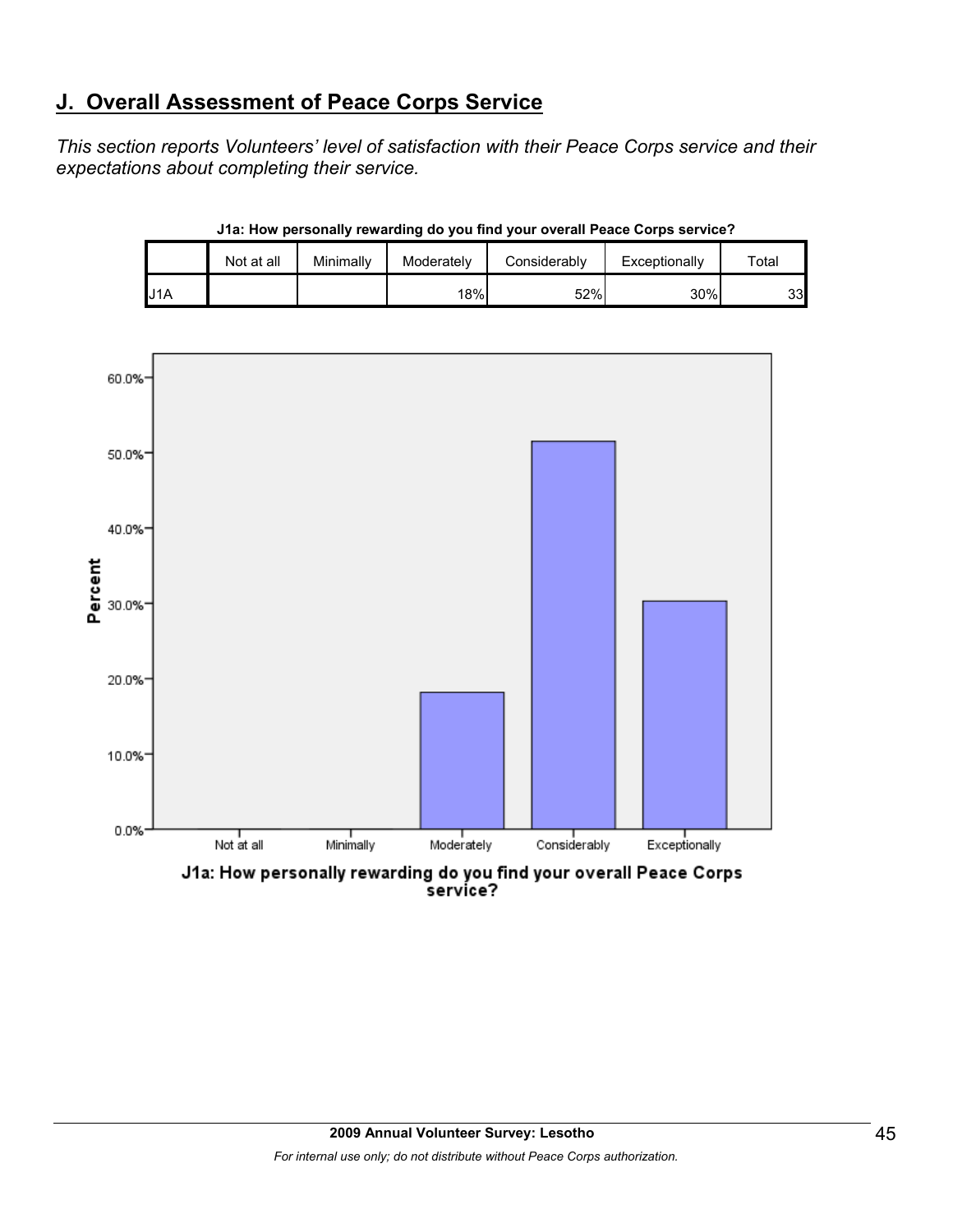|     | Not at all | Minimally | Moderately | Considerably | Exceptionally | Total |
|-----|------------|-----------|------------|--------------|---------------|-------|
| J1B |            | 9%        | 33%        | 42%          | 15%           | 33    |

**J1b: How personally rewarding do you find your community involvement?**



J1b: How personally rewarding do you find your community involvement?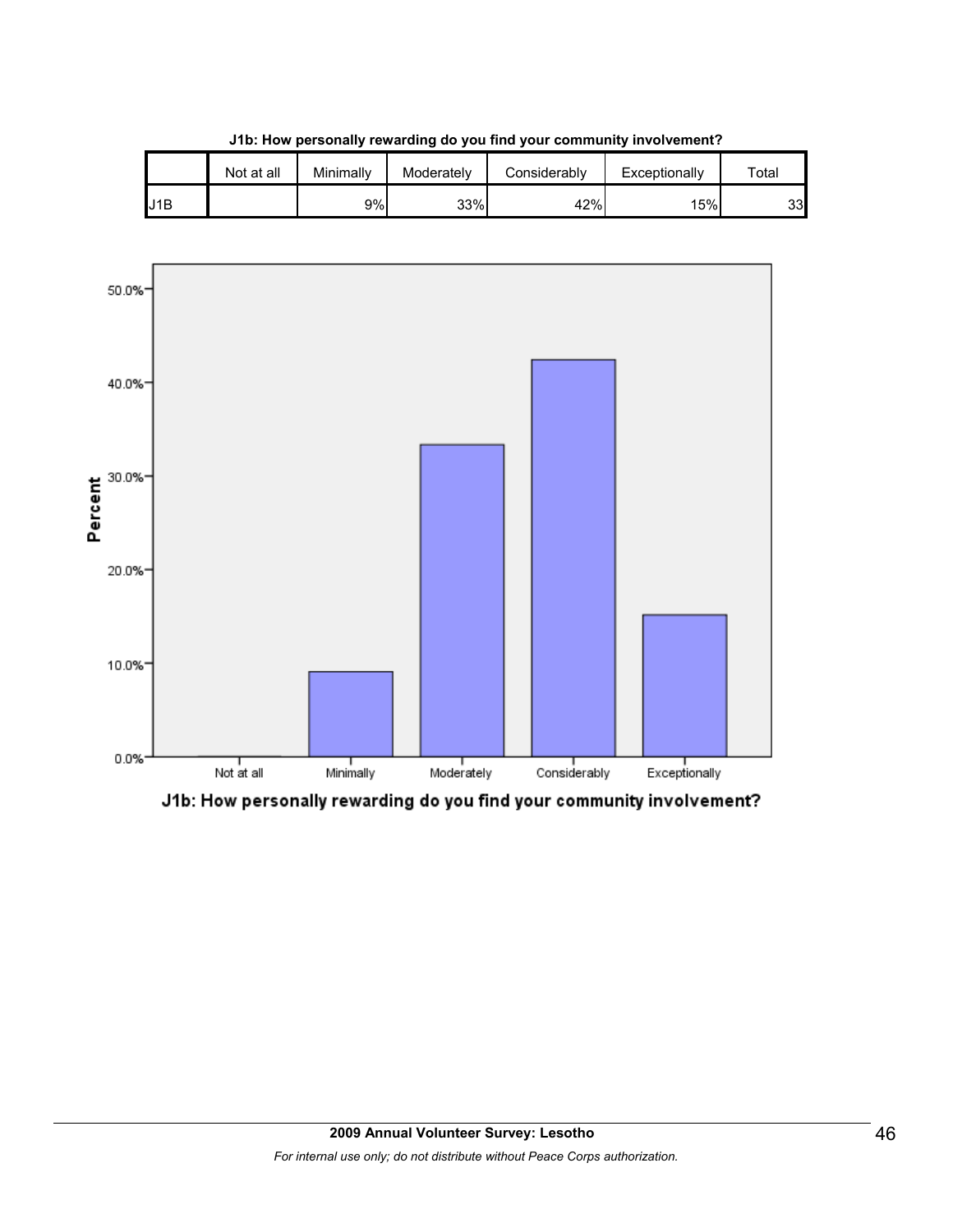|     | Not at all | Minimallv | Moderately | Considerably | Exceptionally | $\tau$ otal |
|-----|------------|-----------|------------|--------------|---------------|-------------|
| J1C |            | 9%        | 21%        | 42%          | 27%           | 33          |

**J1c: How personally rewarding do you find your experience with other Volunteers?**



J1c: How personally rewarding do you find your experience with other<br>Volunteers?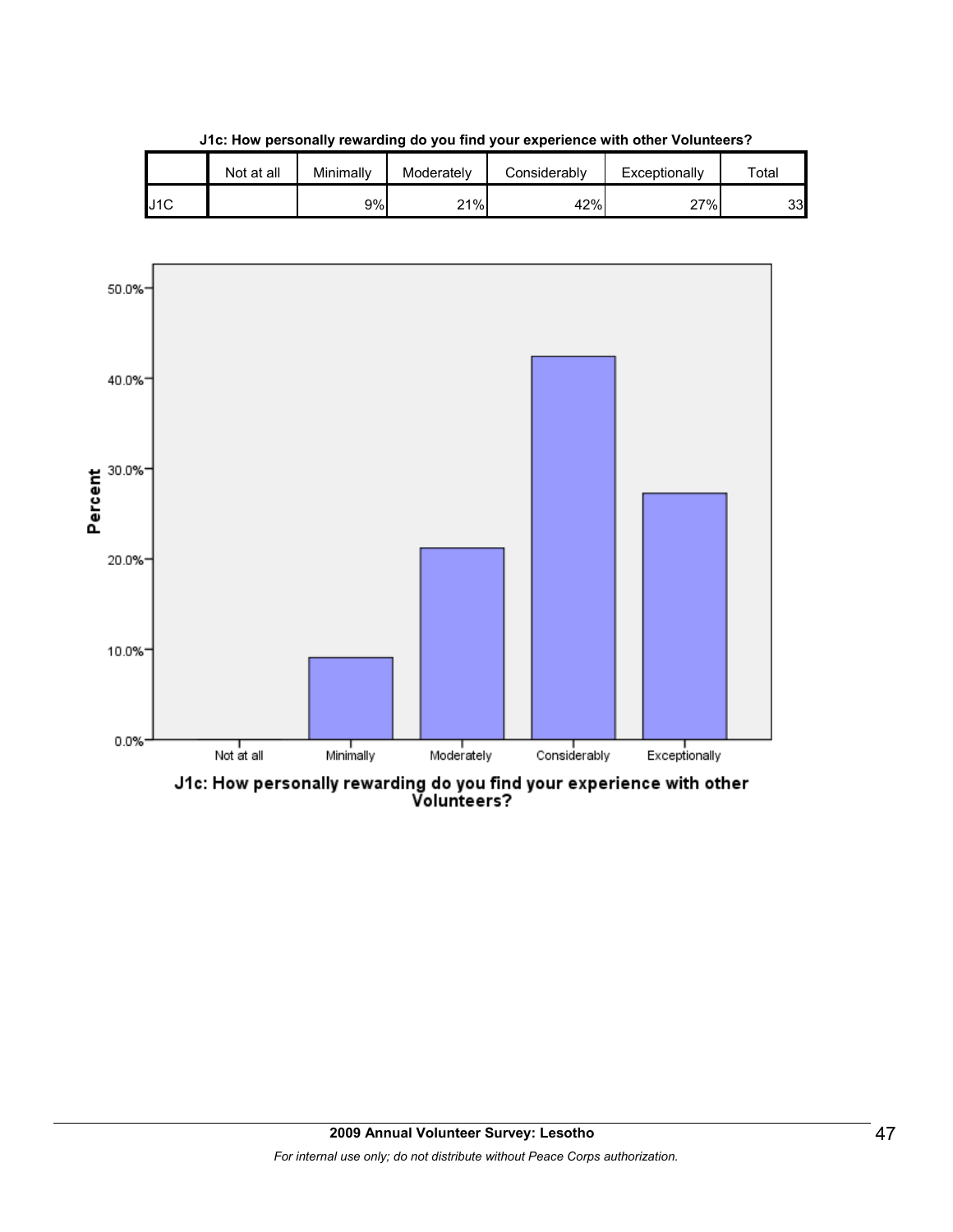|     | Not at all | Minimallv | Moderately | Considerably | Exceptionally | $\tau$ otal |
|-----|------------|-----------|------------|--------------|---------------|-------------|
| U1D |            | 15%       | 36%        | 39%          | 9%            | 33          |

**J1d: How personally rewarding do you find your work with counterparts/community partners?**

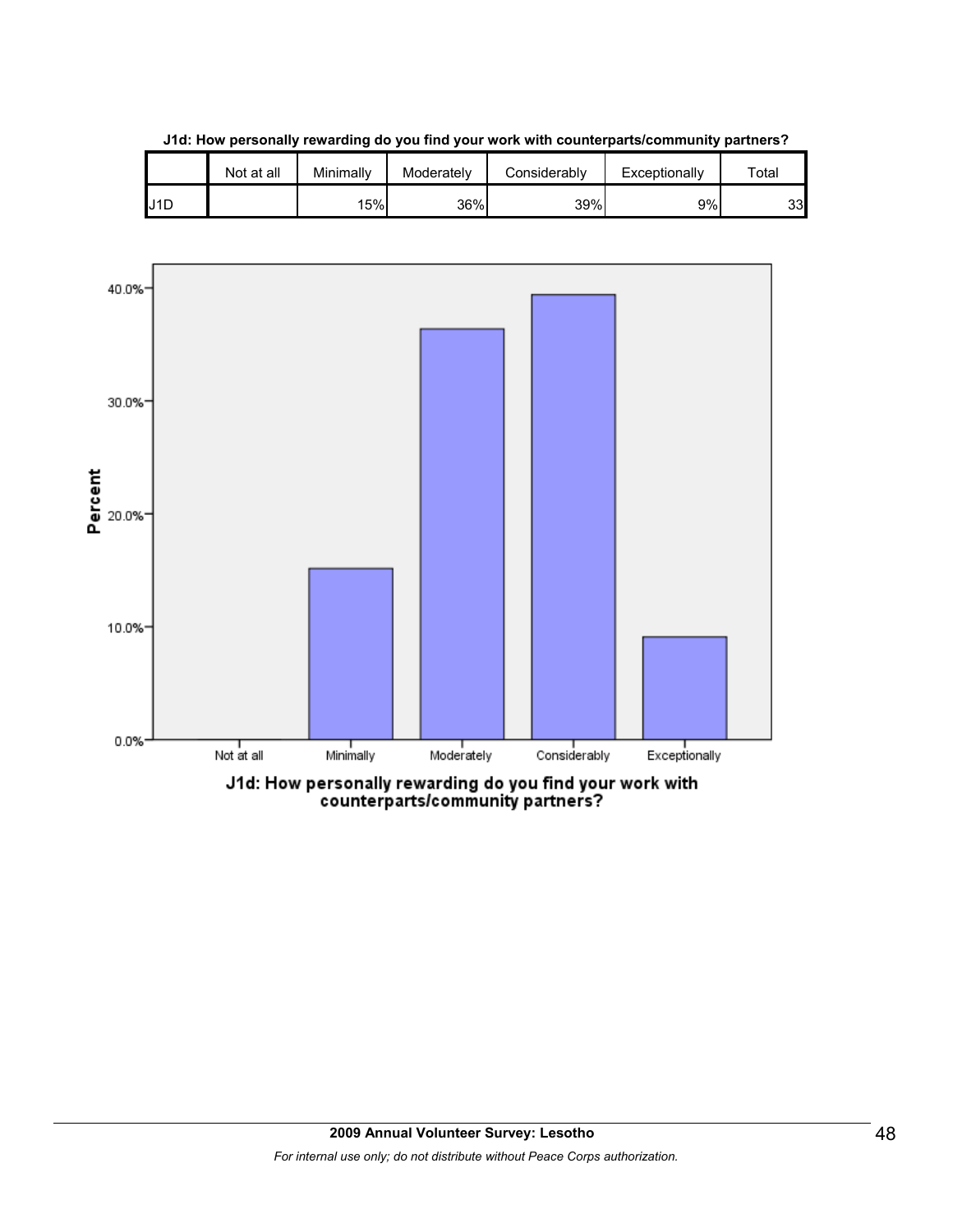

**J1e: How personally rewarding do you find your experience with other HCNs?**

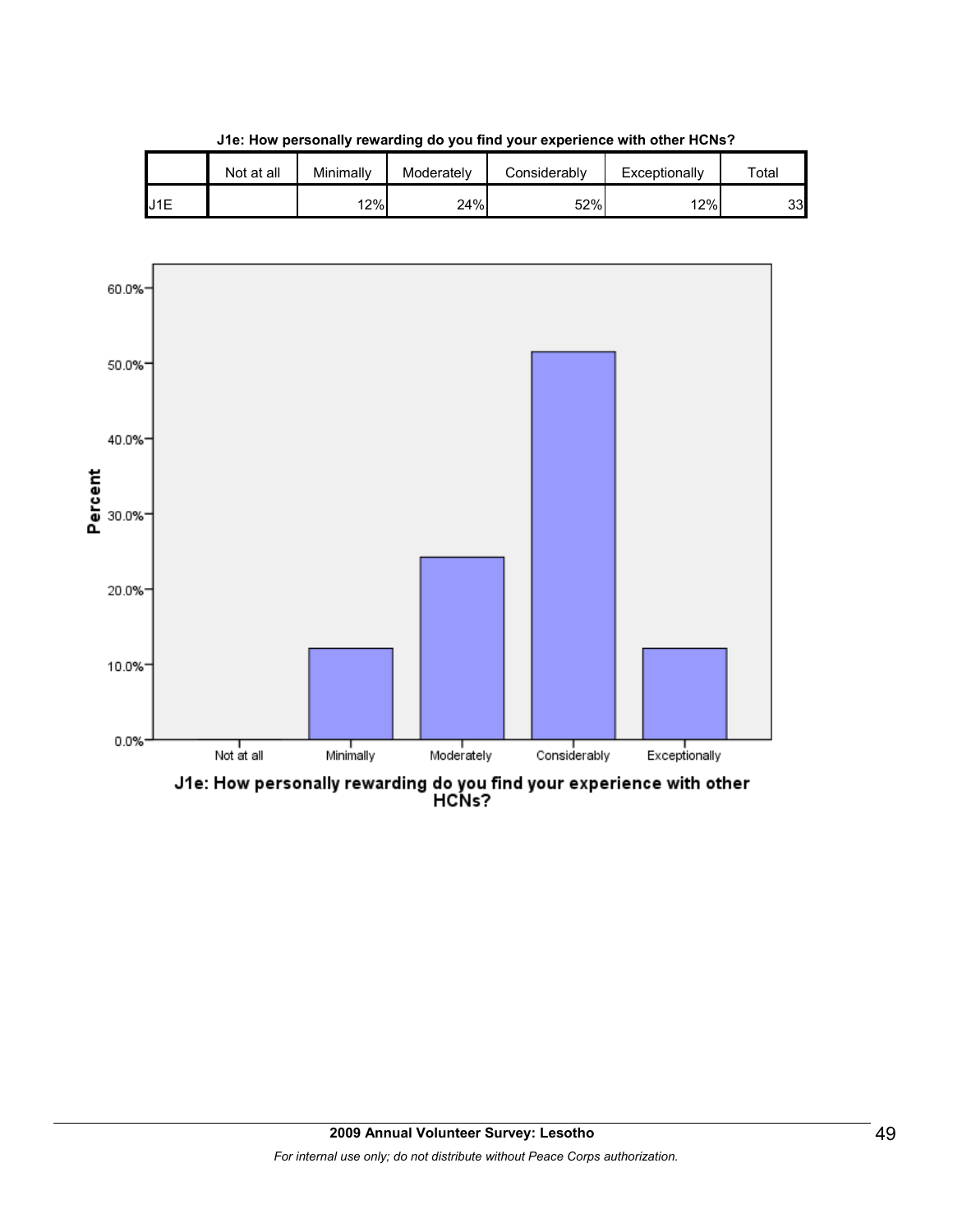

**J2a (PCVs at post 9 months+ months): Please rate how well you think you achieved Goal 1.**

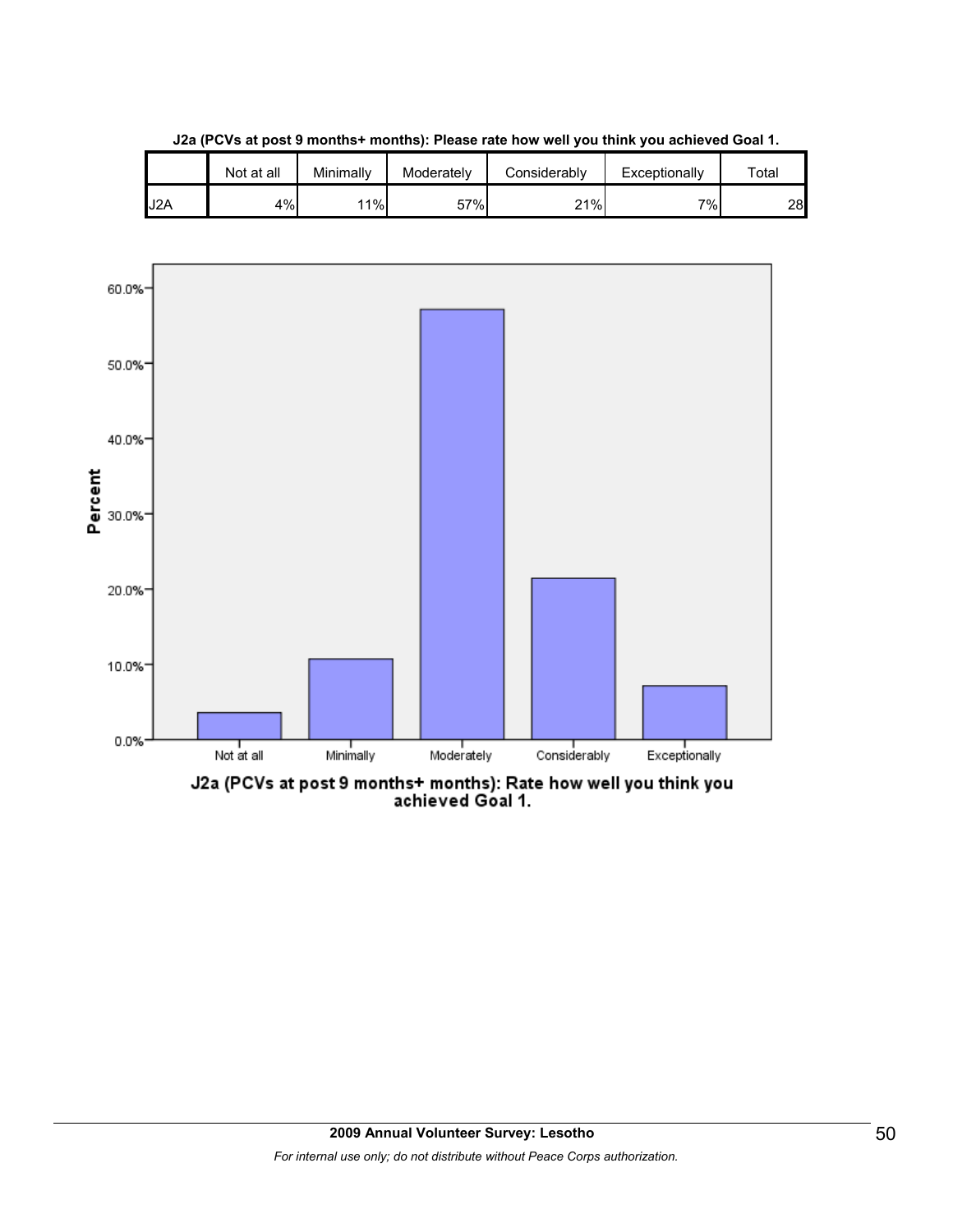

**J2b: (PCVs at post 9 months+ months): Please rate how well you think you achieved Goal 2.**

J2b (PCVs at post 9 months+ months): Rate how well you think you<br>achieved Goal 2.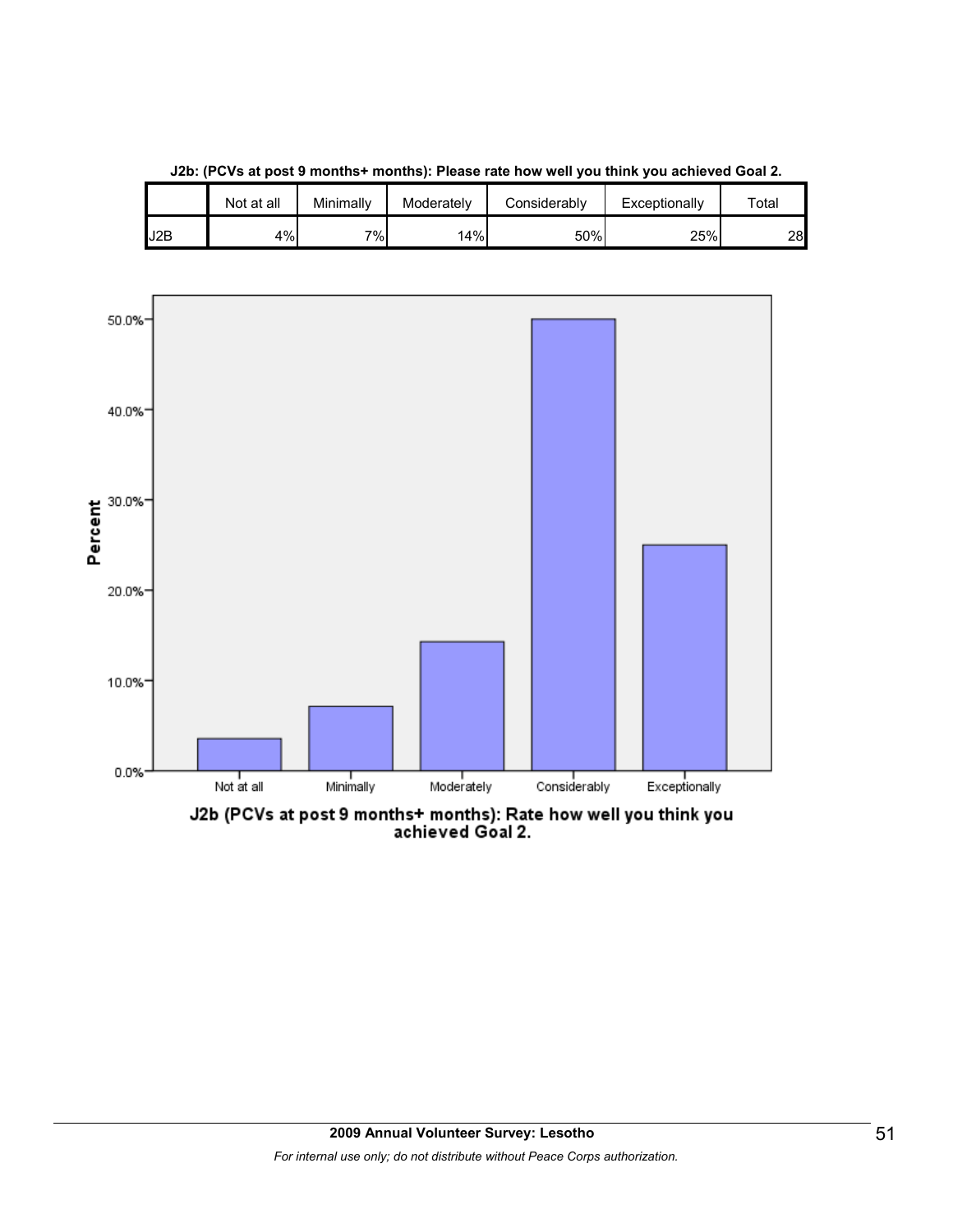|     | Not at all | Minimally | Moderately | Considerably | Exceptionally | $\tau$ otal |
|-----|------------|-----------|------------|--------------|---------------|-------------|
| J2C | 4%         | 4%        | 21%        | 46%          | 25%           | 28          |

**J2c (PCVs at post 9 months+ months): Please rate how well you think you achieved Goal 3.**



J2c (PCVs at post 9 months+ months): Please rate how well you think you<br>achieved Goal 3.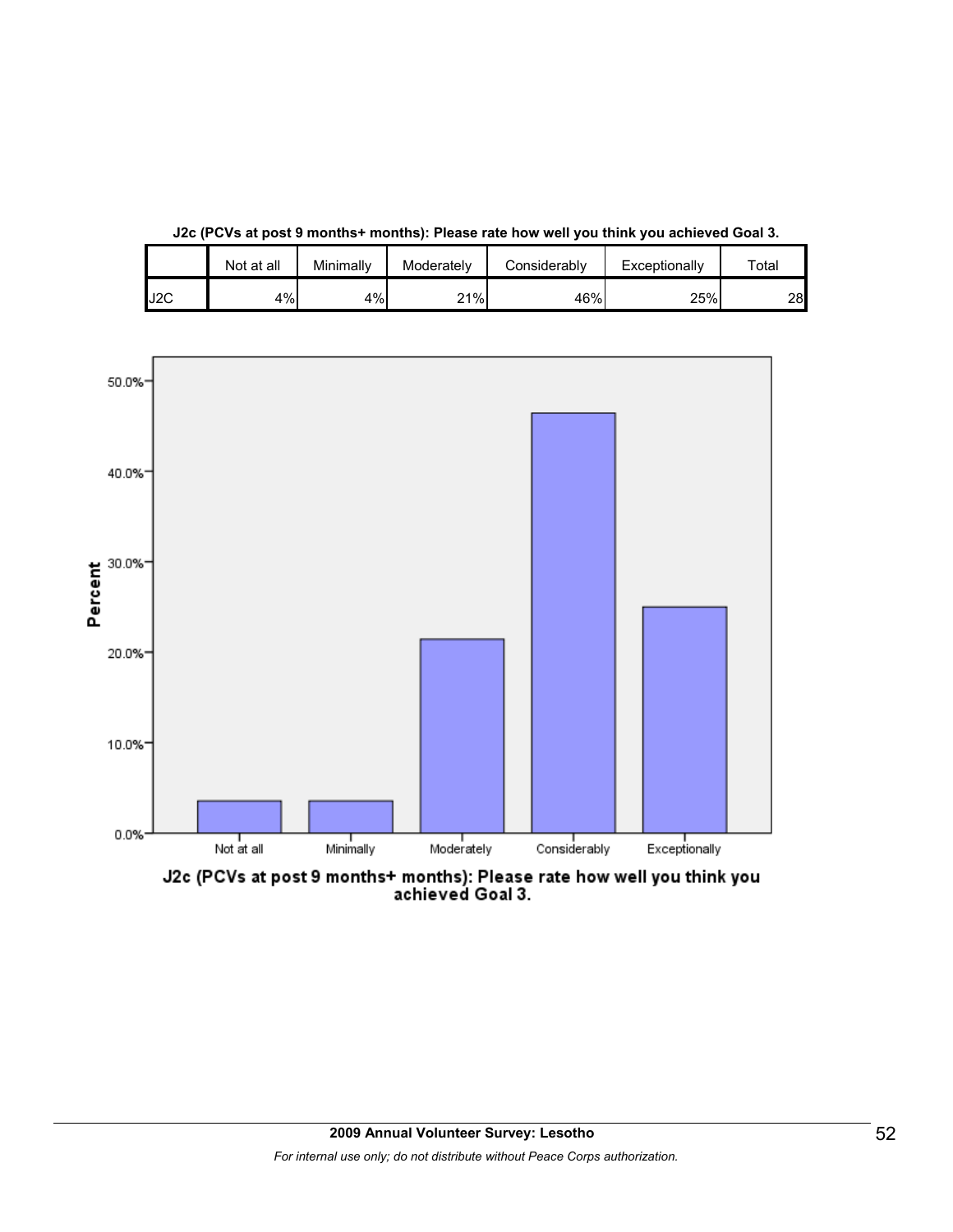**J3: Today, would you make the same decision to join the Peace Corps?**

|     | No | Not likely | Possibly | Probably | Definitely | Total |
|-----|----|------------|----------|----------|------------|-------|
| IJЗ |    | 3%         | $6\%$    | 15%      | 76%        | 33    |

**J4: Would you recommend Peace Corps service to others you think are qualified?**

|     | No | Not likely | Possibly | Probably | Definitely | ™ota⊩ |
|-----|----|------------|----------|----------|------------|-------|
| .J4 |    |            | 6%       | 15%      | 79%        | 33    |

**J5: Do you intend to complete your Peace Corps service?**

|    | No  | Not sure | Yes | Might extend | Total |
|----|-----|----------|-----|--------------|-------|
| J5 | 6%l |          | 82% | 12%          | 33    |

**J6: Would your host country benefit most if the Peace Corps program was---?**

|    |              |         | Refocused/redesig |                  |          |       |
|----|--------------|---------|-------------------|------------------|----------|-------|
|    | Discontinued | Reduced | ned               | Maintained as is | Expanded | Total |
| J6 | 3%           | 12%     | 55%               | 12%              | 18%      | 33    |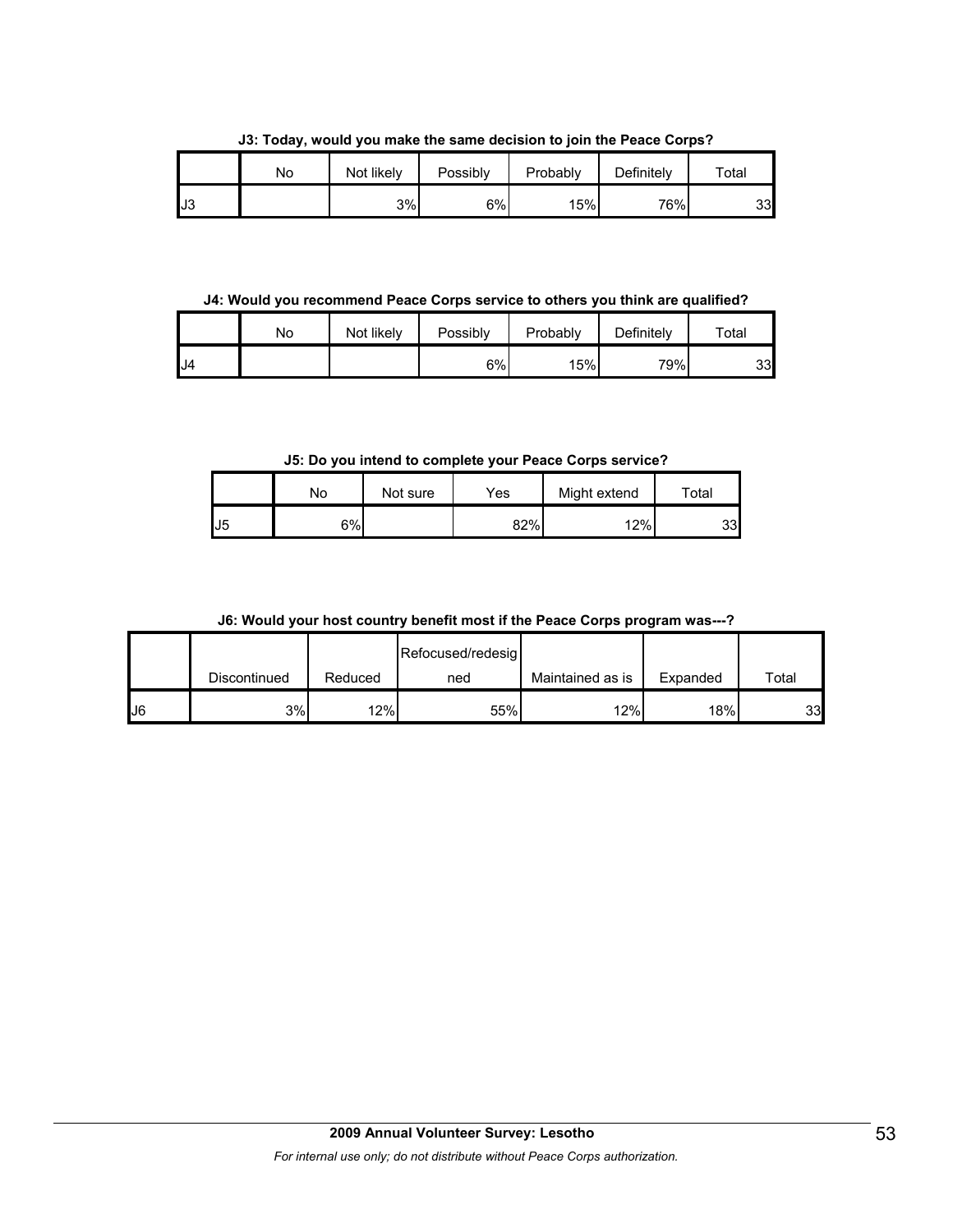## **K. Activities After Peace Corps Service**

*This section reports on Volunteers' plans for after they have completed their Peace Corps Service.* 

| Government    |                         |                    |  |  |  |
|---------------|-------------------------|--------------------|--|--|--|
| In the $U.S.$ | In your host<br>country | In another country |  |  |  |
| 83%           | 0%                      | 17%                |  |  |  |

#### **K1a: What are your plans after your Peace Corps service? Work in government.**

\* Percent of cases was used. Percentages will be greater than 100 since

Volunteers were asked to select all that applied.

#### **K1b: What are your plans after your Peace Corps service? Work in the private sector.**

| <b>Private Sector</b> |                         |                    |  |  |  |
|-----------------------|-------------------------|--------------------|--|--|--|
| In the $U.S.$         | In your host<br>country | In another country |  |  |  |
|                       |                         |                    |  |  |  |
| 100%                  | 0%l                     | 0%                 |  |  |  |

\* Percent of cases was used. Percentages will be greater than 100 since

Volunteers were asked to select all that applied.

#### **K1c: What are your plans after your Peace Corps service? Work for an NGO.**

| <b>NGO</b>  |              |                    |  |  |
|-------------|--------------|--------------------|--|--|
|             | In your host |                    |  |  |
| In the U.S. | country      | In another country |  |  |
| 50%         | 10%          | 50%                |  |  |

\* Percent of cases was used. Percentages will be greater than 100 since

Volunteers were asked to select all that applied.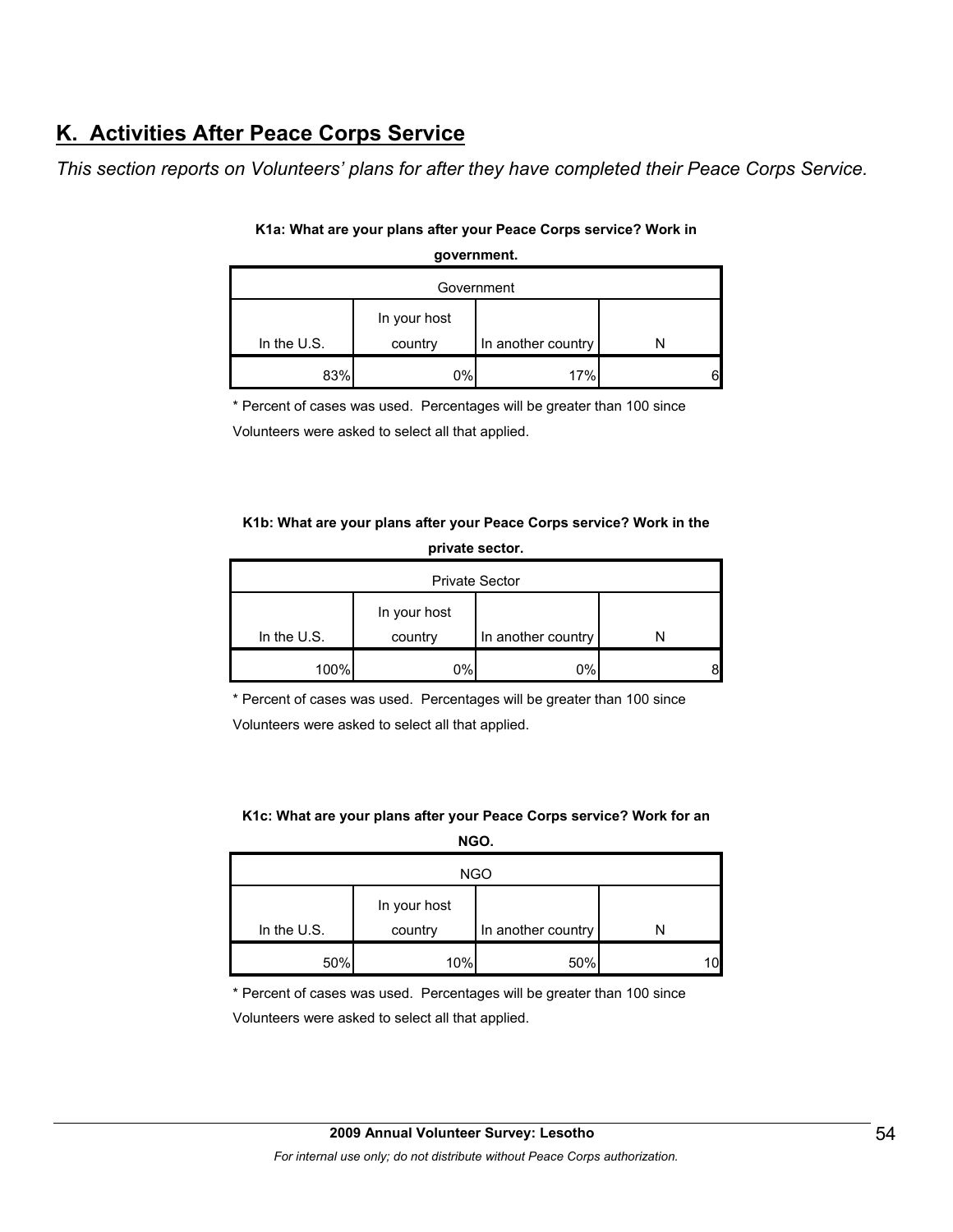#### **K1d: What are your plans after your Peace Corps service? Work for PC Response.**

| Peace Corps Response |              |                    |  |  |
|----------------------|--------------|--------------------|--|--|
|                      | In your host |                    |  |  |
| In the $U.S.$        | country      | In another country |  |  |
| 33%                  | 0%           | 67%                |  |  |

\* Percent of cases was used. Percentages will be greater than 100 since

Volunteers were asked to select all that applied.

### **K1e: What are your plans after your Peace Corps service? Continue to participate in volunteer activities.**

| <b>Volunteer Activities</b> |              |                    |  |  |
|-----------------------------|--------------|--------------------|--|--|
|                             | In your host |                    |  |  |
| In the $U.S.$               | country      | In another country |  |  |
| 75%                         | 0%           | 33%                |  |  |

\* Percent of cases was used. Percentages will be greater than 100 since

Volunteers were asked to select all that applied.

### **K1f: What are your plans after your Peace Corps service? Graduate school/academic credentialing.**

| Graduate School |                         |                    |  |  |
|-----------------|-------------------------|--------------------|--|--|
| In the $U.S.$   | In your host<br>country | In another country |  |  |
| 100%            | 0%l                     | $0\%$              |  |  |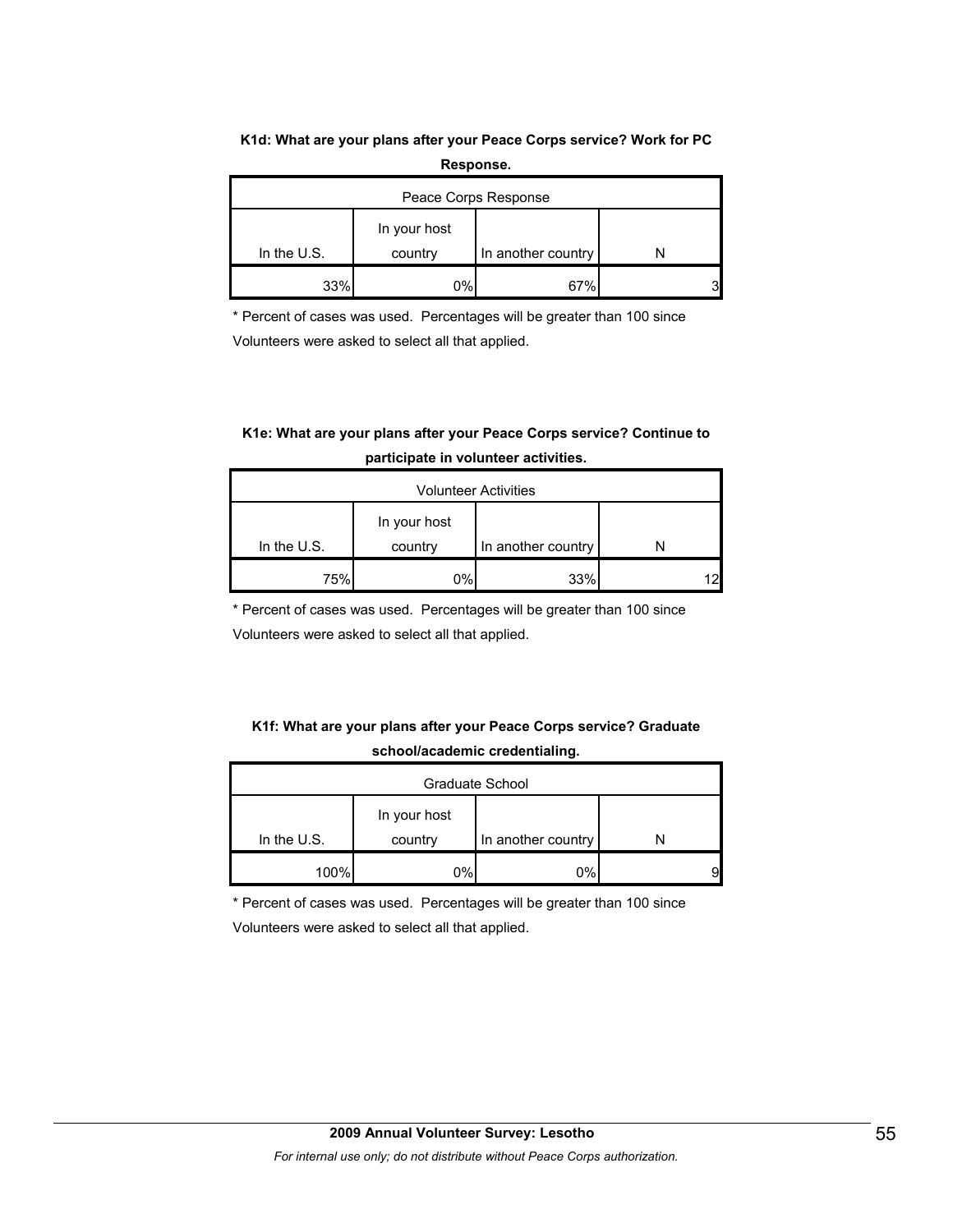| Travel      |                         |                    |  |  |
|-------------|-------------------------|--------------------|--|--|
| In the U.S. | In your host<br>country | In another country |  |  |
| 50%         | 8%                      | 58%                |  |  |

#### **K1g: What are your plans after your Peace Corps service? Travel.**

\* Percent of cases was used. Percentages will be greater than 100 since Volunteers were asked to select all that applied.

#### **K1h: What are your plans after your Peace Corps service? Other.**

| Other       |              |                    |  |  |
|-------------|--------------|--------------------|--|--|
|             | In your host |                    |  |  |
| In the U.S. | country      | In another country |  |  |
| 50%         | 50%          | 0%                 |  |  |

\* Percent of cases was used. Percentages will be greater than 100 since

Volunteers were asked to select all that applied.

## **K2:How prepared do you feel to share your Peace Corps experience and knowledge of your host country with others in the United States when you return?**

|                                  | Not at all | Minimally | Moderately | Considerably | Total |
|----------------------------------|------------|-----------|------------|--------------|-------|
| How prepared do you feel to      | 0%         | 11%       | 33%        | 56%          |       |
| share your Peace Corps           |            |           |            |              |       |
| experience and knowledge of      |            |           |            |              |       |
| your host country with others in |            |           |            |              | 18    |
| the United States when you       |            |           |            |              |       |
| return?                          |            |           |            |              |       |

### **K3: How well do you feel Peace Corps has prepared you for life in the U. S. after you return?**

|                                 | Not at all | Minimally | Moderately | Considerably | Exceptionally | Total |
|---------------------------------|------------|-----------|------------|--------------|---------------|-------|
| How well do you feel Peace      | 6%l        | 33%       | 44%        | 11%          | 6%            |       |
| Corps has prepared you for life |            |           |            |              |               |       |
| in the U. S. after your return? |            |           |            |              |               | 18    |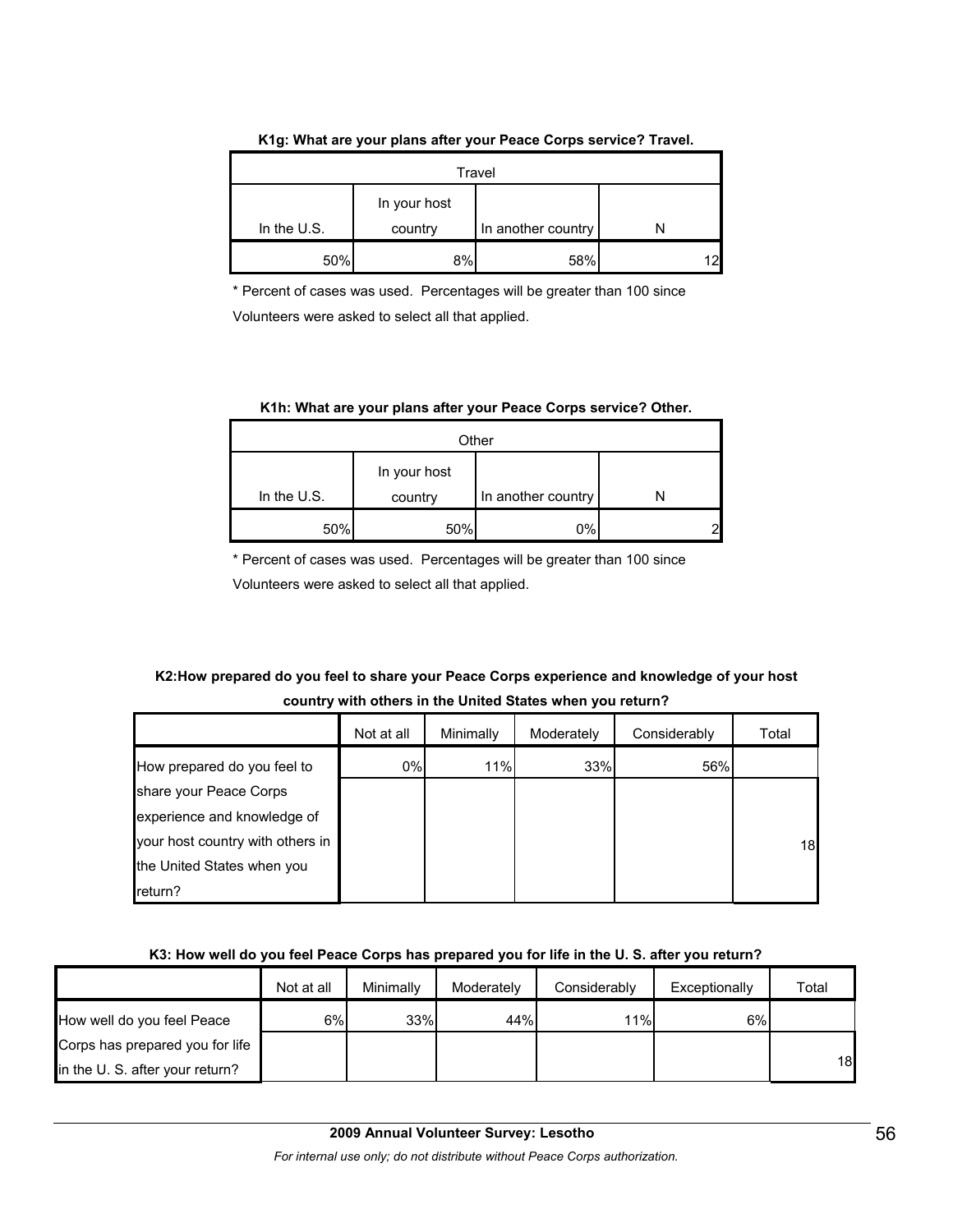**K6: Have your life/career goals changed because of your Peace** 

|                             | No  | Yes | Total |
|-----------------------------|-----|-----|-------|
| Have your life/career goals | 65% | 35% |       |
| changed because of your     |     |     |       |
| Peace Corps service?        |     |     |       |

**Corps service?**

**K7: How well informed are you about the following opportunities for returned Volunteers:** 

|                                                  | Not informed | Somewhat<br>informed | Well informed | N  |
|--------------------------------------------------|--------------|----------------------|---------------|----|
| Peace Corps Response                             | 50%          | 33%                  | 17%           | 18 |
| Peace Corps' Fellows/USA<br>program              | 33%          | 39%                  | 28%           | 18 |
| Noncompetitive eligibility                       | 17%          | 56%                  | 28%           | 18 |
| <b>RPCV Career Center in</b><br>Washington, D.C. | 44%          | 44%                  | 11%           | 18 |
| <b>Returned Volunteer Services</b>               | 56%          | 33%                  | 11%           | 18 |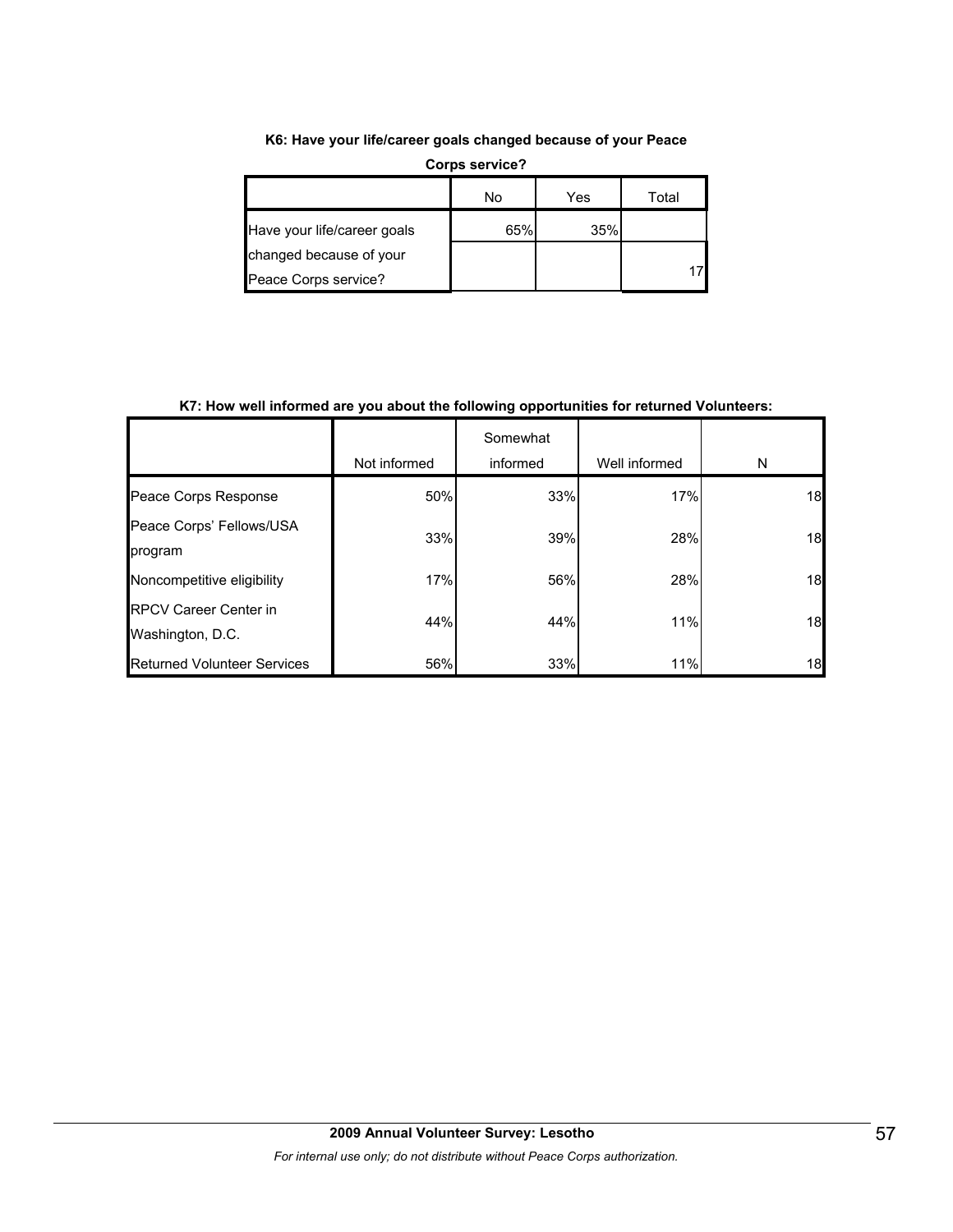| Learn about Fellows/USA | PC Website                                    | 54%   |    |
|-------------------------|-----------------------------------------------|-------|----|
| program                 | Word of mouth                                 | 38%   |    |
|                         | At COS Conference                             | 15%   |    |
|                         | From a recruiter                              | 8%    |    |
|                         | University website                            | 8%    |    |
|                         | Other                                         | 8%    |    |
|                         | Hotline                                       | $0\%$ |    |
|                         | At PST                                        | $0\%$ |    |
|                         | At IST                                        | $0\%$ |    |
|                         | Mid-service mailing from PC                   | $0\%$ |    |
|                         | At post's information resource<br>center      | $0\%$ |    |
|                         | From staff in the host country's<br>PC office | 0%    |    |
|                         | Ν                                             |       | 13 |

#### **K8: How did you first learn about the Fellows/USA program?**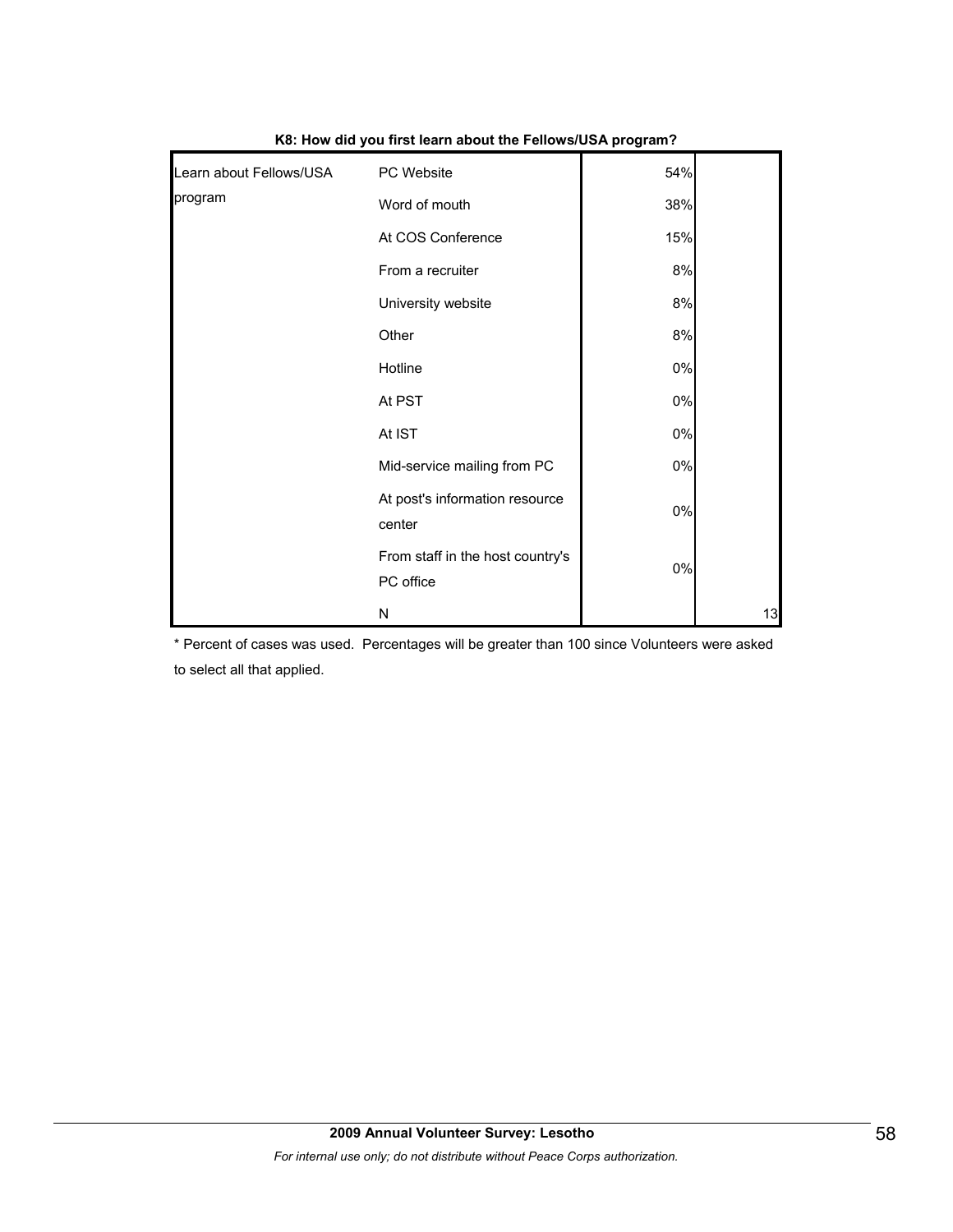| K9 Resources | Applying to federal government<br>with RPCV noncompetitive<br>eligibility | 67% |    |
|--------------|---------------------------------------------------------------------------|-----|----|
|              | Electronic newsletter with job<br>postings and career advice              | 67% |    |
|              | Access to free job bulletins                                              | 61% |    |
|              | <b>Career Resource Manual</b>                                             | 56% |    |
|              | <b>RPCV Handbook</b>                                                      | 44% |    |
|              | RPCV job search webinars                                                  | 44% |    |
|              | Guide to speaking about my PC<br>service to others (third goal)           | 39% |    |
|              | RPCV career conferences                                                   | 33% |    |
|              | List of RPCVs willing to talk to<br>me about their careers                | 28% |    |
|              | <b>Connection with RPCVs</b><br>through a mentoring program               | 17% |    |
|              | <b>NOT SURE</b>                                                           | 17% |    |
|              | Other                                                                     | 11% |    |
|              | Self-assessment software (SIGI<br>3)                                      | 6%  |    |
|              | N                                                                         |     | 18 |

### **K9: Which of the following resources do you think will be helpful as you exit Peace Corps service?**